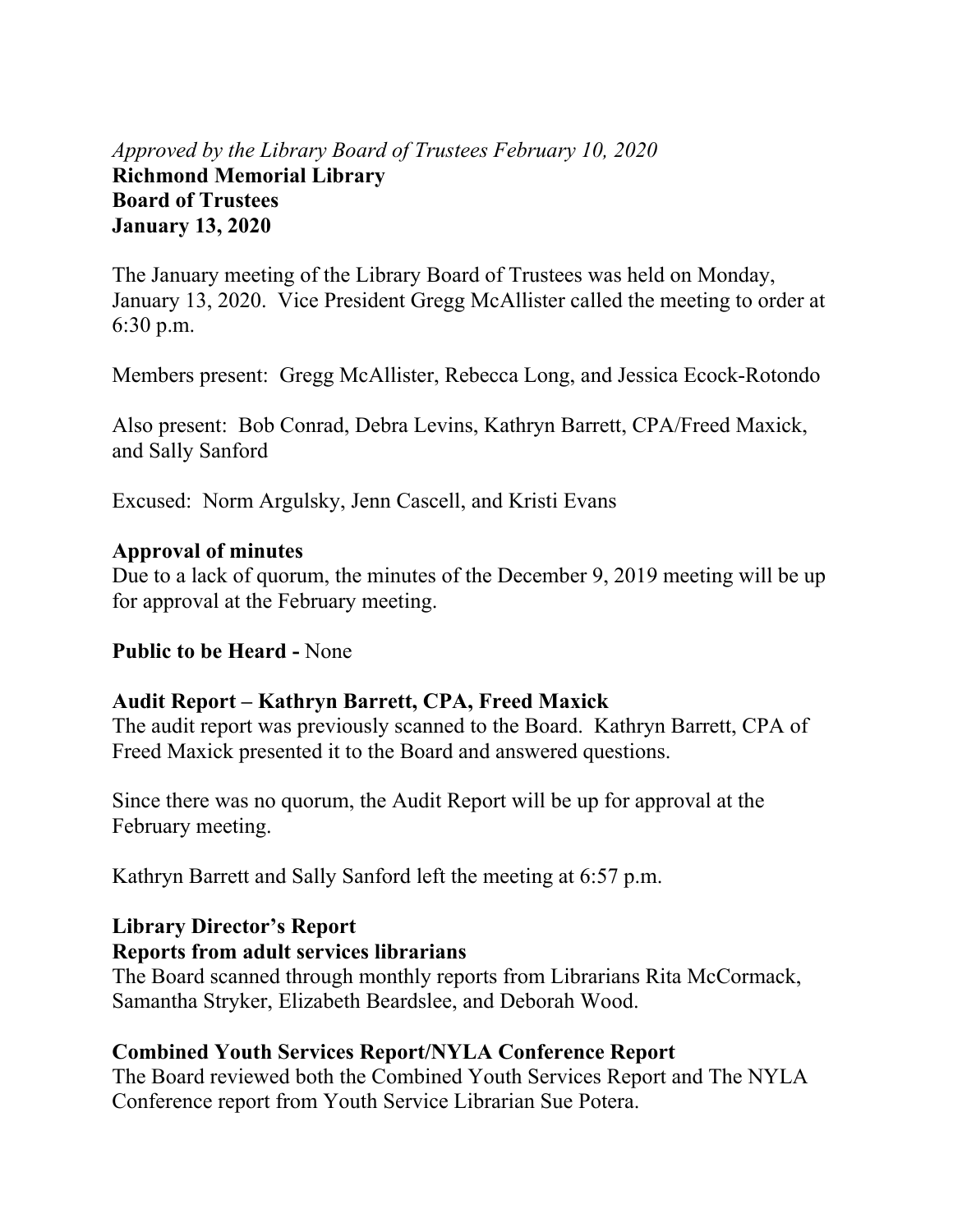#### **November, 2019 stats**

The Board also reviewed the November 2019 stats.

## **Committee Reports**

#### **Finance committee**

Director Conrad briefed the Board on the latest Finance Committee meeting.

#### **Financials**

Due to a lack of quorum, the financials will be up for approval at the February meeting.

**Communications -** None

**Unfinished Business -** None

# **New Business**

## **Suspension of library patrons**

Due to the lack of a quorum, new suspensions will be on hold until the February meeting.

**Other Business -** None

#### **Adjournment**

There being no further business, Vice President Gregg McAllister adjourned the meeting at 7:23 p.m.

Respectfully submitted, Bob Conrad, Clerk

Next meeting: February 10, 2020, 6:30 pm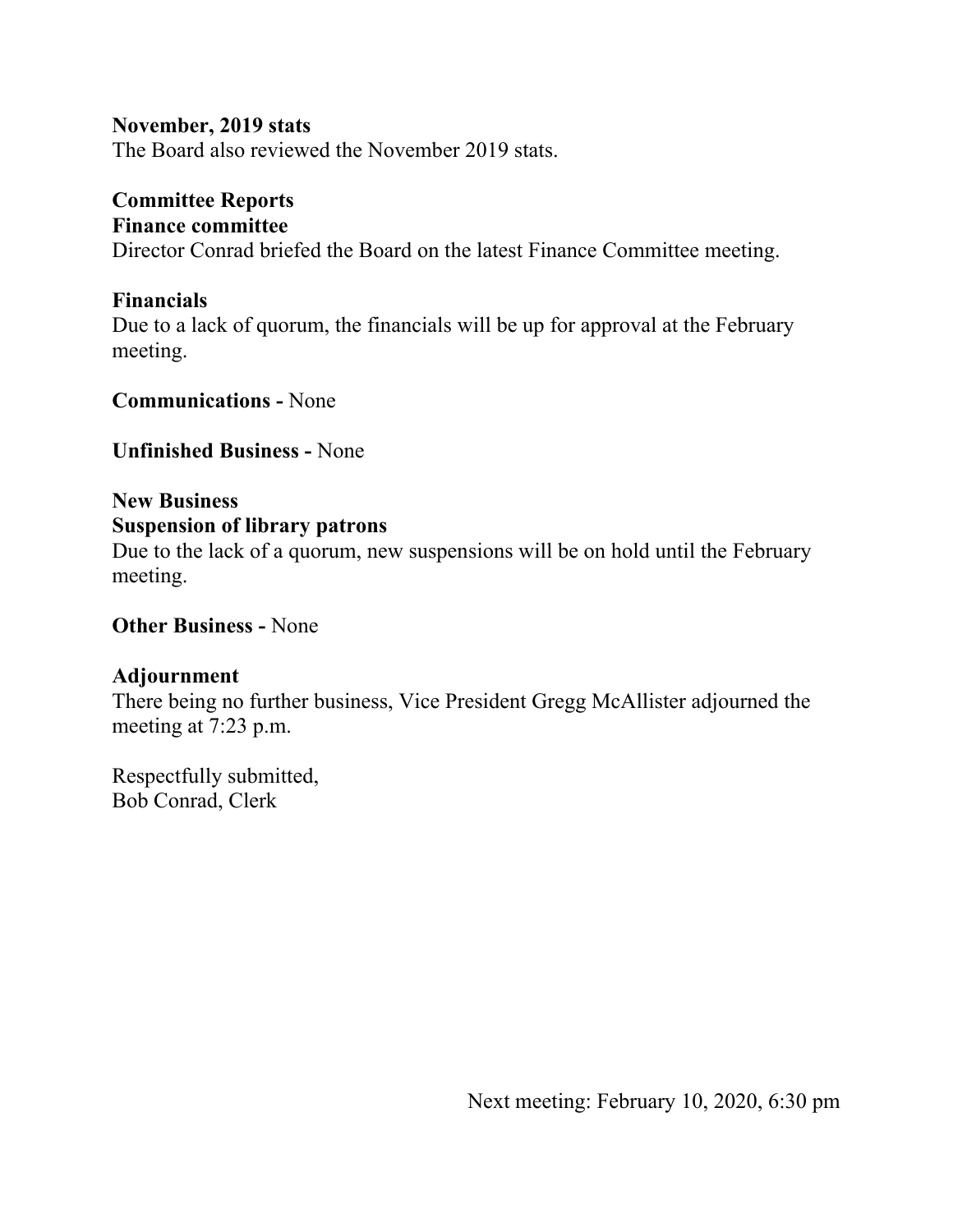## *Approved by the Library Board of Trustees March 9, 2020* **Richmond Memorial Library Board of Trustees February 10, 2020**

The February meeting of the Library Board of Trustees was held on Monday, February 10, 2020. President Norm Argulsky called the meeting to order at 6:34 p.m.

Members present: Norm Argulsky, Jenn Cascell, Rebecca Long, and Gregg McAllister

Also present: Bob Conrad and Debra Levins, and Dr. Catherine Huber

Excused: Kristi Evans, and Jessica Ecock-Rotondo

#### **Approval of Minutes**

Upon the motion of R. Long, seconded by G. McAllister, the minutes of the January 2020 meeting were approved. All members voted yes. Motion carried.

#### **Public to be Heard**

Director Conrad introduced Dr. Catherine Huber to the Board of Trustees. Dr. Huber expressed her interest in being a candidate for the vacant NIOGA Board of Trustees' City of Batavia seat.

#### **Library Director's Report**

#### **Reports from adult services librarians**

The Board scanned through monthly reports from Librarians Rita McCormack, Samantha Stryker, Elizabeth Beardslee, and Deborah Wood.

#### **Combined Youth Services report**

The Board also reviewed the Combined Youth Services Report from Youth Service Librarian Sue Potera.

#### **Top Circulating Print/Media Titles, Nioga and RML, 2019**

Top Circulating Print/Media Titles for Nioga and RML, 2019 were viewed.

## **Richmond Memorial Library Statistics, December 2019**

The December, 2019 library statistics were reviewed.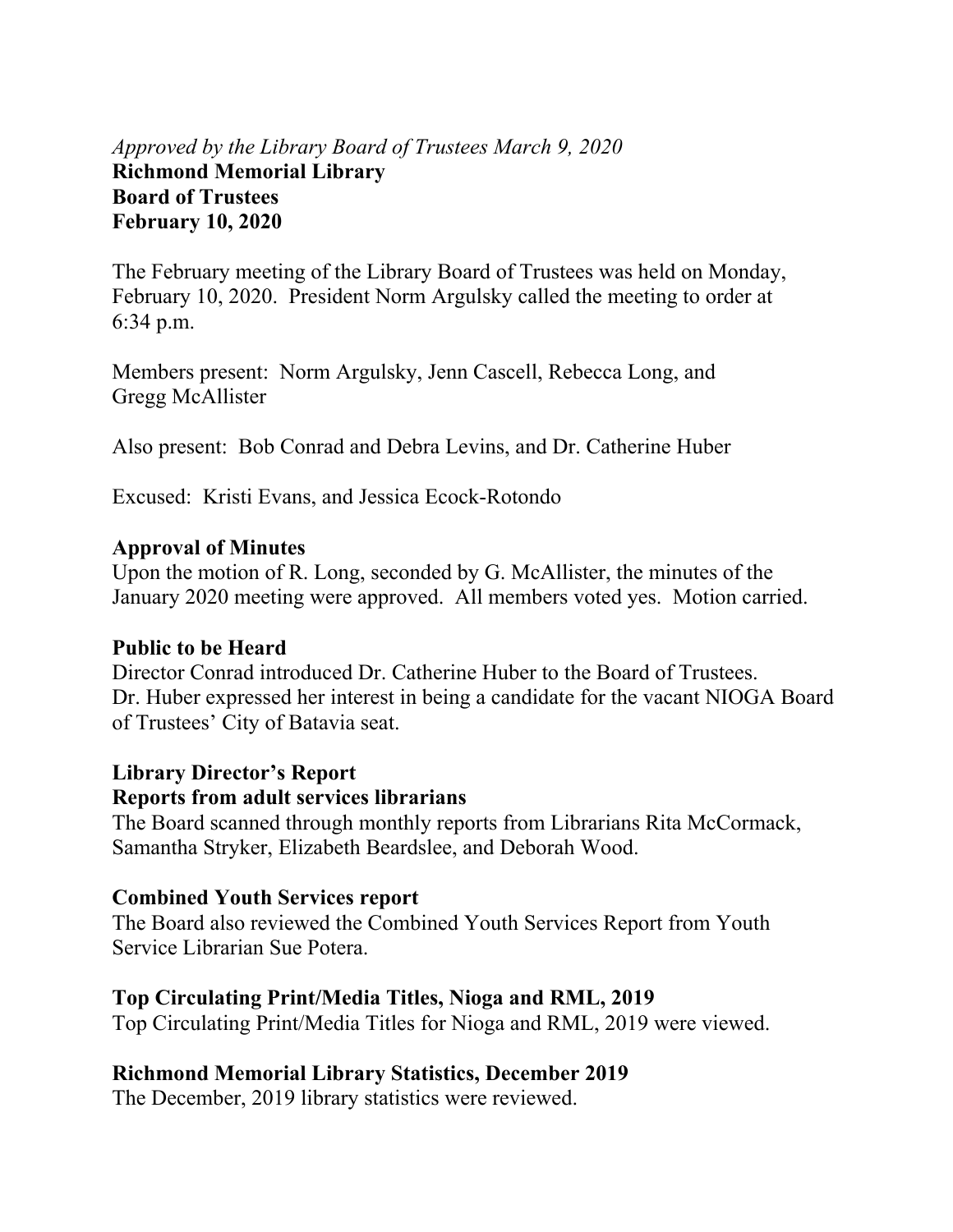### **Committee Reports -** None

#### **Financials**

### **Summary of Revenues and Appropriations, January 2020**

Upon the motion of J. Cascell, seconded by G. McAllister, it was resolved to approve the January 2020 Summary of Revenues and Appropriations. All members voted yes. Motion carried.

#### **Bank Reconciliations, January 2020**

Upon the motion of J. Cascell, seconded by G. McAllister, it was resolved to approve the January 2020 Bank Reconciliations. All members voted yes. Motion carried.

Upon the motion of J. Cascell, seconded by G. McAllister, it was resolved to approve the manual checks on Warrant 41. The amount of \$1,575.90 was received by Proflex Administrators LLC for January Health Care costs. All members voted yes. Motion carried.

Upon the motion of J. Cascell, seconded by G. McAllister, it was resolved to approve the payment of \$848.24 on Supplemental Warrant 43. All members voted yes. Motion carried.

Upon the motion of J. Cascell, seconded by G. McAllister, it was resolved to approve the payment of \$10,166.49 on Supplemental Warrant 44. All members voted yes. Motion carried.

Upon the motion of J. Cascell, seconded by G. McAllister, it was resolved to approve the payment of \$23,461.50 on Warrant 46. All members voted yes. Motion carried.

#### **Communications**

#### **Tom Bindeman, Executive Director, Nioga Library System**

B. Conrad fielded questions about the Free Direct Access Plan that the Nioga Library System seeks to approve.

#### **Resolution in Support of Nioga Library System's Free Direct Access Plan**

Upon the motion of G. McAllister, seconded by R. Long, the Resolution in Support of Nioga Library System's Free Direct Access Plan was tabled until the March 2020 meeting. All members voted yes. Motion carried.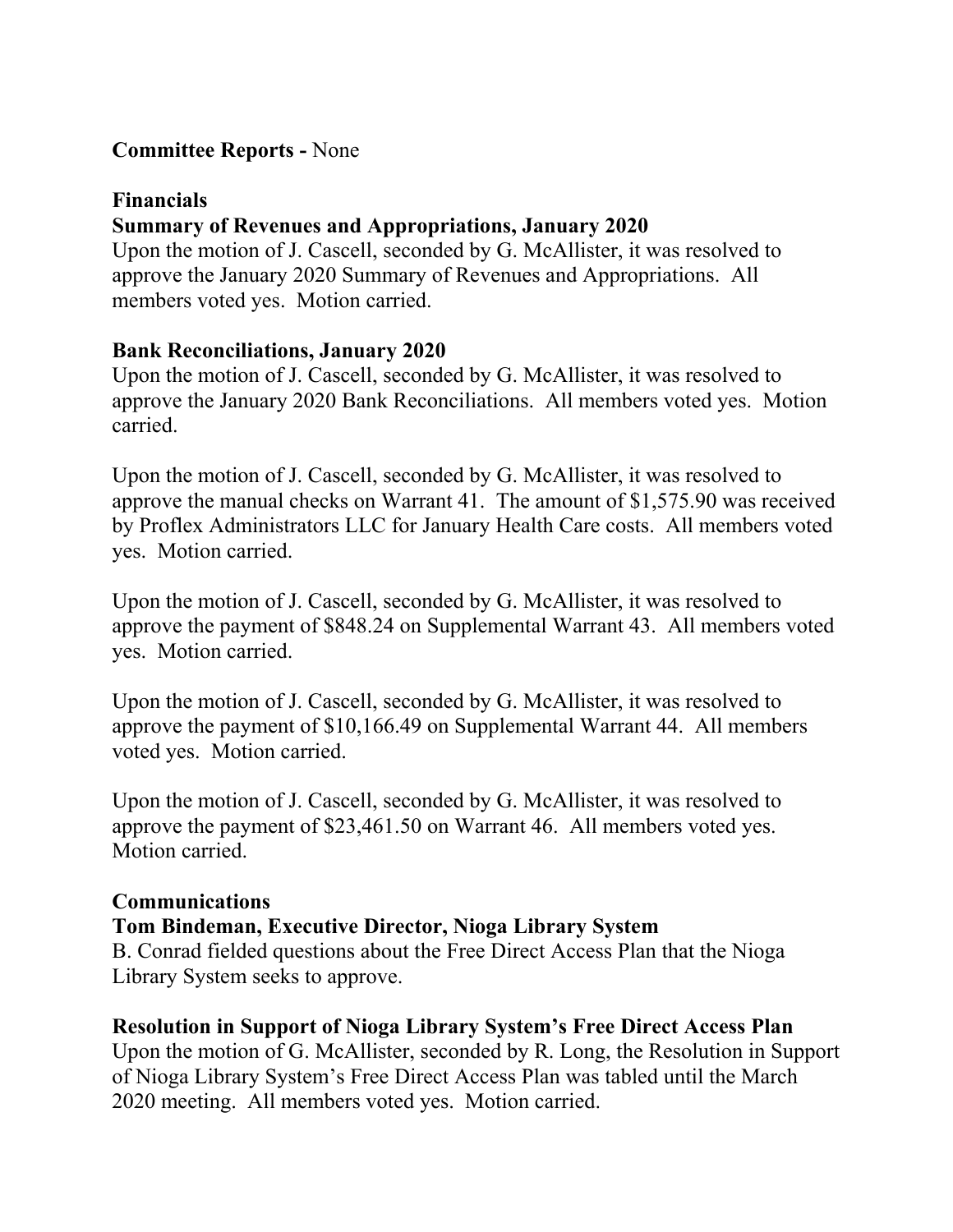#### **Old Business**

#### **Approval of the Minutes (December, 2019)**

Upon the motion of J. Cascell, seconded by R. Long, the minutes of the December 9, 2019 meeting were approved. All members voted yes. Motion carried.

#### **Approval of the Audit Report**

Upon the motion of G. McAllister, seconded by J. Cascell, the Audit Report was approved. All members voted yes. Motion carried.

#### **Financials (December, 2019)**

#### **Summary of Revenues and Appropriations, December 2019**

Upon the motion of G. McAllister, seconded by J. Cascell, it was resolved to approve the December 2019 Summary of Revenues and Appropriations. All members voted yes. Motion carried.

#### **Bank Reconciliations, December 2019**

Upon the motion of G. McAllister, seconded by J. Cascell, it was resolved to approve the December 2019 Bank Reconciliations. All members voted yes. Motion carried.

#### **Comparison Figures – Revenues/Appropriations 12/31/18 vs 12/31/19**

The Board reviewed the 12/31/18 vs 12/31/19 Comparison Figures of Revenues and Appropriations.

#### **Approval of Invoices for Payment**

Upon the motion of G. McAllister, seconded by J. Cascell, it was resolved to approve the manual checks on Warrant 42. The amount of \$1,342.39 was received by Proflex Administrators LLC for December Health Care costs. All members voted yes. Motion carried.

Upon the motion of G. McAllister, seconded by J. Cascell, it was resolved to approve the payment of \$11,779.93 on Supplemental Warrant 35. All members voted yes. Motion carried.

Upon the motion of G. McAllister, seconded by J. Cascell, it was resolved to approve the payment of \$13,936.99 on Supplemental Warrant 39. All members voted yes. Motion carried.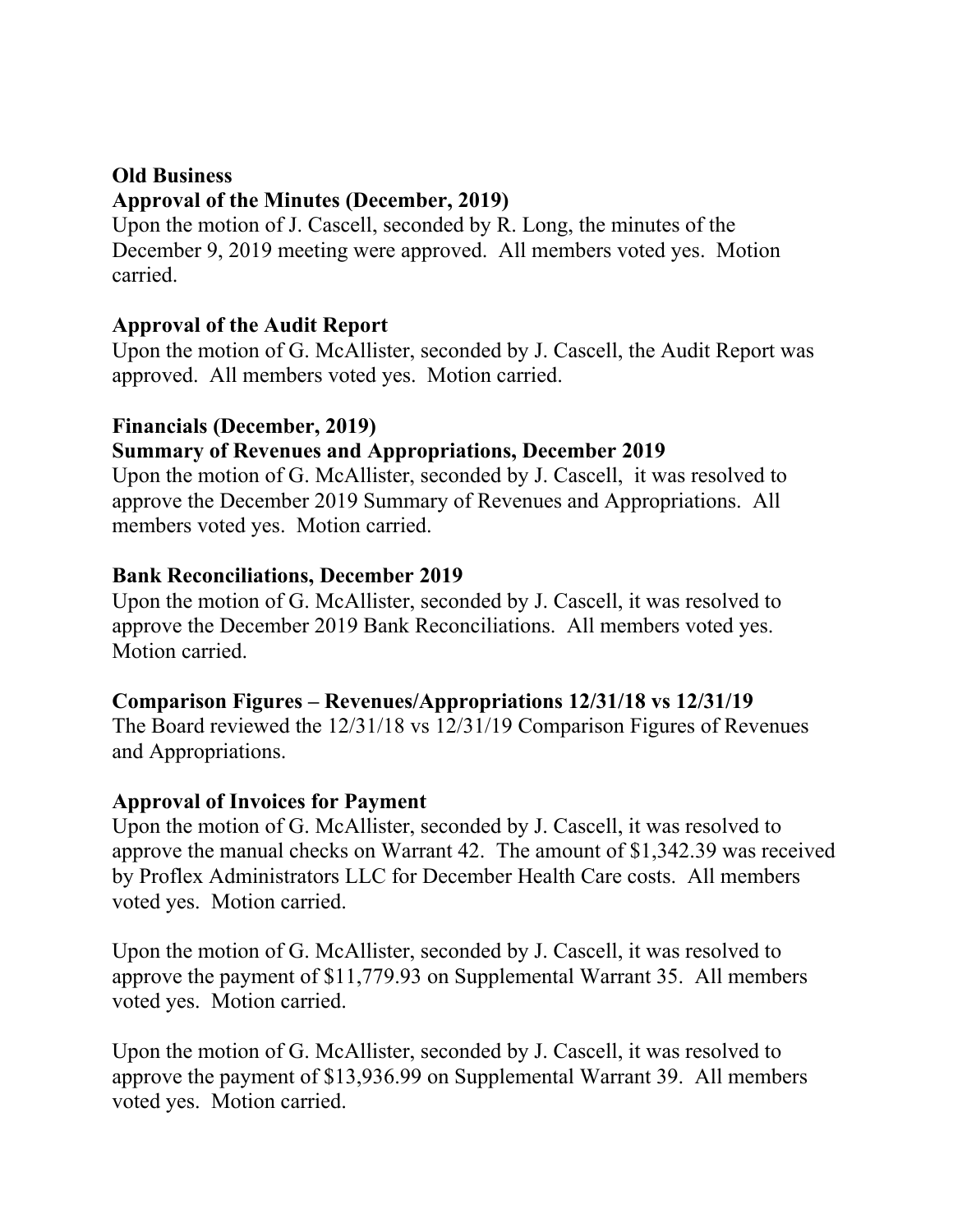Upon the motion of G. McAllister, seconded by J. Cascell, it was resolved to approve the payment of \$13,538.83 on Warrant 37. All members voted yes. Motion carried.

#### **Suspension of Library Patrons**

Upon the motion of G. McAllister, seconded by R. Long, it was resolved to approve a 2 month suspension of the following patrons, unless accompanied by an adult aged 18 or older:

Dymon Gardner Karizma Wescott Jonah Motyka Emmalee Sherman

All members voted yes. Motion carried.

#### **New Business**

#### **Lower the mileage reimbursement rate to \$0.575 effective January 1, 2020**

Upon the motion of R. Long, seconded by J. Cascell, it was resolved to lower the mileage reimbursement rate to \$0.575 effective January 1, 2020. All members voted yes. Motion carried.

### **Waive the \$1 library card replacement fee for the months of March and April, 2020**

Upon the motion of R. Long, seconded by J. Cascell, it was resolved to waive the \$1 library card replacement fee for the months of March and April, 2020 in support of the 2020 US Census. All members voted yes. Motion carried.

### **Set the date and time of the annual election and budget vote to May 7, 2020, and the number of seats to be elected to two**

Upon the motion of R. Long, seconded by G. McAllister, it was resolved to set the date and time of the annual election and budget vote to May 7, 2020 from 9 a.m until 9 p.m, and the number of seats to be elected as 2 seats. All members voted yes. Motion carried.

#### **Resolutions pertaining to that election:**

Upon the motion of J. Cascell, seconded by G. McAllister, it was resolved to approve the five (5) following resolutions: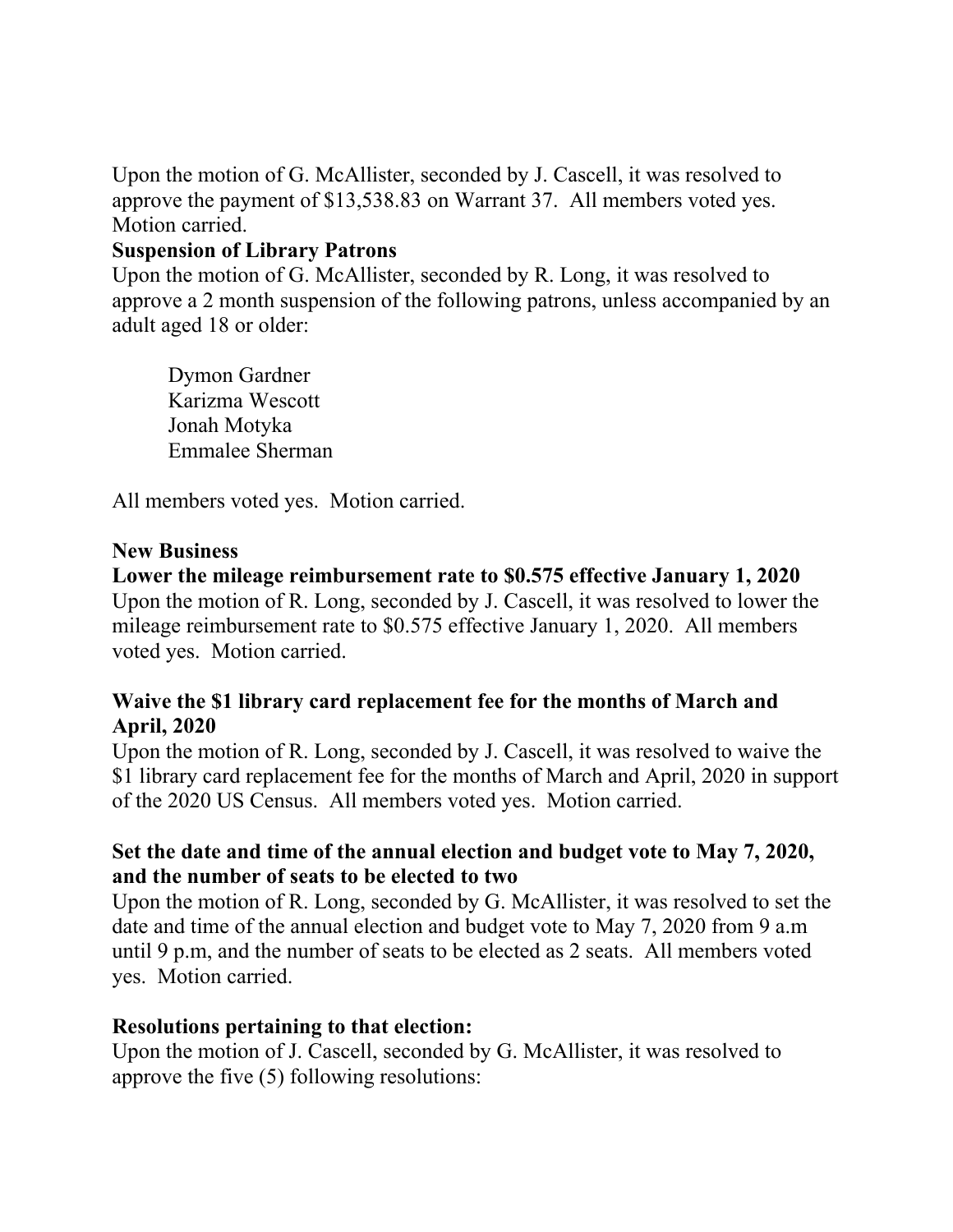#### **1) RESOLUTION APPOINTING BOARD OF REGISTRATION**

RESOLVED that, pursuant to section 2606 of Education Law, the Board of Trustees of Richmond Memorial Library, Batavia, Genesee County, New York hereby appoints a Board of Registration for the term of one (1) year, consisting of one (1) member which number the Board of Trustees deems necessary, to wit, the following person:

Ms. Debra Levins

BE IT RESOLVED, that the Board of Trustees hereby designates Richmond Memorial Library, 19 Ross Street, Batavia, New York, which is a place within the said Batavia City School District, as the place where such Board of Registration shall oversee for the purpose of preparing a register of qualified voters of the District pursuant to Section 2606 of Education Law, and the compensation for Ms. Debra Levins is hereby fixed at a stipend of \$210.00.

By the order of the Board of Trustees Richmond Memorial Library Dated: February 10, 2020

> Robert Conrad, Clerk of the Board of Trustees of Richmond Memorial Library

#### **2) RESOLUTION NOTICING TIME AND PLACE OF REGISTRATION OF VOTERS FOR SPECIAL DISTRICT MEETING OF RICHMOND MEMORIAL LIBRARY, 19 ROSS STREET, BATAVIA, NEW YORK**

BE IT RESOLVED, that the said Board of Registration is hereby directed to meet on April 14, 2020 at Richmond Memorial Library, 19 Ross Street, Batavia, New York, during the hours of 1:00 o'clock PM to 5:00 o'clock PM and from 7:00 o'clock PM to 9:00 o'clock PM, for the purpose of preparing the registers for the forthcoming special district meeting,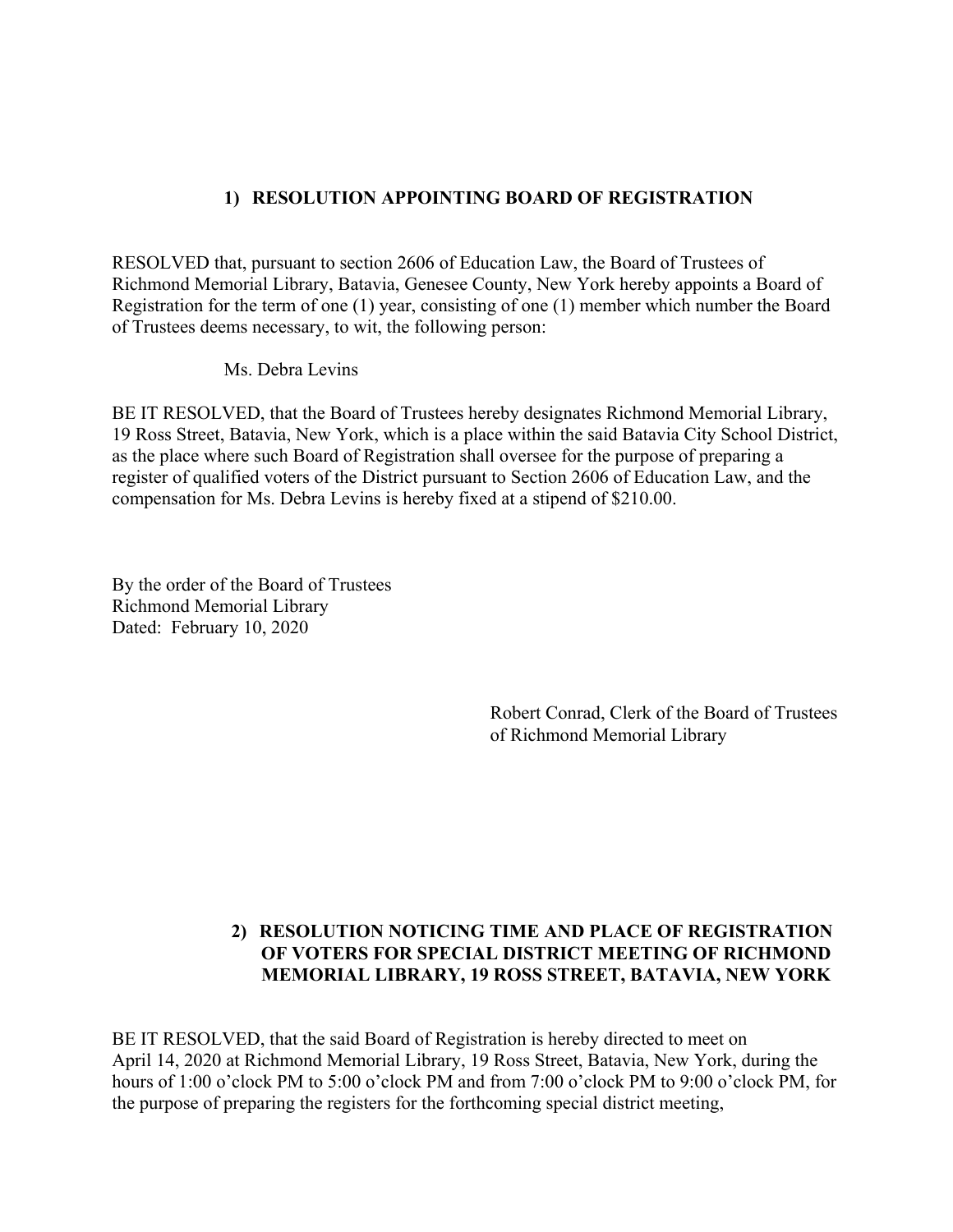BE IT FURTHER RESOLVED, that this Board of Trustees shall publish a notice of registration, and the clerk is hereby directed to do so, once in each of the two (2) weeks preceding the 14th of April, to wit, on April 2nd and April 9th in the *Batavia Daily News*, which notice shall be in the following form:

#### **NOTICE OF TIME AND PLACE OF REGISTRATION OF VOTERS FOR SPECIAL DISTRICT MEETING RICHMOND MEMORIAL LIBRARY, BATAVIA, GENESEE COUNTY, NEW YORK**

NOTICE IS HEREBY GIVEN that for the purpose of preparing registers of the qualified voters of the City School District of the City of Batavia, New York, at Richmond Memorial Library, 19 Ross Street, Batavia, New York on April 14, 2020 from 1:00 o'clock PM to 5:00 o'clock PM and from 7:00 PM to 9:00 PM. "Any person otherwise qualified to vote who is not currently registered under permanent personal registration in the election district in which he or she resides, or who has moved to another residence within that district following the date of such registration, or who has not voted at a general election at least once in the last four successive calendar years, should, in order to be entitled to vote, present himself or herself personally for the registration or otherwise register at the Genesee County Board of Elections."

By order of the Board of Trustees Richmond Memorial Library Dated: February 10, 2020

> Robert Conrad, Clerk of the Board of Trustees of Richmond Memorial Library

#### **3) RESOLUTION TO NOTICE THE FILING OF REGISTERS FOR THE SPECIAL DISTRICT MEETING OF RICHMOND MEMORIAL LIBRARY, BATAVIA , GENESEE COUNTY, NEW YORK**

RESOLVED: that pursuant to Section 2606 of Education Law, the Board of Trustees of Richmond Memorial Library publish, and it hereby directs the clerk thereof so to do, a motion stating that the library election registers have been filed and noting that the Richmond Memorial Library, 19 Ross St., Batavia, New York as the place at which they are on file, and setting the hours to wit: from 9:00 o'clock AM to 5:00 o'clock PM in each week day other than Saturday from date of the notice up to May 7, 2020 when they will be open for inspection and such notice shall be published once in each of the two weeks preceding such election in the *Batavia Daily News*, as newspaper having a general circulation in said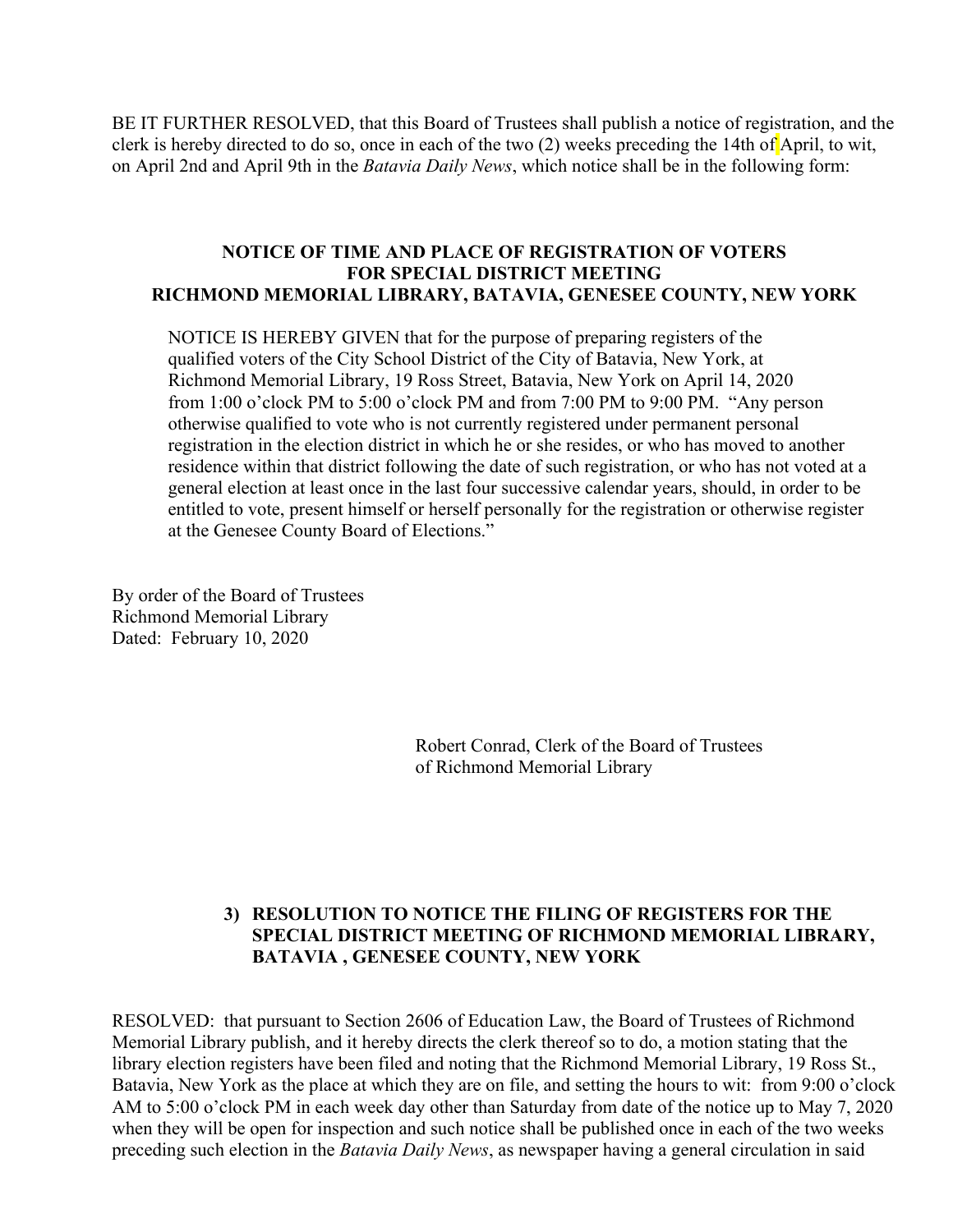City School District of Batavia, to wit: on April 23 and April 30, 2020 which said notice shall be in the following form:

#### **NOTICE OF FILING OF REGISTERS SPECIAL DISTRICT MEETING RICHMOND MEMORIAL LIBRARY, BATAVIA, GENESEE COUNTY, NEW YORK**

NOTICE IS HEREBY GIVEN that the registers prepared as provided in section 2606 of the Education Law have been completed and have been filed in the Richmond Memorial Library and notice is further given that said registers will continue to be on file at the Richmond Memorial Library, 19 Ross St., and will be open for inspection from the hours of 9:00 o'clock AM to 5:00 o'clock PM in each week day other than Saturday from the date hereof up to the date of annual meeting to wit: May 7, 2020.

By order of the Board of Trustees Richmond Memorial Library Dated: February 10, 2020

> Robert Conrad, Clerk of the Board of Trustees of Richmond Memorial Library

#### **4) RESOLUTION NOTICING SPECIAL DISTRICT MEETING OF RICHMOND MEMORIAL LIBRARY**

RESOLVED, that pursuant to section 2004 of Education Law, that the Board of Trustees of Richmond Memorial Library, cause, and hereby does direct the clerk to cause a notice to be published four times within the seven weeks, next preceding such district meeting, the first publication to be at least forty-five days before said meeting on May 7, 2020, which dates of publication shall be on March 19, March 26, April 2 and April 9 in the following form:

#### **NOTICE OF SPECIAL DISTRICT MEETING OF BATAVIA CITY SCHOOL DISTRICT BATAVIA, GENESEE COUNTY, NEW YORK ON BEHALF OF RICHMOND MEMORIAL LIBRARY**

NOTICE IS HEREBY GIVEN, that a special district meeting of the qualified voters of the Batavia City School District, Batavia, Genesee County, New York, will be held at Richmond Memorial Library, 19 Ross Street, Batavia, New York on Thursday, May 7, 2020 during the hours of 9:00 o'clock AM to 9:00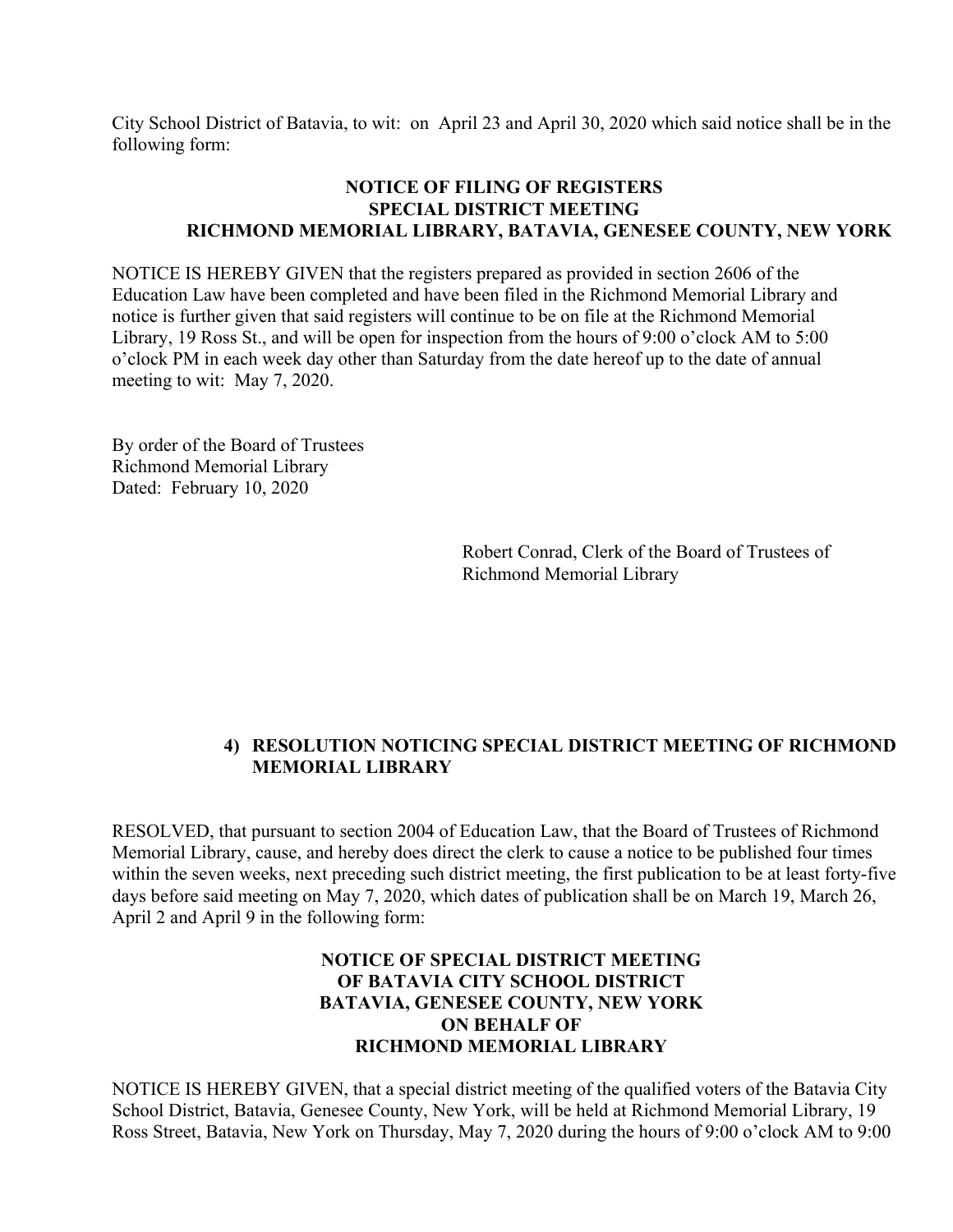o'clock PM, prevailing time, during which hours polls will be open for the purposes of voting, by paper ballot, upon the following items:

- (1) To adopt the Annual Library District Budget of Richmond Memorial Library for the fiscal year 2020-2021 and to authorize the requisite portion thereof to be raised by taxation on the taxable property of said School District; and,
- (2) To elect two (2) Trustees of Richmond Memorial Library, both to fill three-year terms commencing July 1, 2020 and ending June 30, 2023, one as a result of the expiration of the term of office presently held by Kristi Evans, and the other as a newly created seat; and,

FURTHER NOTICE IS HEREBY GIVEN, that for the purposes of voting at such meeting on May 7, 2020, the polls will be open between the hours of 9:00 o'clock AM and 9:00 o'clock PM, prevailing time, and voting will be held in the Richmond Memorial Library, 19 Ross Street, Batavia, New York; and,

FURTHER NOTICE IS HEREBY GIVEN, that a copy of the statement of the amount of money which will be required for the ensuing year for Richmond Memorial Library's purposes, exclusive of public monies, may be obtained by any taxpayer in Batavia City School District during the seven days immediately preceding said meeting, except Sunday and holidays, from Richmond Memorial Library, located at 19 Ross Street, Batavia, New York, during the hours of 9:00 o'clock AM to 5:00 o'clock PM, prevailing time; and,

FURTHER NOTICE IS HEREBY GIVEN, that pursuant to Section 2017 of Education Law a public information meeting for purposes of discussion of the expenditure of funds and the budgeting thereof, will be held at Richmond Memorial Library, 19 Ross Street, Batavia, New York, on Monday, April 13, 2020 at 6:30 PM; and,

FURTHER NOTICE IS HEREBY GIVEN, that petitions nominating candidates for the office of Trustee of Richmond Memorial Library shall be filed in the Office of the Clerk of the Richmond Memorial Library, 19 Ross Street, Batavia, New York, not later than Tuesday, April 7, 2020 which petitions shall be filed between the hours of 9:00 o'clock AM to 5:00 o'clock PM, prevailing time. Vacancies on the library board are not considered separate, specific offices, and the nominating petitions, therefore, shall not describe any specific vacancies upon the library board for which the candidate is nominated. Each petition must be directed to the Clerk of the Richmond Memorial Library, must be signed by at least twenty-five (25) qualified voters of the School District, and must state the residence of each signer, and the name and residence of the candidate; and,

FURTHER NOTICE IS HEREBY GIVEN, that personal registration of voters is required either pursuant to Section 2606 of Education Law or pursuant to article 5 of the Education Law. If a voter has heretofore registered pursuant to Section 2606 of Education Law and has voted at any annual or specific district meeting within the past four years, such voter is eligible to vote at this election; if a voter is registered and eligible to vote pursuant to Article 5 of the Election Law, such voter is also eligible to vote at this election. All other persons who wish to vote must register. The Board of Registration will meet for the purpose of registering all qualified voters of the District pursuant to Section 2606 of Education Law at Richmond Memorial Library on Tuesday, April 14, 2020 between the hours of 1:00 o'clock PM and 5:00 o'clock PM, and 7:00 o'clock PM and 9:00 o'clock PM, prevailing time, and in addition, voters may register at the Genesee County Board of Elections, to add any additional names to the register to be used at the aforesaid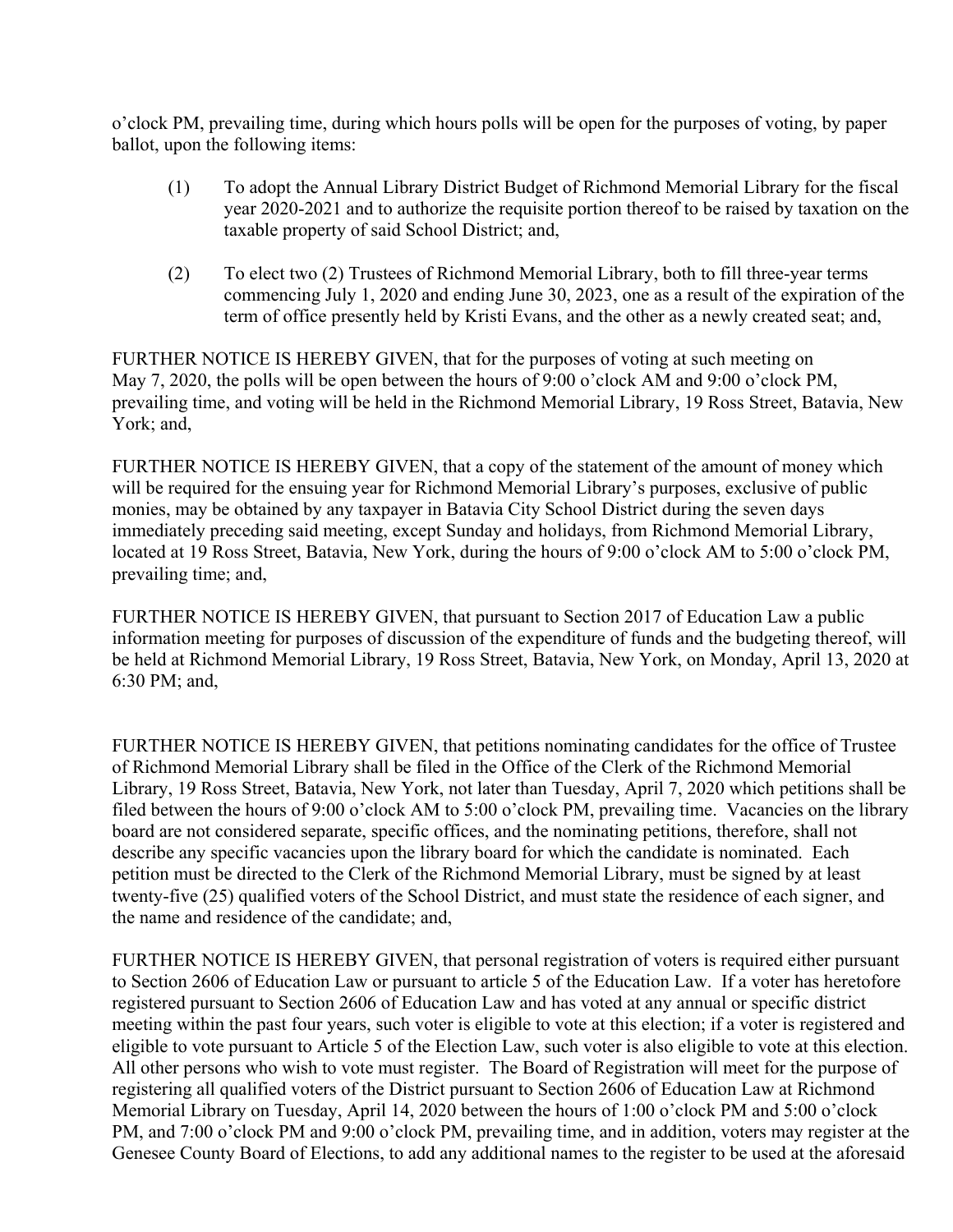election, at which time any person will be entitled to have his or her name placed on such registers, providing that at the meeting of the Board of Registration he or she is known, or proven to the satisfaction of the Board of Registration to be then or thereafter entitled to vote at such public hearing or election for which such registers are prepared, and that the registers so prepared pursuant to section 2606 of the Education Law of the State of New York and the registration list prepared by the Board of Elections of Genesee County will be filed in the office of the Clerk of Richmond Memorial Library, 19 Ross Street, Batavia, New York and will be open for inspection by any qualified voter of the District between the hours of 9:00 o'clock AM to 5:00 o'clock PM, prevailing time, on and after April 23, 2020 and each day thereafter prior to the day set for the special district meeting, except holidays, Saturdays and Sundays; and,

FURTHER NOTICE IS HEREBY GIVEN, that pursuant to the provisions of 2018-a of the Education Law, absentee ballots for the election of Trustee of the Library and the adoption of the annual budget may be applied for at the Richmond Memorial Library, 19 Ross Street between the hours of 9:00 o'clock AM to 5:00 o'clock PM. Such application must be received by the Clerk of the Richmond Memorial Library by 4:00 o'clock PM on April 28, 2020 if the ballot is to be mailed to the voter or by 4:00 o'clock PM on May 4, 2020 if the ballot is to be delivered personally to the voter. Absentee ballots shall be available at Richmond Memorial Library during regular business hours beginning April 9, 2020. A list of all persons to whom absentee ballots shall have been issued will be available in the Richmond Memorial Library on each of the five (5) days prior to May 7, 2020, except Saturday, Sunday and holidays, and such list will be posted at the polling place in the Richmond Memorial Library on May 7, 2020.

By order of the Board of Trustees Richmond Memorial Library Dated: February 10, 2020

 Robert Conrad, Clerk of the Board of Trustees of Richmond Memorial Library

#### **5) RESOLUTION APPROVING RULES AND REGULATIONS GOVERNING PROOF OF IDENTITY FOR NEW VOTERS**

RESOLVED: That pursuant to section 2607 of the Education Law, and establishing the same procedures approved by the Batavia Board of Education for governing proof of identity of new voters at their April 23, 1996 meeting, the Board of Trustees of Richmond Memorial Library hereby approves for the Special District Meeting of Richmond Memorial Library on May 7, 2020 the following rules and regulations:

#### **RULES AND REGULATIONS GOVERNING PROOF OF IDENTITY FOR NEW VOTERS**

- 1. A personal acquaintance by any one member of the Inspectors of Election shall be sufficient evidence to establish identity.
- 2. The production of a New York State Driver's license or non-driver I.D. with a signature shall be sufficient evidence of identity.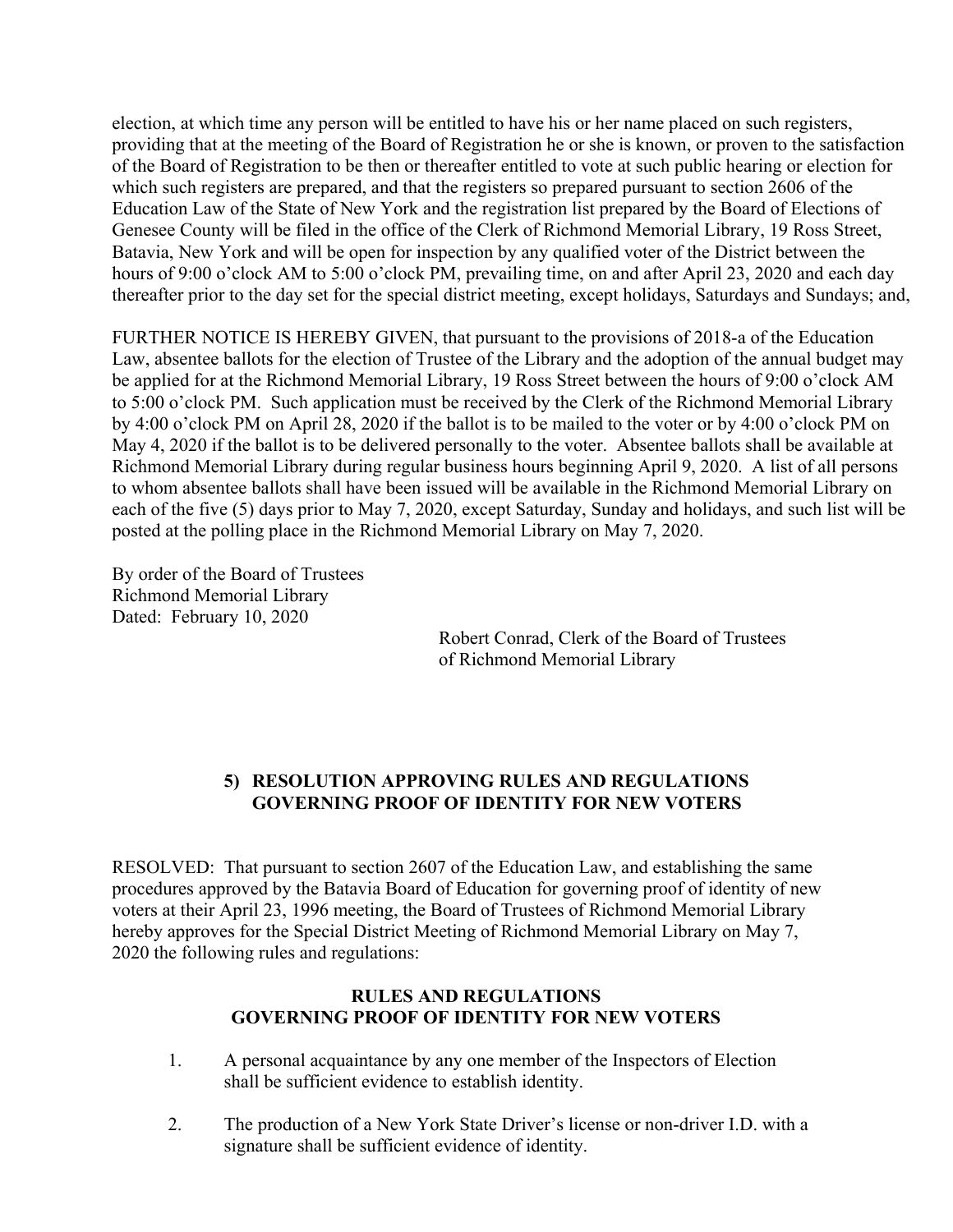- 3. The production of a Social Security card shall be sufficient evidence of identity.
- 4. The production of a Selective Service registration card shall be sufficient evidence of identity.
- 5. The production of a United States Passport or Passport card shall be sufficient evidence of identity.
- 6. The making of a statement by the voter in writing before the chairman of the Inspectors of Election that he or she is the person who seeks to vote shall be sufficient proof of identity.

By order of the Board of Trustees Richmond Memorial Library Dated: February 10, 2020

> Robert Conrad, Clerk of the Board of Trustees of Richmond Memorial Library

All members voted yes. Motion carried.

### **Resolution to nominate Dr. Catherine Huber for trustee of the Nioga Library System**

Upon the motion of G. McAllister, seconded by J. Cascell, it was resolved to nominate Dr. Catherine Huber for trustee of the Nioga Library System. All members voted yes. Motion carried.

### **Appointment of Melissa Currier and Kim Mills to serve as Co-Deputy Treasurers (serving conterminously with Deputy Treasurer with Rebecca Long)**

Upon the motion of G. McAllister, seconded by J. Cascell, it was resolved to appoint Melissa Currier and Kim Mills to serve as Co-Deputy Treasurers (serving conterminously with Deputy Treasurer Rebecca Long). All members voted yes. Motion carried.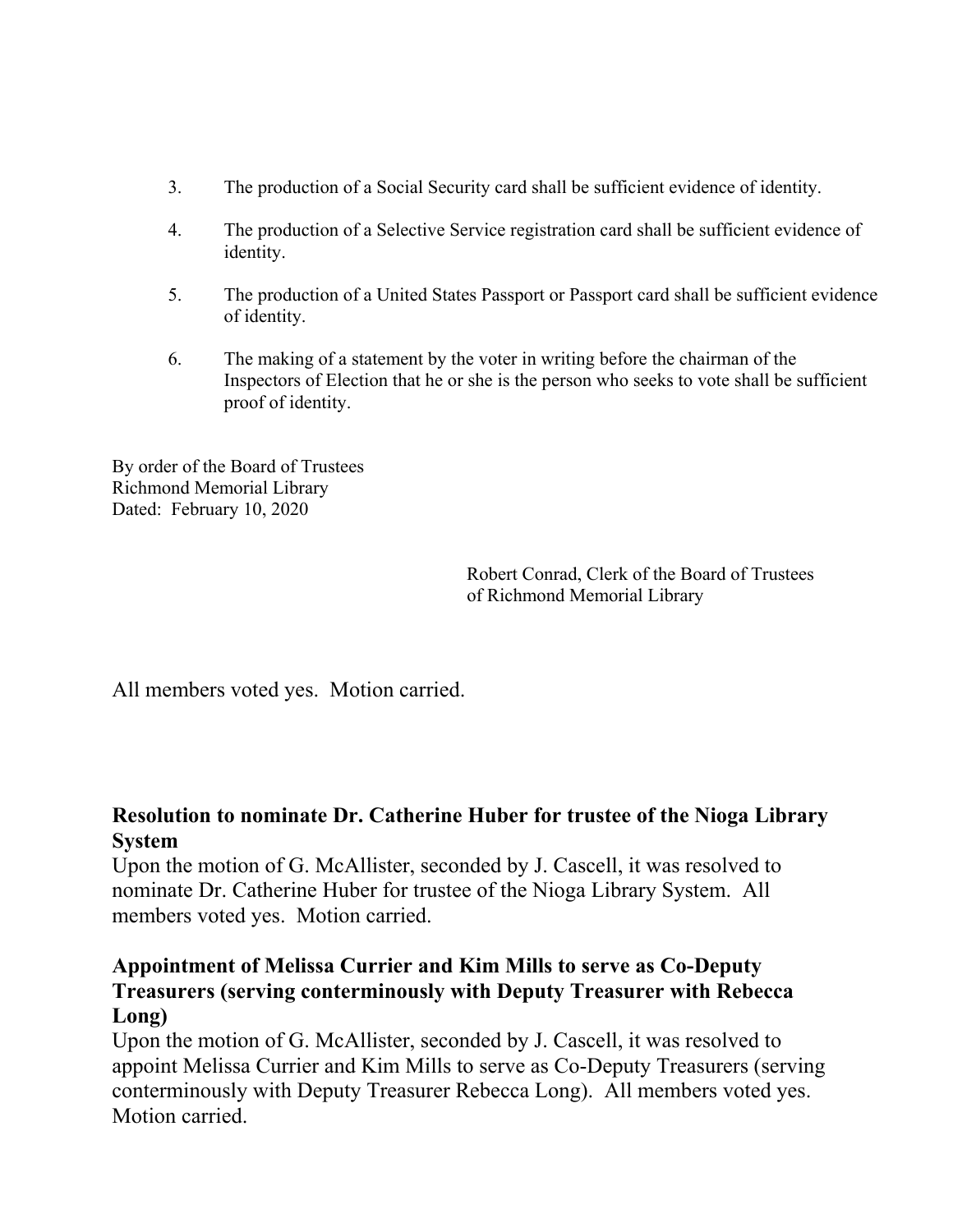#### **Other Business**

Richmond Memorial Library Foundation President G. McAllister announced the next Foundation Scrabble Tournament as Saturday, March 7, 2020 from 5 p.m. – 9:00 p.m. at Go Art!, 201 E. Main St., Batavia. There is a \$35 entry fee with advanced registration available online or by phone through Monday, March  $2^{nd}$  or via the library website.

#### **Executive Session**

Upon the motion of G. McAllister, seconded by R. Long, it was resolved to enter into executive session at 8:02 p.m to discuss matters leading to the appointment, employment, promotion, demotion, discipline, suspension, dismissal or removal of particular persons. All members voted yes. Motion carried.

#### **Adjournment**

Upon the motion of J. Cascell, seconded by R. Long, it was resolved to exit both executive session and adjourn the board meeting at 8:27 p.m. All members voted yes. Motion carried.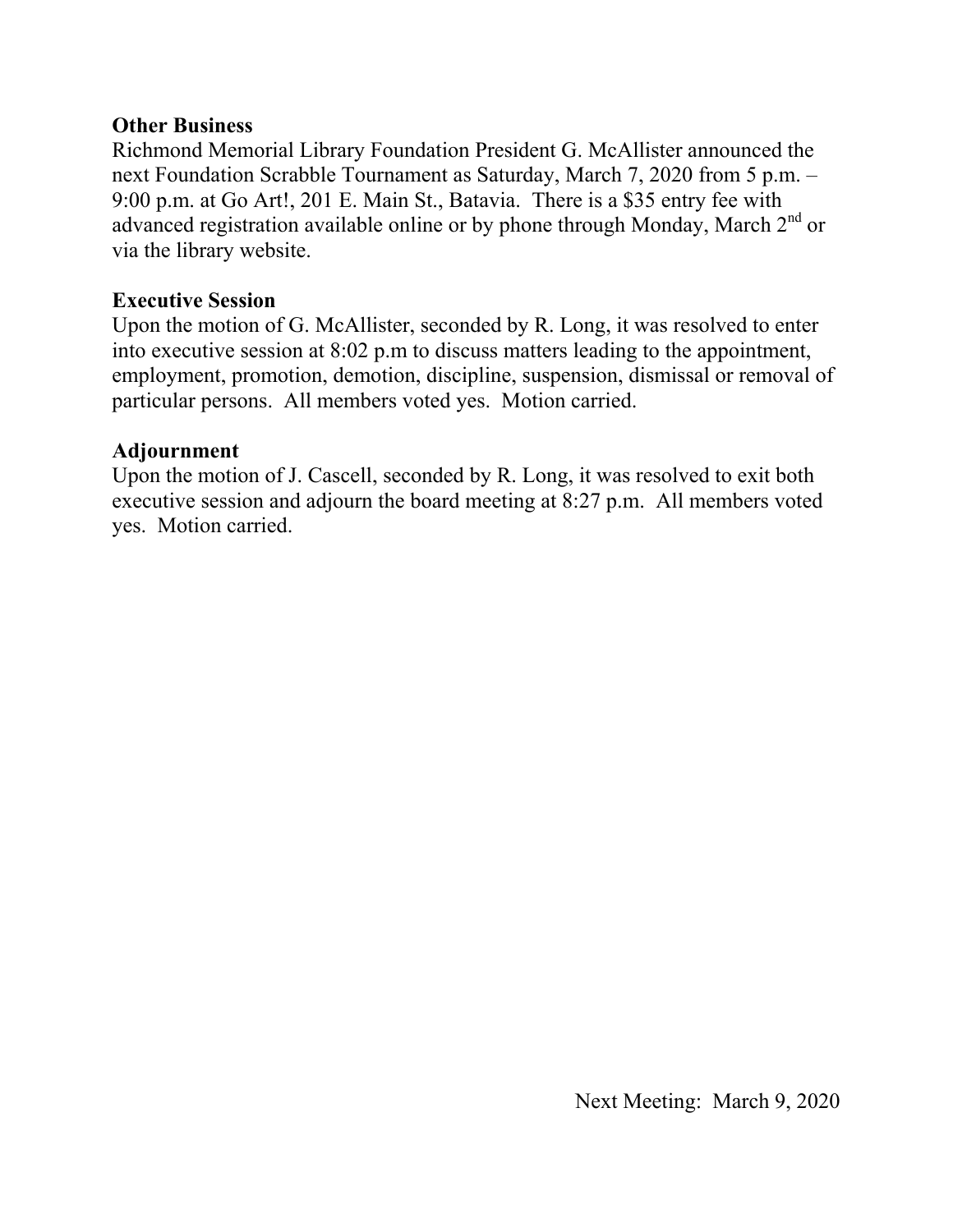## *Approved by the Library Board of Trustees April 13, 2020* **Richmond Memorial Library Board of Trustees March 9, 2020**

The March meeting of the Library Board of Trustees was held on Monday, March 9, 2020. President Norm Argulsky called the meeting to order at 6:34 p.m.

Members present: Norm Argulsky, Jenn Cascell, Rebecca Long, Kristi Evans, Gregg McAllister, and Jessica Ecock-Rotondo

Also present: Bob Conrad, Debra Levins, Jeff Laub, and Lucine Kauffman

## **Approval of Minutes**

Upon the motion of G. McAllister, seconded by J. Cascell, the minutes of the February 2020 meeting were approved. All members voted yes. Motion carried.

## **Public to be Heard Jeffrey Laub**

Mr. Jeffrey Laub expressed his interest in the Genesee County seat as a Nioga Board Trustee.

## **Lucine Kauffman – Program Coordinator, The Library Visits**

Lucine Kauffman, Coordinator of the Library Visits Program presented a plan to trade in the panel van used for the Program for a more efficient and safe vehicle, before the panel van grows much older or logs too many more miles. She advised that a smaller economical vehicle with 4 wheel drive, side and back windows to avoid the risk of collisions, particularly with after school children nearby, would be much safer.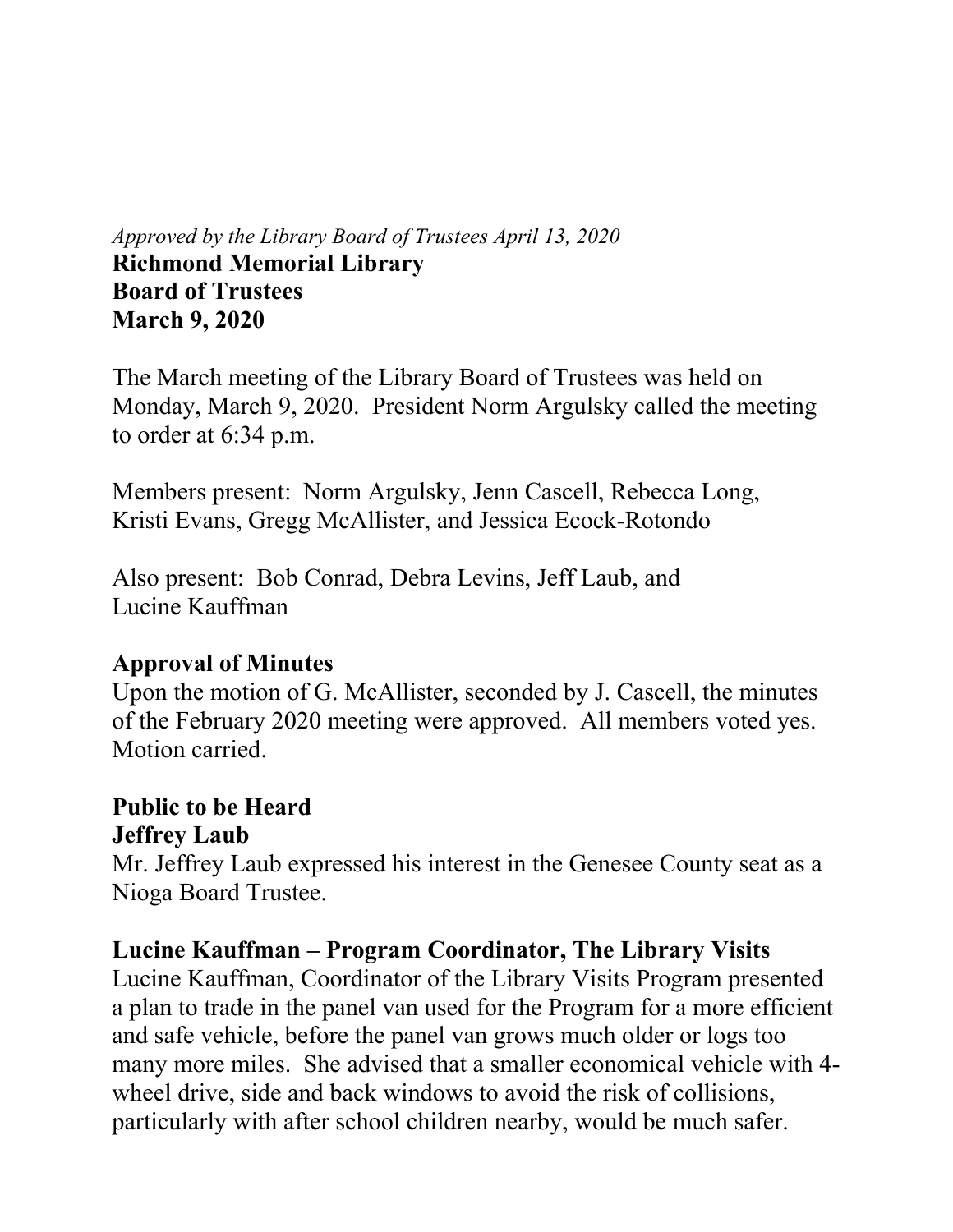Director Conrad advised that, with a fair trade-in on the panel van, a used vehicle could be procured using funds currently budgeted for Capital Improvement.

## **Library Director's Report**

**Reports from librarians McCormack, Stryker, Beardslee, and Wood**  The Board reviewed monthly reports from Librarians Rita McCormack, Samantha Stryker, Elizabeth Beardslee, and Deborah Wood.

## **Combined Youth Services report**

The Board also reviewed the Combined Youth Services Report from Youth Service Librarian Sue Potera.

## **Richmond Memorial Library Statistics, January 2020**

The January 2020 library statistics were reviewed.

## **School District Art Reception – Friday, March 13, 5:30 pm**

The School District Art Reception is scheduled for 5:30 pm on Friday, March 13, 2020.

## **Friends of the Library Annual Reception Saturday, April 18 @ 11 am**

The Friends of the Library Annual Reception will be held on Saturday, April 18, 2020 at 11 am. Board President Norm Argulsky will read the proclamation.

## **Nioga Annual Dinner – Wednesday, May 20, 5:30ish Terry's Corners Fire Co. and Banquet Hall**

The Nioga Annual Dinner will be held at approximately 5:30 pm on Wednesday, May 20, 2020 at Terry's Corners Fire Company and Banquet Hall.

## **2019 Annual Report**

The Board reviewed the 2019 Annual Report.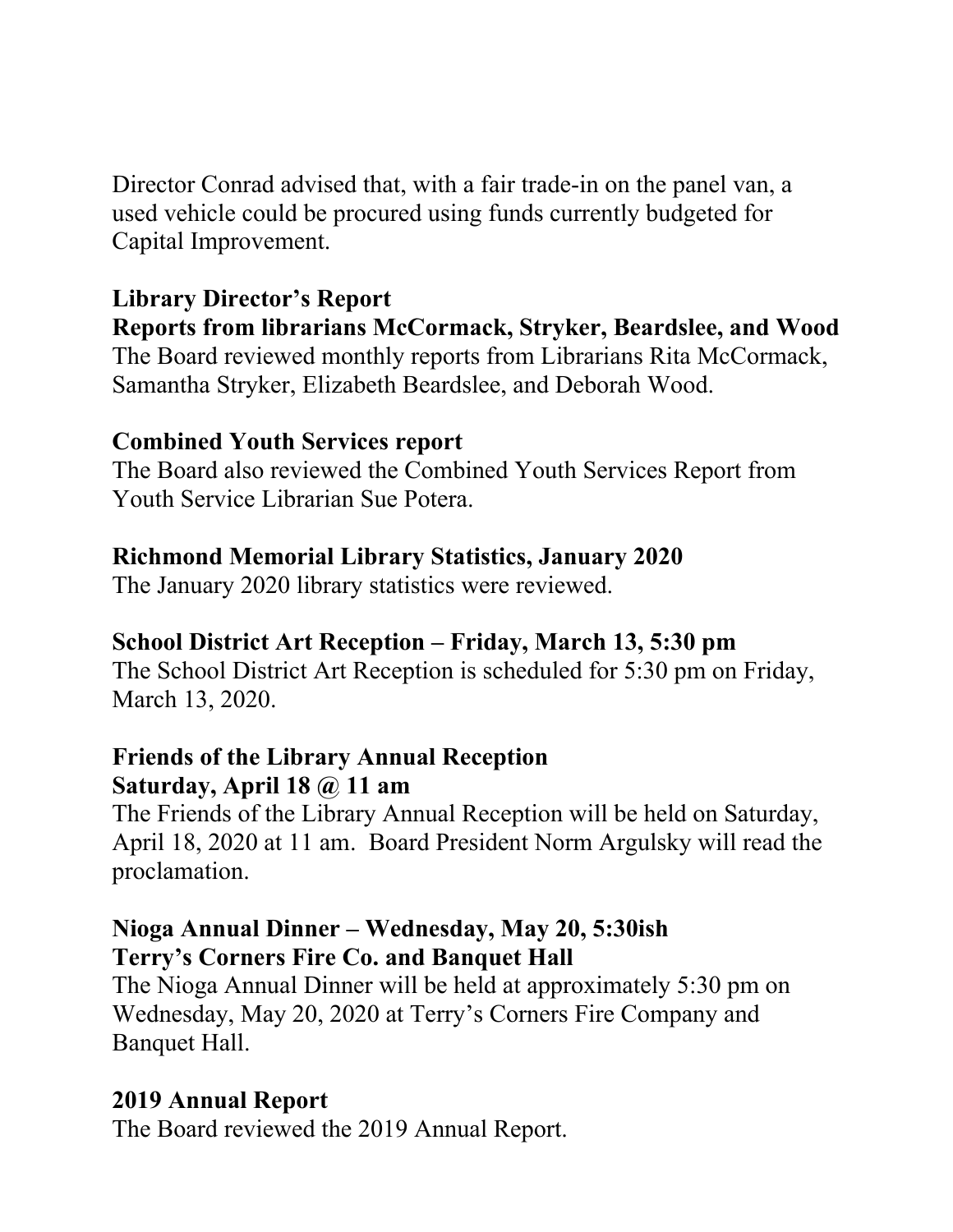## **Committee Reports RML Foundation**

G. McAllister gave a report on the most recent Scrabble Tournament and said that the Foundation is recruiting members for the June tournament.

## **Financials**

## **Summary of Revenues and Appropriations, February 2020**

Upon the motion of J. Cascell, seconded by J. Ecock-Rotondo, it was resolved to approve the February 2020 Summary of Revenues and Appropriations. All members voted yes. Motion carried.

## **Approval of Invoices for Payment**

Upon the motion of J. Cascell, seconded by J. Ecock-Rotondo, it was resolved to approve the manual checks on Warrant 54. The amount of \$1,468.27 was received by Proflex Administrators LLC for February Health Care costs. All members voted yes. Motion carried.

Upon the motion of J. Cascell, seconded by J. Ecock-Rotondo, it was resolved to approve the payment of \$1,070.37 on Supplemental Warrant 48. All members voted yes. Motion carried.

Upon the motion of J. Cascell, seconded by J. Ecock-Rotondo, it was resolved to approve the payment of \$12,387.30 on Supplemental Warrant 49. All members voted yes. Motion carried.

Upon the motion of J. Cascell, seconded by J. Ecock-Rotondo, it was resolved to approve the payment of \$16,731.00 on Warrant 50. All members voted yes. Motion carried.

## **Request for Budgetary Transfer**

Upon the motion of G. McAllister, seconded by K. Evans, it was resolved to approve the following transfers: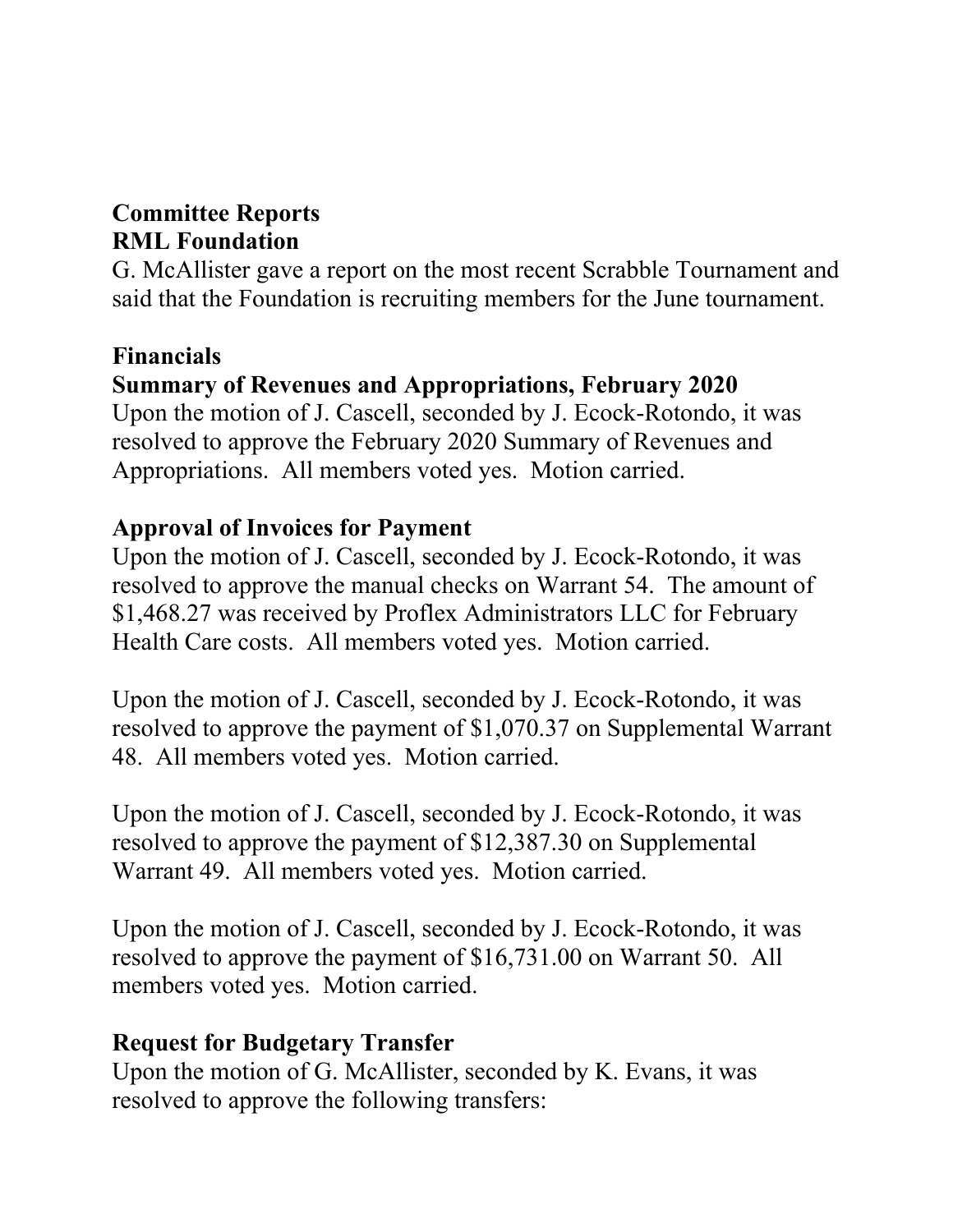The transfer of \$3,516.00 from NYS Retirement – Marshall Grant to Books – Marshall Grant for Books.

The transfer of \$200.00 from NYS Retirement – Marshall Grant to Travel & Meetings – Marshall Grant for travel and meetings.

All members voted yes. Motion carried.

## **Communications Andrew Wos**

Due to an increase in his employer's work demand, our contracted computer support tech Andrew Wos tendered his resignation. He will do his best to continue support for the next 6-8 weeks, if needed, and offered to meet with his successor.

## **Old Business**

## **Resolution in Support of Nioga Library System's Free Direct Access Plan**

The Board requested a rep from Nioga to be in attendance at the April board meeting to get more information about the resolution regarding Nioga Library System's Free Direct Access Plan.

## **Approval of the Amendment to the Resolution Noticing Special District Meeting**

Upon the motion of G. McAllister, seconded by J. Ecock-Rotondo, it was resolved to approve amending the Resolution Noticing Special District Meeting to state that the election of two (2) Trustees of Richmond Memorial Library are to fill *five-year* terms. All members voted yes. Motion carried.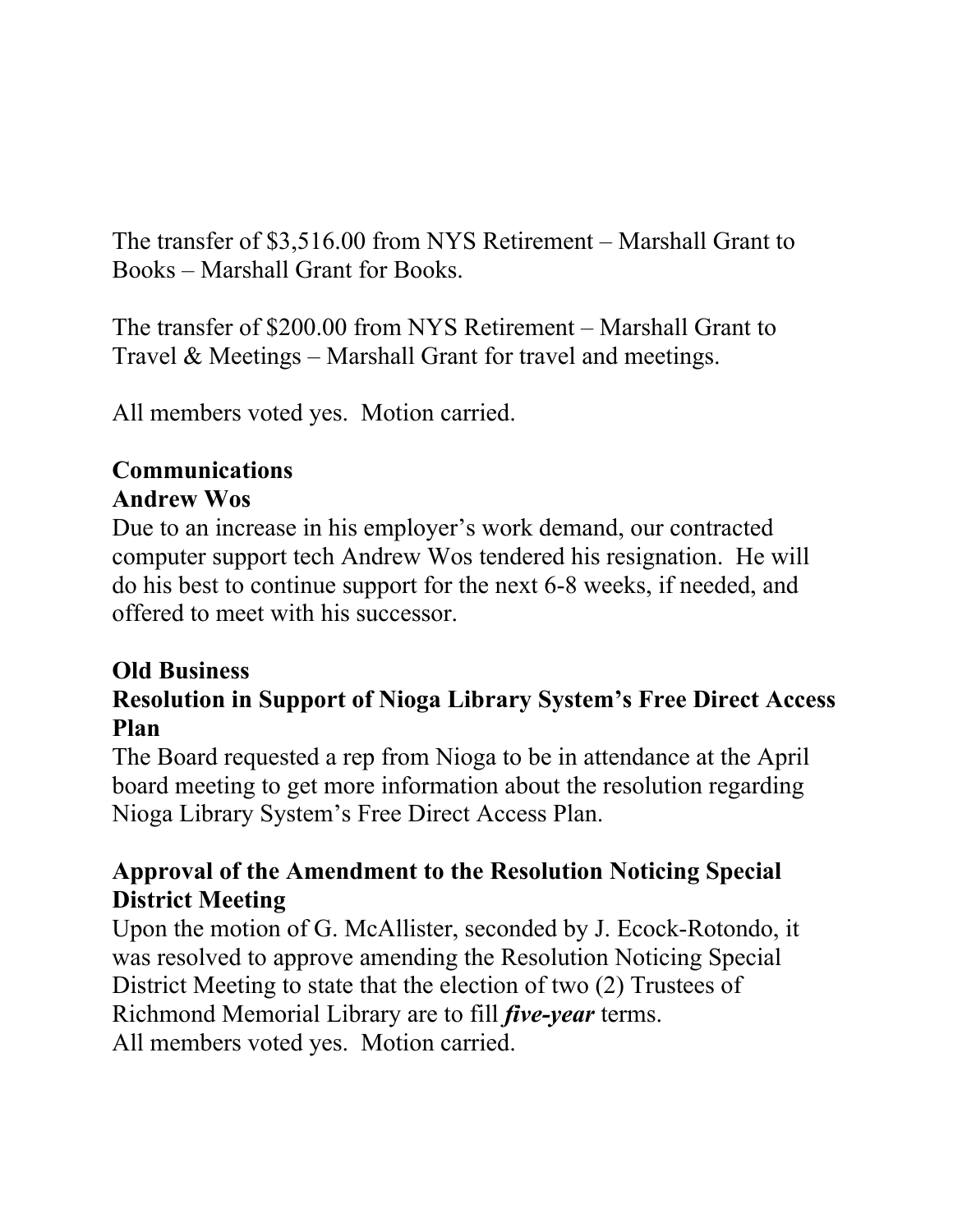## **New Business Resolution of a Special Meeting of the Board of Trustees Petition to Amend Charter to state three year terms**

Upon the motion of G. McAllister, seconded by J. Cascell, it was resolved to approve a Petition to the Regents of the University of the State of New York to amend the Charter to state that as terms of trustees expire, their successors shall be elected by the qualified voters of the Batavia City School District for a full term of three years; and that, the term of any newly-created seat on the board shall not exceed three years. All members voted yes. Motion carried.

## **Resolution to nominate Jeffrey Laub for trustee of the Nioga Library System**

Upon the motion of G. McAllister, seconded by J. Ecock-Rotondo, it was resolved to approve the resolution to nominate Jeffrey Laub for the Nioga Board of Trustees Genesee County seat. All members voted yes. Motion carried.

## **Resolution Appointing Election Inspectors for May 7, 2020 Budget Vote/Trustee Election**

Upon the motion of K. Evans, seconded by J. Cascell, it was resolved to approve the Resolution Appointing Election Inspectors for the May 7, 2020 Budget Vote/Trustee Election. All members voted yes. Motion carried.

## **Approval of Proposed FY 2019-20 Budget**

Upon the motion of G. McAllister, seconded by R. Long, it was resolved to approve the proposed FY 2019-20 Budget as amended. All members voted yes. Motion carried.

## **Approval of Library Suspensions for Three Months**

Upon the motion of J. Ecock-Rotondo, seconded by K. Evans, it was resolved to suspend Aniyha Williams and Gianna Williams from Richmond Memorial Library for a period of 3 (three) months. All members voted yes. Motion carried.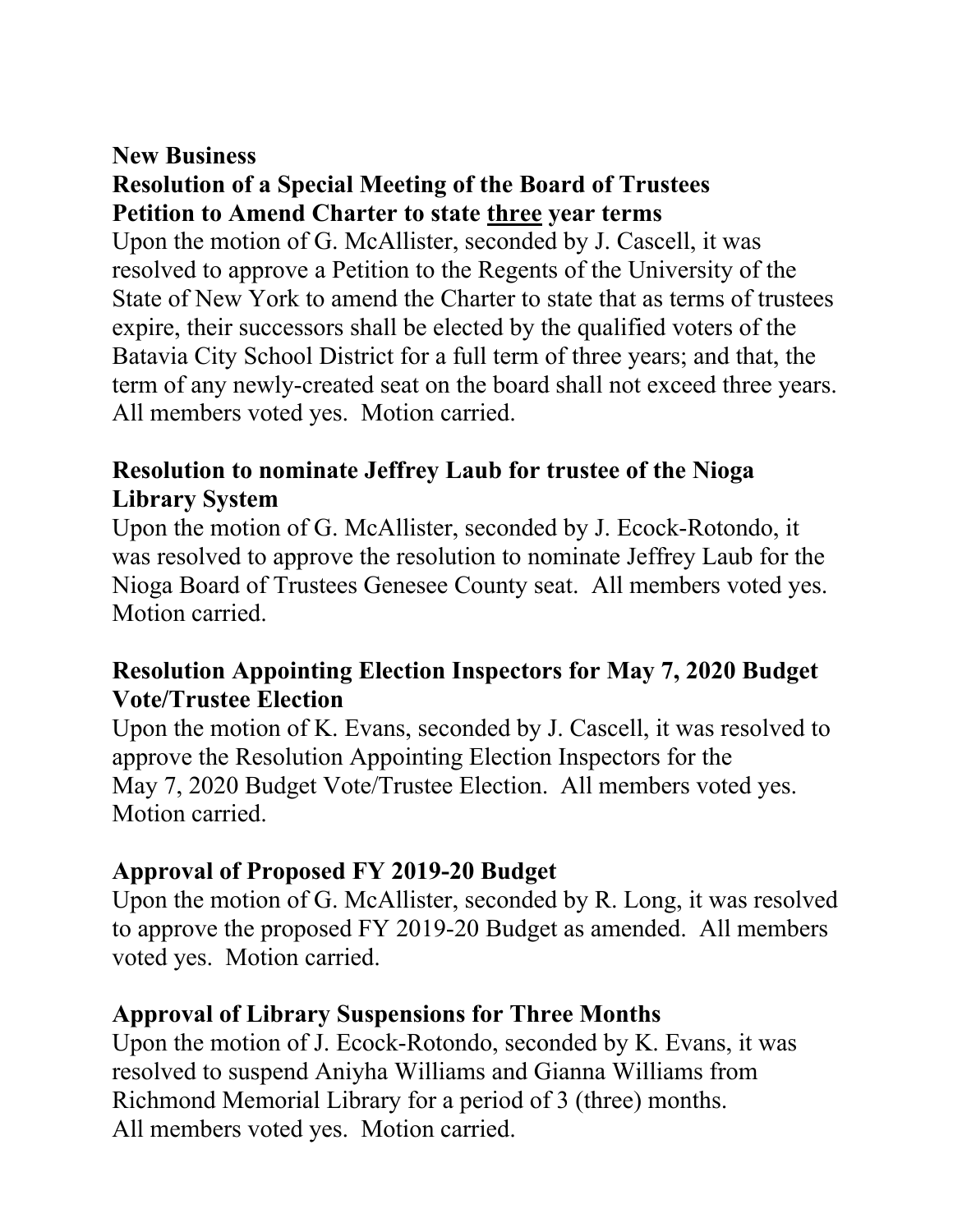## **Other Business –** None

## **Executive**

The board entered into executive session at 8:40 p.m. and exited executive session at 8:55 p.m.

## **Adjournment**

Upon the motion of K. Evans, seconded by R. Long, it was resolved to adjourn the meeting at 9:00 p.m. All members voted yes. Motion carried.

Respectfully submitted, Bob Conrad, Clerk

**Next meeting: April 13, 2020, immediately after Public Info. Meeting.**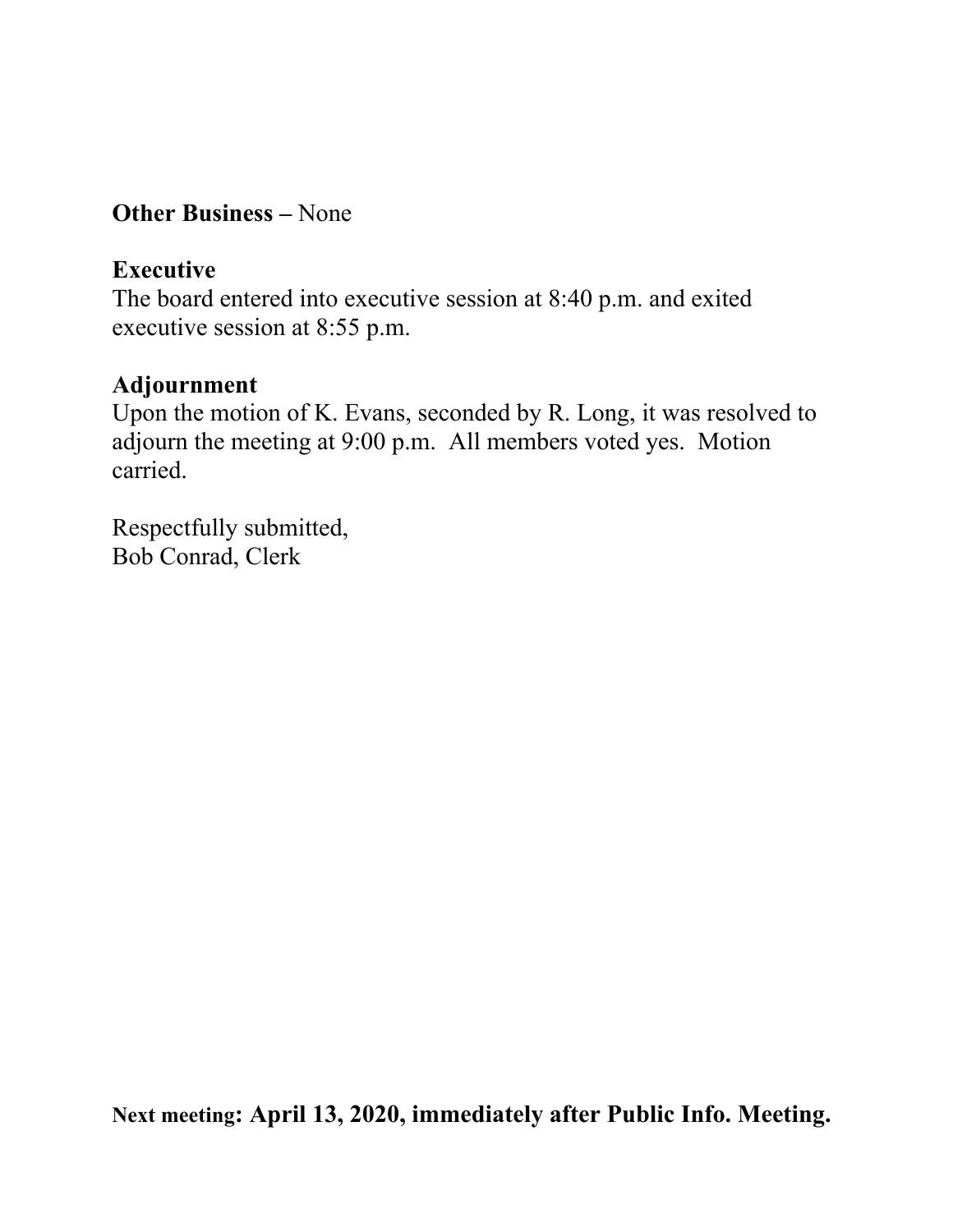*Approved by the Library Board of Trustees April 13, 2020* **Richmond Memorial Library Board of Trustees Special Board Meeting via Zoom March 30, 2020** 

A special meeting of the Library Board of Trustees was held on Monday, March 30, 2020 via Zoom. Vice President Gregg McAllister called the meeting to order at 6:38 p.m.

Members present: Gregg McAllister, Jenn Cascell, Rebecca Long, Kristi Evans, and Jessica Ecock-Rotondo.

Also present: Bob Conrad and Debra Levins. President Norm Argulsky was also present, but due to technology malfunction was only able to observe.

#### **Approval of Minutes**

The minutes from the March meeting will be up for approval at the April 13, 2020 meeting.

#### **Public to be Heard -** None

## **Library Director's Report**

#### **"Practice" at having a Zoom meeting**

In light of Covid-19 pandemic social distancing recommendations, Trustees practiced/adjusted to the board meeting being hosted via Zoom video/web conferencing service.

#### **PAUSE plan and guidance**

Director Conrad reviewed the NYS PAUSE plan that was previously scanned to the Trustees.

#### **Latest word on trustee election and budget vote**

The Governor's Executive Order postpones all school and school library budget votes and trustee elections until at least June 1, and suspends the collection of trustee petition signatures until further notice.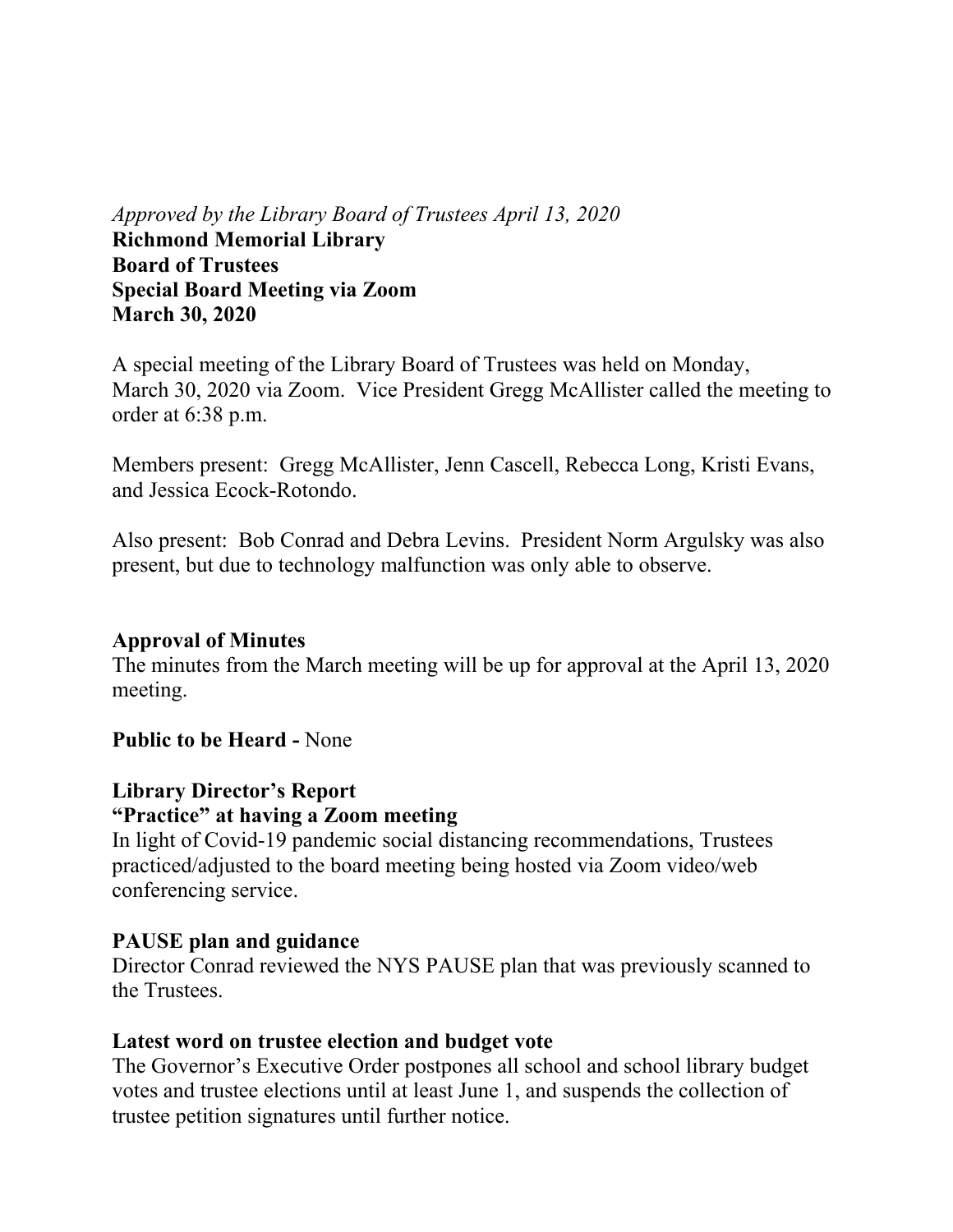In light of the current health and economic impacts of Covid-19 on Batavia City School District taxpayers, the consensus among trustees was to eliminate the need for a budget vote and a tax levy increase altogether by amending the library's FY 2020-21 budget to reflect a 0% tax levy increase, balancing the remainder of revenues against appropriations by drawing further from the Appropriated Fund balance.

Upon the motion of R. Long, seconded by K. Evans, it was resolved to amend the library budget thus. All members voted yes. Motion carried.

Regarding the trustee election, the current expectation is that the governor will order terms that would have expired at the end of June to be extended until the postponed trustee election can be held (exactly as he has already ordered for elected seats that would have expired at the end of March). In this library's case, Kristi Evans' term would extend until the trustee election could be held (possibly in early August?) with the 2 new terms beginning soon thereafter.

#### **Ask the Attorney opinion paying staff during Coronavirus closure**

Trustees received a copy of an email from Nioga Executive Director Tom Bindeman in their agenda packets. It contained information from the "Ask the Attorney" service to library councils of NYS about staff compensation during the Coronavirus closure.

B. Conrad will draft a revised copy of the employee handbook to address emergency closures in place of weather related/snow days.

Director Conrad explained essential duties such as building checks, book drop clear out/book quarantine, administrative & accounts payable/receivable responsibilities. He also apprised the board of staff working from home and being on call, as well a reference online service offered. The children's room staff is also hosting storytimes online during the library closure.

#### **Other Business –** None

#### **Adjournment**

Upon the motion of K. Evans, seconded by R. Long, it was resolved to adjourn the meeting at 7:10 p.m. All members voted yes. Motion carried.

Respectfully submitted, Bob Conrad, Clerk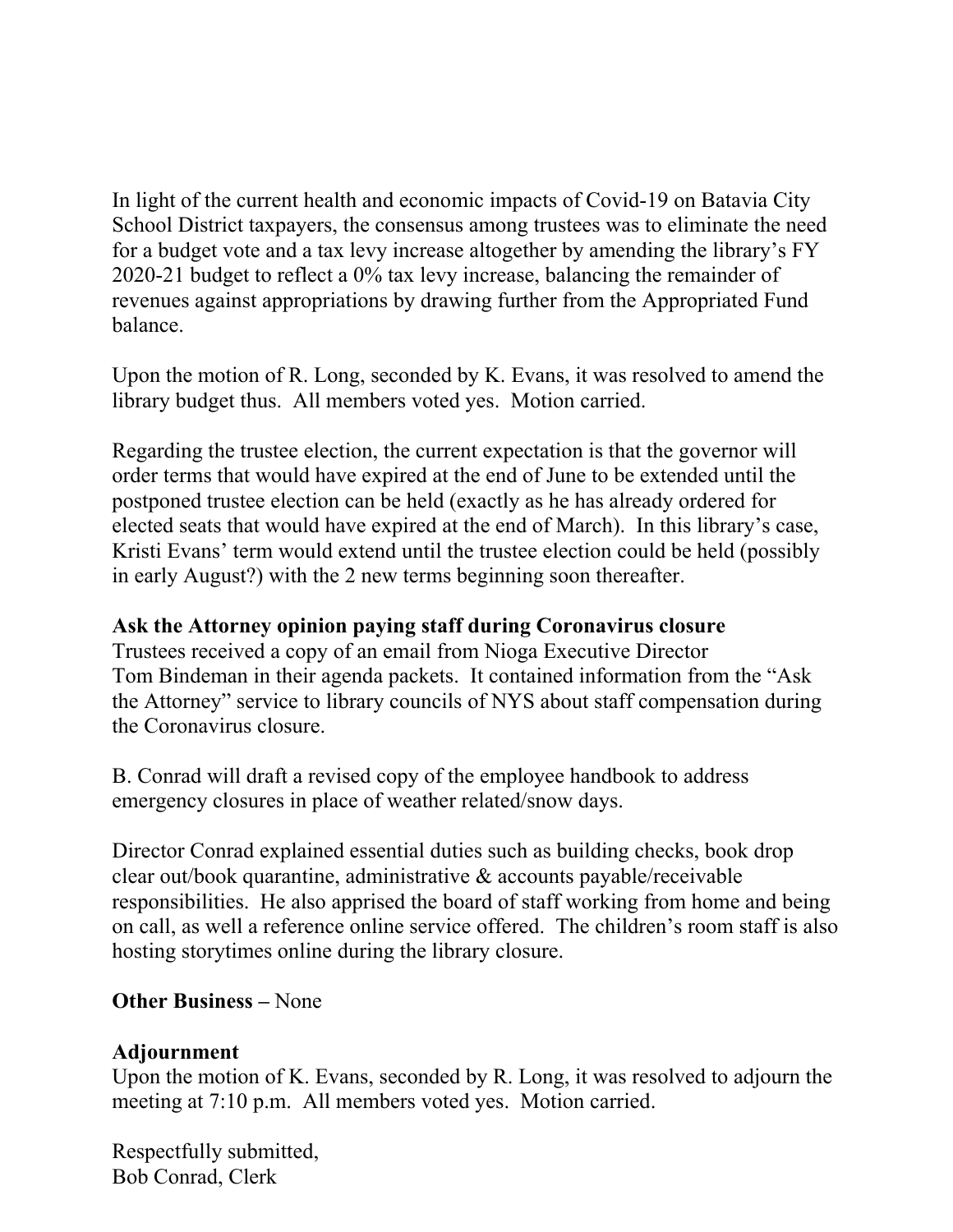## *Approved by the Library Board of Trustees May 11, 2020* **Richmond Memorial Library Board of Trustees Via Zoom / conference call April 13, 2020**

### **Public Information Meeting Via Zoom Call to Order**

A Public Information meeting of the Board of Trustees of Richmond Memorial Library was held via Zoom on Monday, April 13, 2020. President Norm Argulsky called the meeting to order at 6:35 PM.

**Trustees present were:** Norm Argulsky, Rebecca Long, Kristi Evans, Gregg McAllister and Jessica Ecock-Rotondo

**Also present were:** Bob Conrad, Debbie Levins, and John Deleo

**Excused:** Jenn Cascell

#### **Library Review/Budget Presentation**

B. Conrad presented the proposed budget for fiscal year 2020-21, including comparisons with the current operating budget. The proposed budget calls for no increase to the tax levy.

#### **Public Comment**

Legislator Deleo expressed his support of public libraries and complimented Director Conrad and the Board of Trustees for their ability to balance the proposed budget in such a way that will require no increase of the tax levy, and therefore no budget vote, in response to the coronavirus pandemic and its economic consequences.

#### **Adjournment**

There being no further business, President Norm Argulsky adjourned the meeting at 6:45 p.m.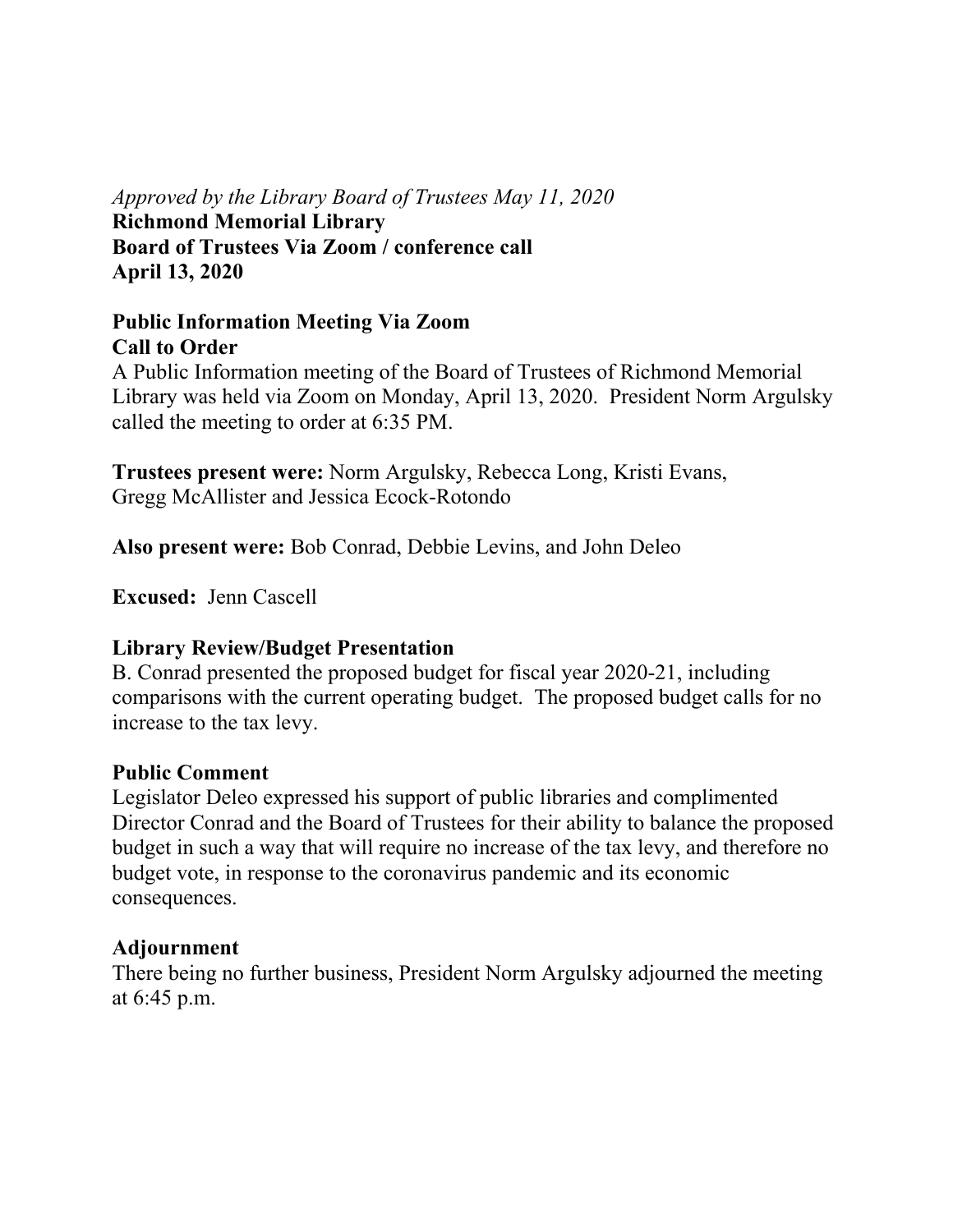#### **Regular Meeting**

The regular April meeting of the Library Board of Trustees was held on Monday, April 13, 2020. President Norm Argulsky called the meeting to order at 6:45 p.m.

Members present: Norm Argulsky, Rebecca Long, Kristi Evans, Gregg McAllister, and Jessica Ecock-Rotondo

Also present: Bob Conrad, and Debra Levins

Excused: Jenn Cascell

#### **Approval of Minutes**

Upon the motion of K. Evans, seconded by R. Long, the minutes of the March 9, 2020 meeting were approved. All members voted yes. Motion carried.

Upon the motion of R. Long, seconded by G. McAllister, the minutes of the Special meeting held on March 30, 2020 were approved. All members voted yes. Motion carried.

#### **Public to be Heard -** None

#### **Library Director's Report Reports from adult services librarians**

The Board reviewed monthly reports from Librarians Samantha Stryker and Elizabeth Beardslee.

The Board also reviewed the Combined Youth Services Report from Youth Service Librarian Sue Potera.

#### **Property Tax Cap filing**

There was no increase in the library budget, therefore, it does not break the tax cap. A copy of the filing will be scanned to trustees before the next meeting.

#### **Library Statistics - February, 2020**

The February, 2020 library statistics were reviewed.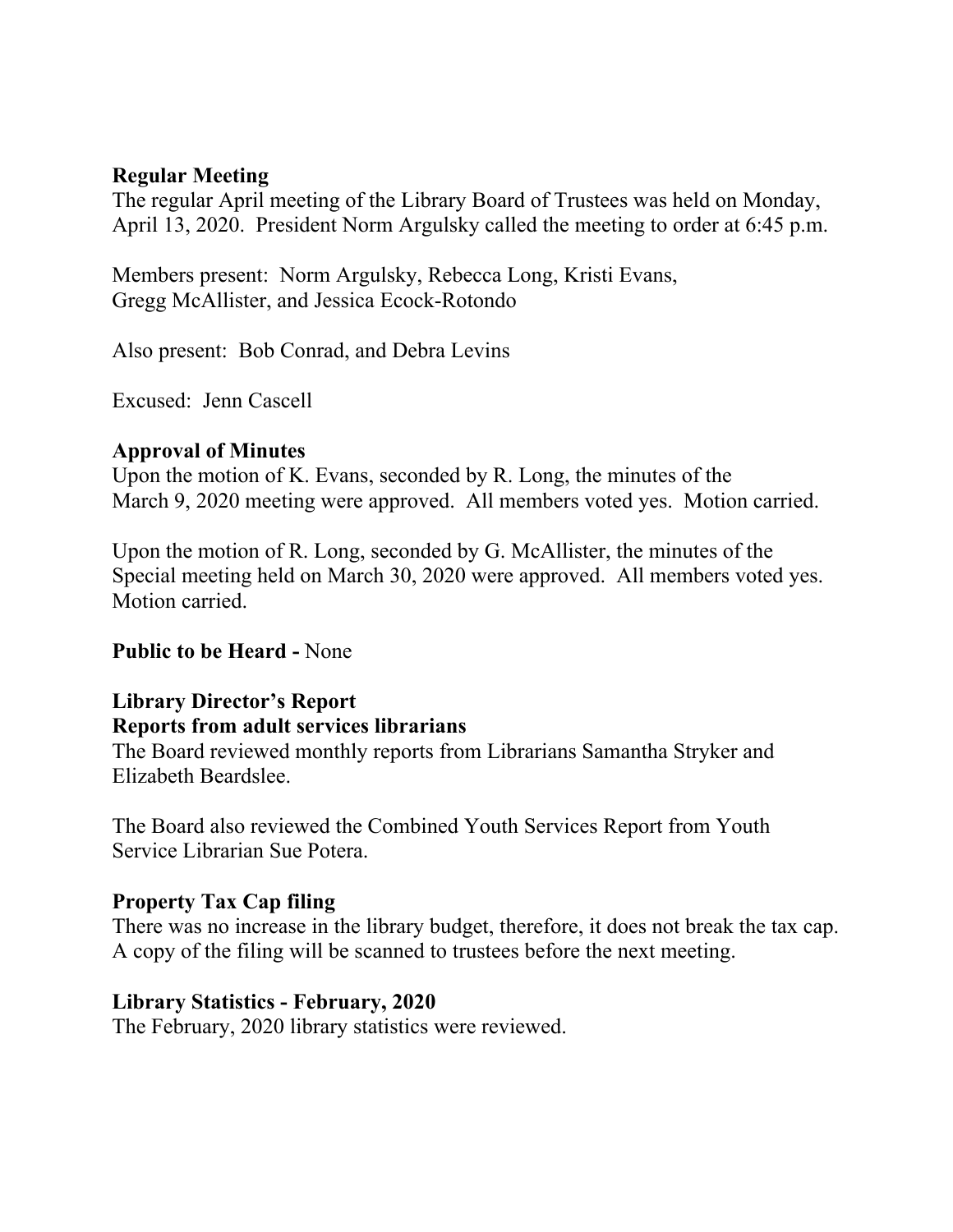#### **Nioga System's Free Direct Access Plan update – questions?**

Nioga Executive Director T. Bindeman will be included on the agenda for the May meeting. A general overview of Nioga's Free Direct Access Plan, shortcomings from the old plan, and identifying which communities in Genesee County it involves will be addressed. Trustees were asked to email B. Conrad any specific questions they have for Mr. Bindeman.

### **Committee Reports** - None

### **Financial Reports Bank Reconciliations, February 2020**

Upon the motion of G. McAllister seconded by R. Long, it was resolved to approve the February 2020 Bank Reconciliations. All members voted yes. Motion carried.

#### **Summary of Revenues and Appropriations, March 2020**

Upon the motion of G. McAllister seconded by R. Long, it was resolved to approve the March 2020 Summary of Revenues and Appropriations. All members voted yes. Motion carried.

#### **Approval of Invoices for Payment**

Upon the motion of G. McAllister seconded by R. Long, it was resolved to approve the manual checks on Warrant 58. The amount of \$4,091.16 was received by Proflex Administrators LLC for March Health Care costs. All members voted yes. Motion carried.

Upon the motion of G. McAllister seconded by R. Long, it was resolved to approve the payment of \$4,269.24 on Supplemental Warrant 53. All members voted yes. Motion carried.

Upon the motion of G. McAllister seconded by R. Long, it was resolved to approve the payment of \$13,177.57 on Supplemental Warrant 57. All members voted yes. Motion carried.

Upon the motion of G. McAllister seconded by R. Long, it was resolved to approve the payment of \$4,349.61 on Supplemental Warrant 60. All members voted yes. Motion carried.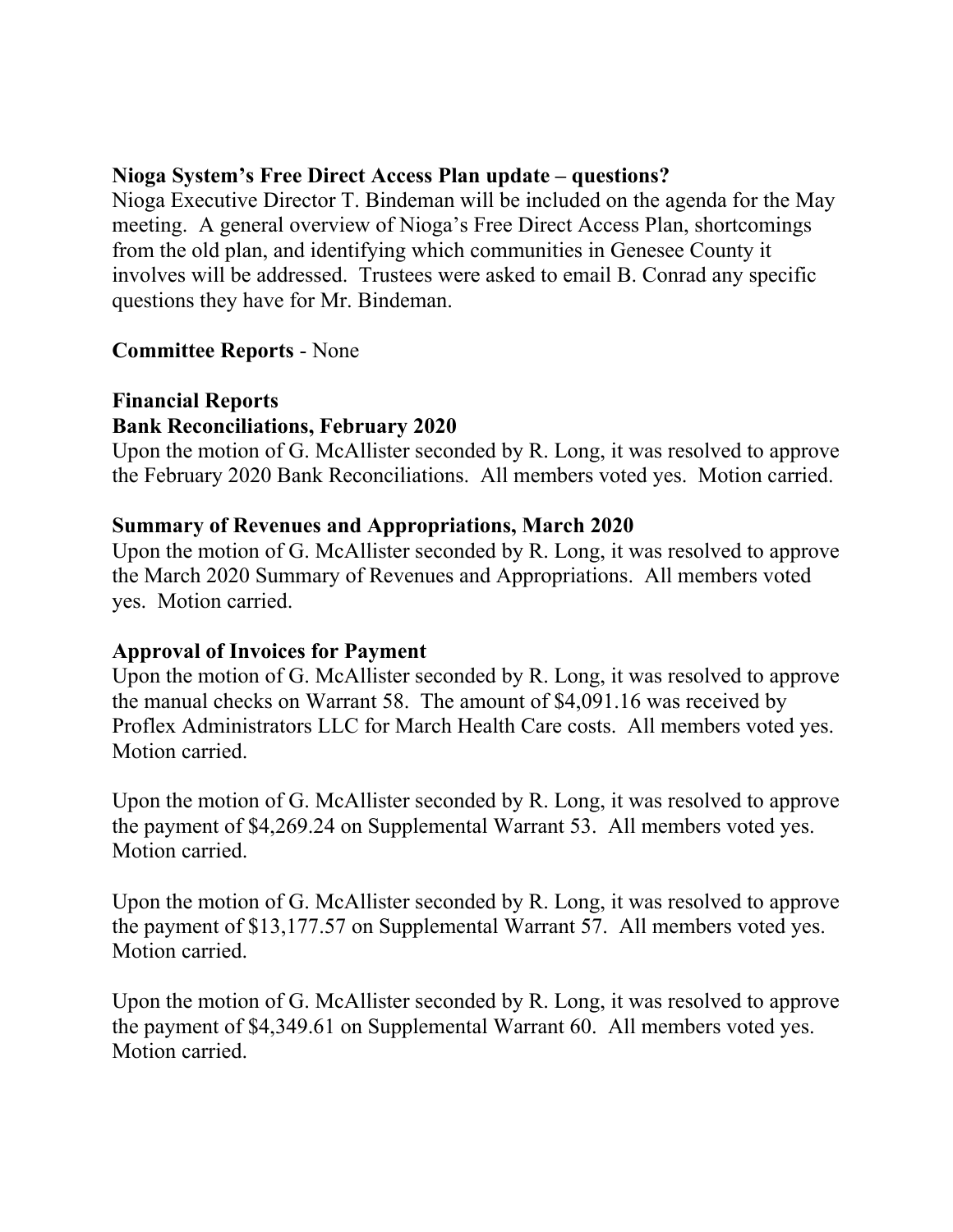Upon the motion of G. McAllister seconded by R. Long, it was resolved to approve the payment of \$6,705.06 on Warrant 55. All members voted yes. Motion carried.

#### **Request for Budgetary Transfer**

Upon the motion of K. Evans, seconded by R. Long, it was resolved to approve a transfer of \$7,000 from books to e-books for e-book purchases. All members voted yes. Motion carried.

**Communications** - None

**Old Business -** None

**New Business -** None

#### **Other Business**

Trustee R. Long inquired as to what services other libraries are offering at this time and asked about library preparation plans for reopening. Vice President G. McAllister asked about more frequent cleaning of library door handles and common traffic areas in light of Covid-19. Director Conrad answered to the best of his knowledge. Library directors are in contact awaiting further instructions from the Governor.

#### **Adjournment**

Upon the motion of J. Ecock-Rotondo, seconded by G. McAllister, it was resolved to adjourn the meeting at 7:46 p.m. All members voted yes. Motion carried.

Respectfully submitted, Bob Conrad, Clerk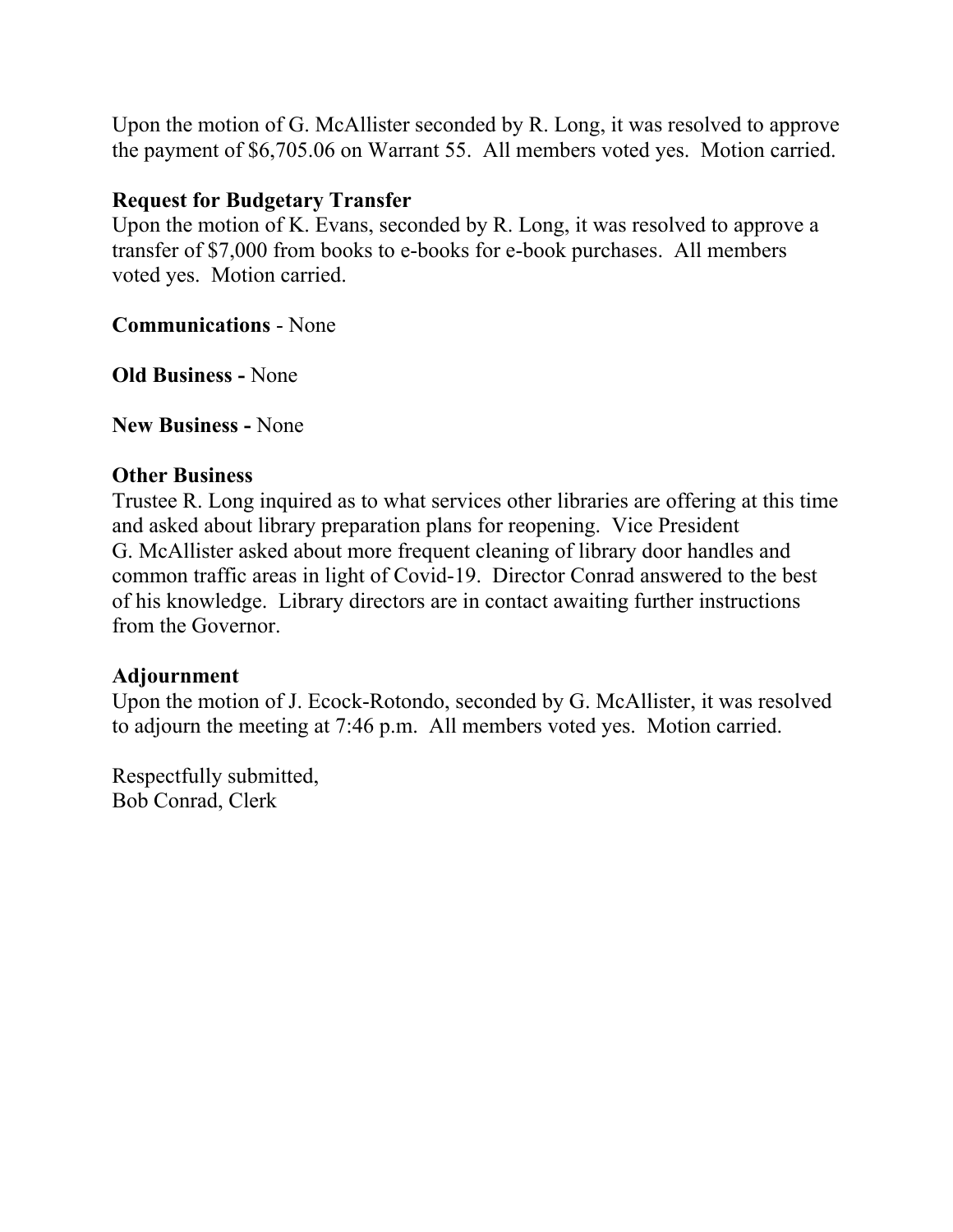## *Approved by the Library Board of Trustees June 8, 2020* **Richmond Memorial Library Board of Trustees May 11, 2020**

The May meeting via Zoom of the Library Board of Trustees was held on Monday, May 11, 2020. President Norm Argulsky called the meeting to order at 6:44 p.m.

Members present: Norm Argulsky, Jenn Cascell, Rebecca Long, Kristi Evans, Gregg McAllister, and Jessica Ecock-Rotondo

Also present: Bob Conrad and Debra Levins

#### **Approval of Minutes**

Upon the motion of G. McAllister, seconded by R. Long, the minutes of the April 13, 2020 Public Information Meeting and Board of Trustees Meeting were approved. All members voted yes. Motion carried.

#### **Public to be Heard -** None

#### **Library Director's Report**

#### **Executive Orders update: Trustee Election, Open Meetings Law**

Since there is no request to increase the library budget, there is no need for a library budget vote this year. BCSD Business Administrator Mr. Scott Rozanski agreed to add the Richmond Memorial Library Trustee election vote on the 2020-21 BCSD ballot. They will be absentee ballots sent to all BCSD residents this year due to Covid-19 Pandemic social distancing restrictions.

Director Conrad also updated the Trustees on the Open Meetings Law.

#### **PAUSE plan / library re-opening estimate**

The PAUSE plan and an estimate of a re-opening date for the library were discussed.

#### **Marshall Grant update**

A brief update on the Marshall Grant was given.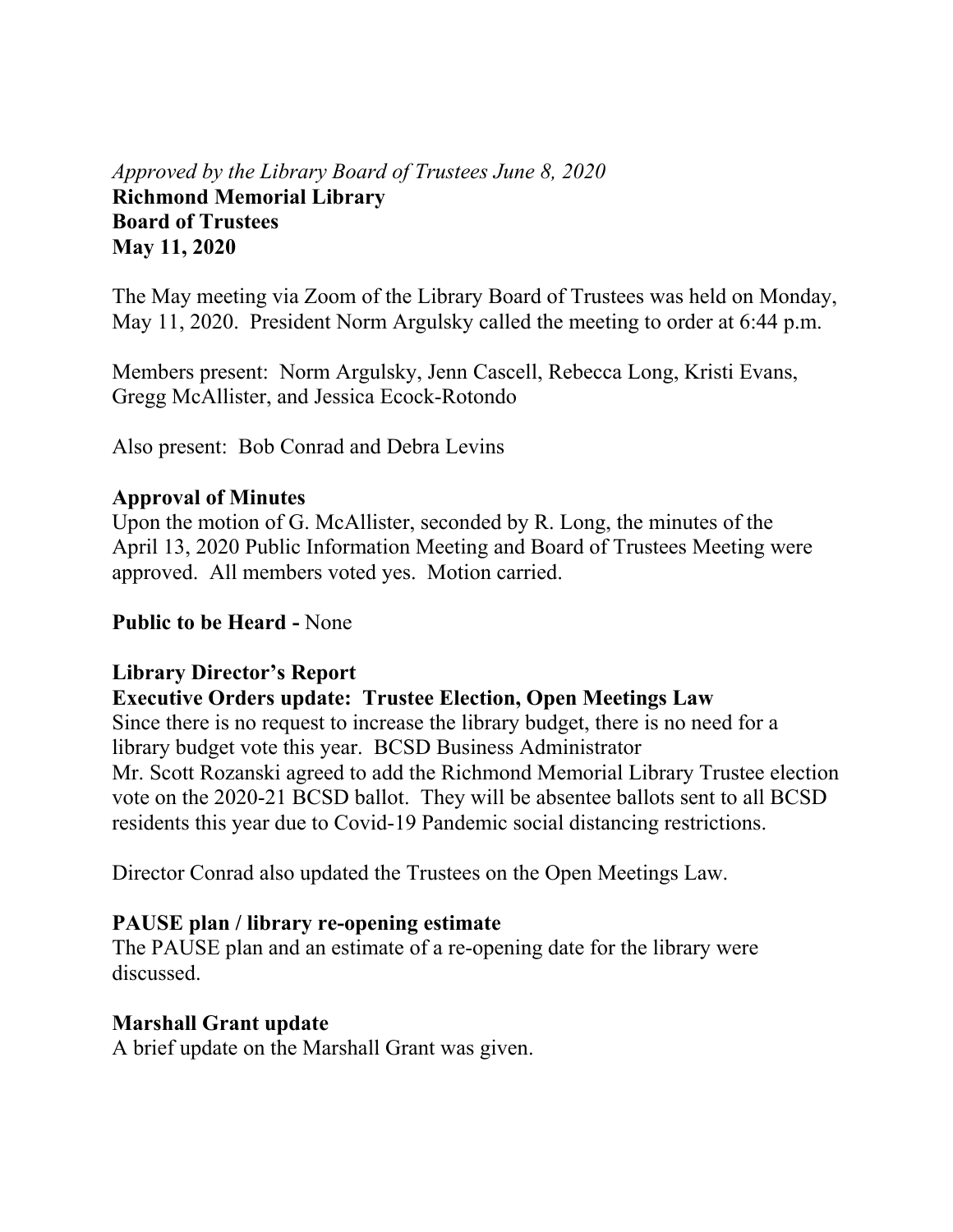### **Genesee County Funding and New York State Aid updates**

There were no updates yet on the Genesee County Funding or New York State Aid.

## **Property Tax Cap Filing**

A copy of the property tax cap filing was provided.

## **Reports of Librarians Rita McCormack, Samantha Stryker, and Elizabeth Beardslee**

#### **Reports from adult services librarians**

The Board reviewed monthly reports from Librarians Rita McCormack, Samantha Stryker, and Elizabeth Beardslee.

#### **Combined Youth Services Report**

The Board also reviewed the Combined Youth Services Report from Youth Service Librarian Sue Potera.

### **Library Statistics – March 2020**

The March 2020 library statistics were scanned.

### **Committee Reports**

#### **Policy Committee**

Policy Committee members G. McAllister and J. Ecock-Rotondo will continue drafting new policies.

## **Financial Reports**

## **Summary of Revenues and Appropriations, April 2020**

Upon the motion of J. Cascell, seconded by J. Rotondo, it was resolved to approve the April 2020 Summary of Revenues and Appropriations. All members voted yes. Motion carried.

#### **Bank Reconciliations, March 2020**

Upon the motion of J. Cascell, seconded by J. Rotondo, it was resolved to approve the March 2020 Bank Reconciliations. All members voted yes. Motion carried.

## **Approval of Invoices for Payment**

Upon the motion of J. Cascell, seconded by J. Rotondo, it was resolved to approve the manual checks on Warrant 63. The amount of \$993.16 was received by Proflex Administrators LLC for April Health Care costs. All members voted yes. Motion carried.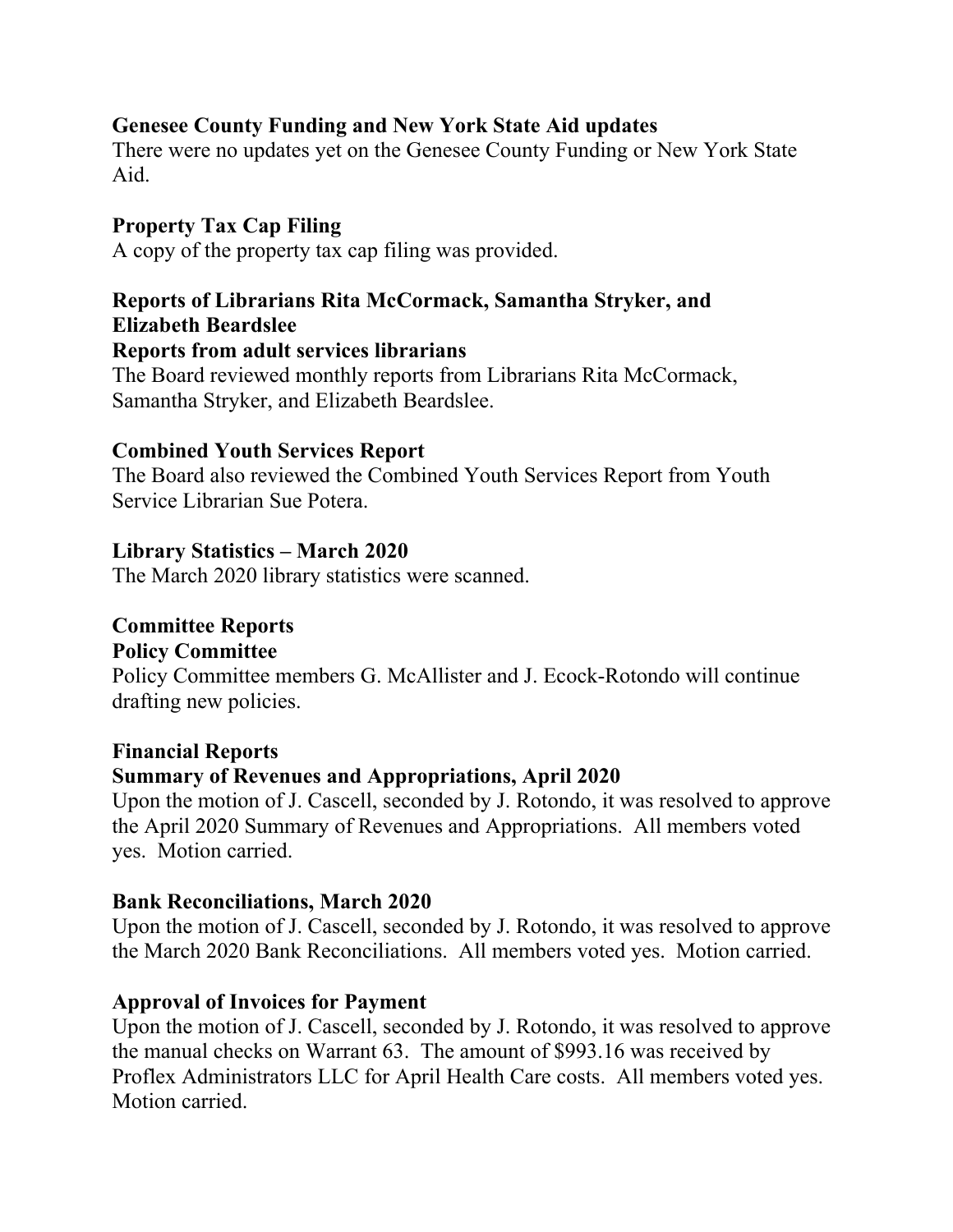Upon the motion of J. Cascell, seconded by J. Rotondo, it was resolved to approve the payment of \$9,664.58 on Supplemental Warrant 64. All members voted yes. Motion carried.

Upon the motion of J. Cascell, seconded by J. Rotondo, it was resolved to approve the payment of \$4,586.60 on Supplemental Warrant 66. All members voted yes. Motion carried.

Upon the motion of J. Cascell, seconded by J. Rotondo, it was resolved to approve the payment of \$12,304.32 on Warrant 62. All members voted yes. Motion carried.

#### **Request for Budgetary Transfer**

Upon the motion of G. McAllister, seconded by K. Evans, it was resolved to approve a transfer of \$2,000 from books to e-books for e-book purchases. All members voted yes. Motion carried.

#### **Communications -** None

#### **Unfinished Business -** None

**New Business Adoption of the 2020-21 Budget**  The amended 2020-21 Library Budget will be revised before it is up for adopting.

## **Resolution in Support of Nioga Library System's Free Direct Access Plan**

Nioga Executive Director and Lisa Erickson were unable to attend the meeting.

Upon the motion of R. Long, seconded by J. Cascell, it was resolved to table the vote on Nioga Library System's Free Direct Access Plan until more information is available. All members voted yes. Motion carried.

#### **Other Business** - None

#### **Adjournment**

Upon the motion of G. McAllister, seconded by J. Ecock-Rotondo, it was resolved to adjourn the meeting at 8:30 p.m. All members voted yes. Motion carried.

Respectfully submitted,

Bob Conrad, Clerk Next meeting: Monday, June 8, 6:30 pm – **Gallery Room**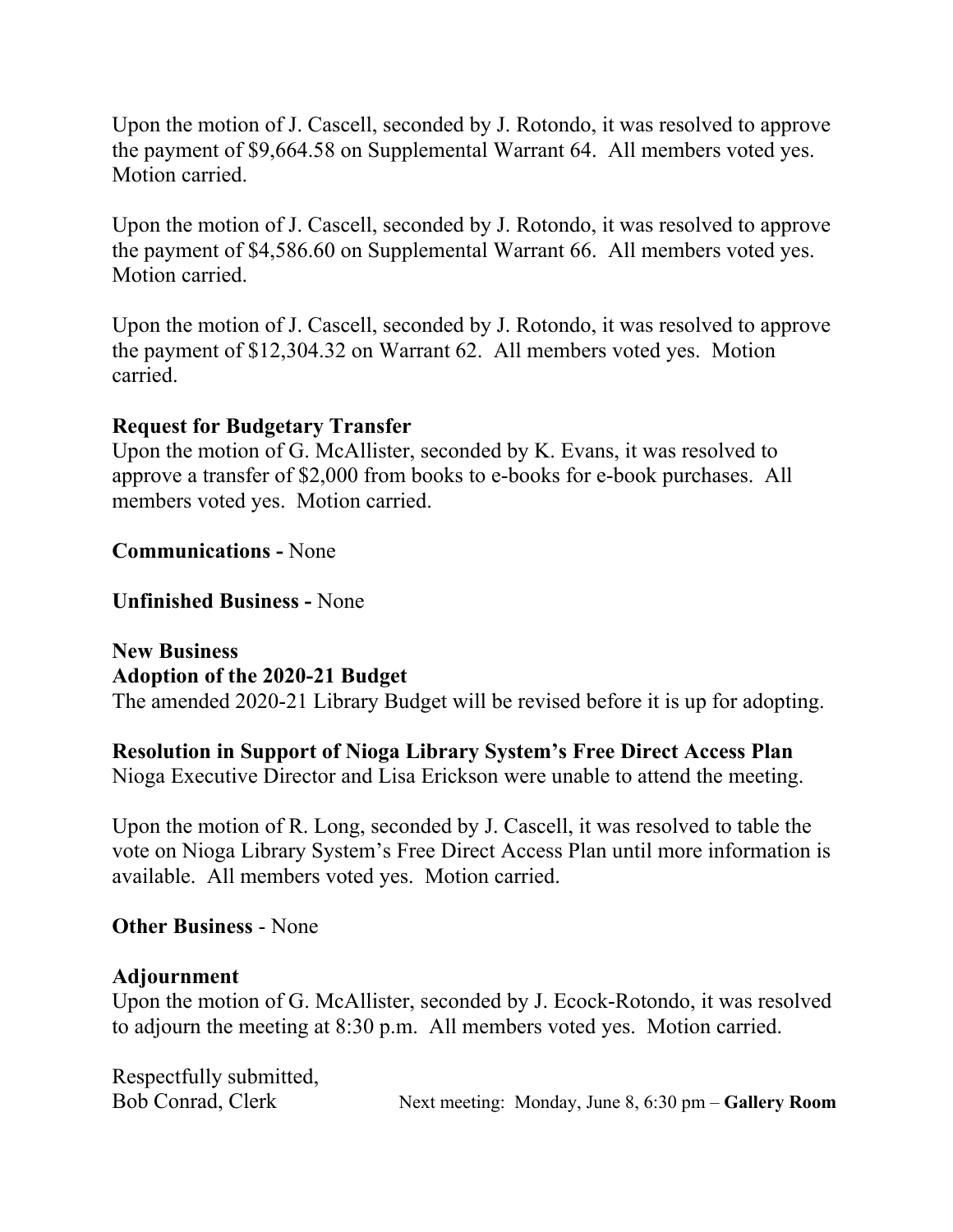#### Page **1** of **3**

### *Approved by the Library Board of Trustees June 8, 2020* **Richmond Memorial Library Special Board of Trustees Meeting May 28, 2020**

A special meeting of the Library Board of Trustees was held on Thursday, May 28, 2020 via Zoom/Conference Call. President Norm Argulsky called the meeting to order at 6:30 p.m.

Members present: Norm Argulsky, Jenn Cascell, Rebecca Long, Kristi Evans, Gregg McAllister, and Jessica Ecock-Rotondo

Also present: Bob Conrad and Debra Levins

#### **Library Director's Report Recap:**

#### **Insurance Liability**

The Library will be defended against negligence claims as long as we are following the safety guidelines.

#### **"Open with Restriction" eff. May 20 50% Workforce Reduction Effective Through May 28 Subject to extension/re-introduction**

The Director explained that the consensus of his research showed that these restrictions apply to political subdivisions, including our library.

### **Recommendations from Nioga/attorney My recommendations (5/21 email)**

Taking suggestions from Nioga representatives as well as attorney recommendations, Director B. Conrad previous recommendations remain the same.

As advised by the Genesee County Public Health Director Paul Pettit and Nioga system Executive Director Tom Bindeman, B. Conrad reiterated that all Genesee County libraries should open in unison.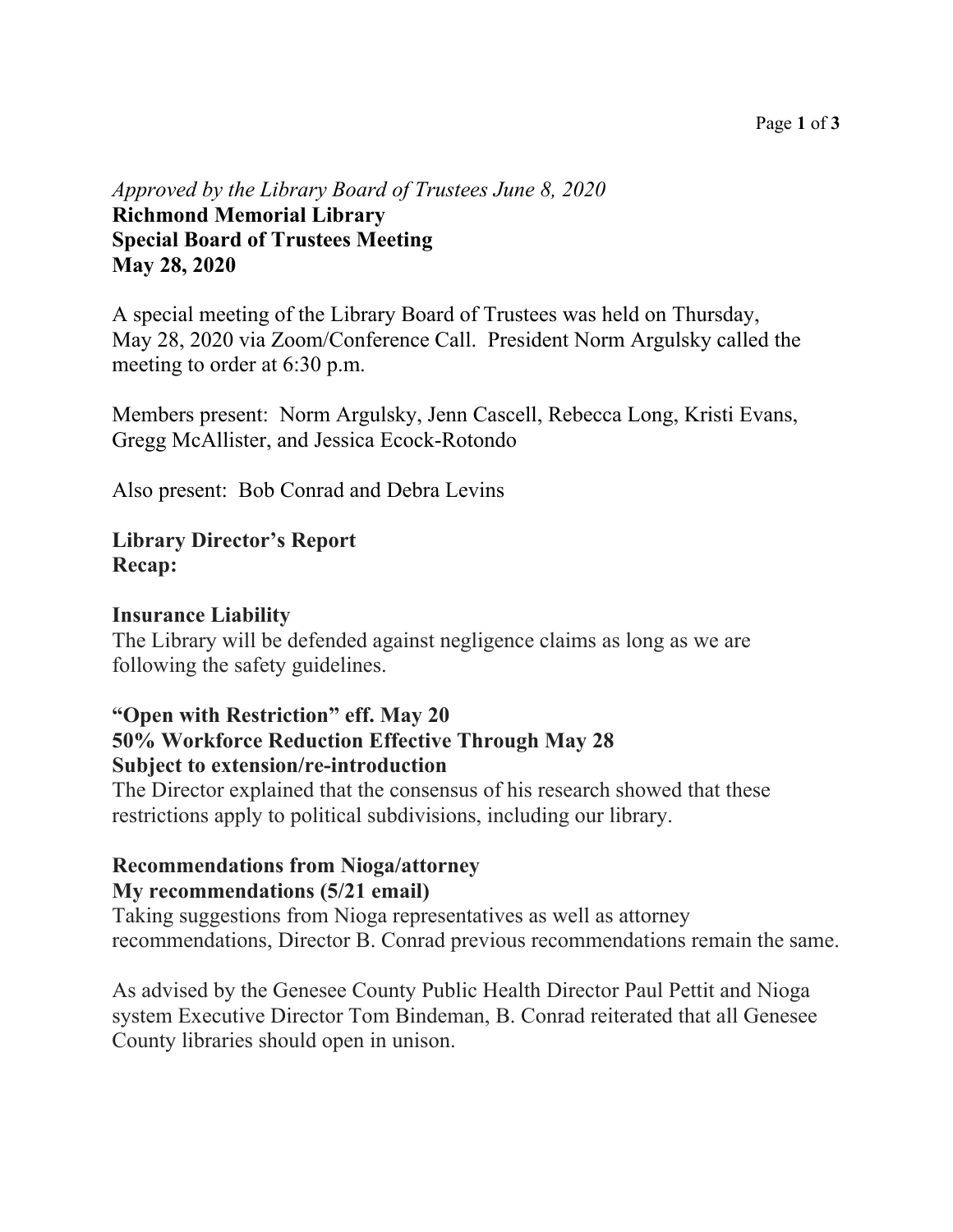As per the consensus of Genesee County library directors, June 1<sup>st</sup> was earmarked as the earliest feasible date for the libraries to open. The Libraries will open June  $1<sup>st</sup>$  and June  $2<sup>nd</sup>$  depending on staffing and safety training. Each library will operate at their own discretion, with no need to be consistent. Richmond Memorial Library will have a soft opening to the public on the afternoon of June  $1<sup>st</sup>$  after a recap to staff on the safety protocol, signs are placed, and other last minute preparations are done.

Director Conrad answered many questions and included reference to there being no safety plan specifications needed to control the number of patrons entering and exiting the library.

He clarified the Unattended Children Policy of children age 12 and under which will help enforce safety concerns involving young children being dropped off unattended.

B. Conrad continued to discuss the safety plan in detail along with his plans to promote the Library Visits Program to any patron over age 60 along with those needing medical accommodations enabling them to continue to have full range of access to library materials.

## **COVID-19 Reopening Safety Plan Communication Plan**

Director Conrad reviewed material that he collected from various sources. The information was reviewed in great detail.

B. Conrad explained that although NYS does not require the Board to approve a Reopening Safety Plan and is the Director's prerogative, Nioga Library System Director Tom Bindeman strongly suggested Board approval.

Since the Reopening Safety Plan needs to be made available within 12-24 hours, it is best to have it posted in the library.

The safety precautions for both staff and the public were discussed at length.

## **New Business**

## **Approval of the COVID-19 Reopening Safety Plan**

Upon the motion of G. McAllister, seconded by R. Long, it was resolved to approve the COVID-19 Reopening Safety Plan which requires the wearing of an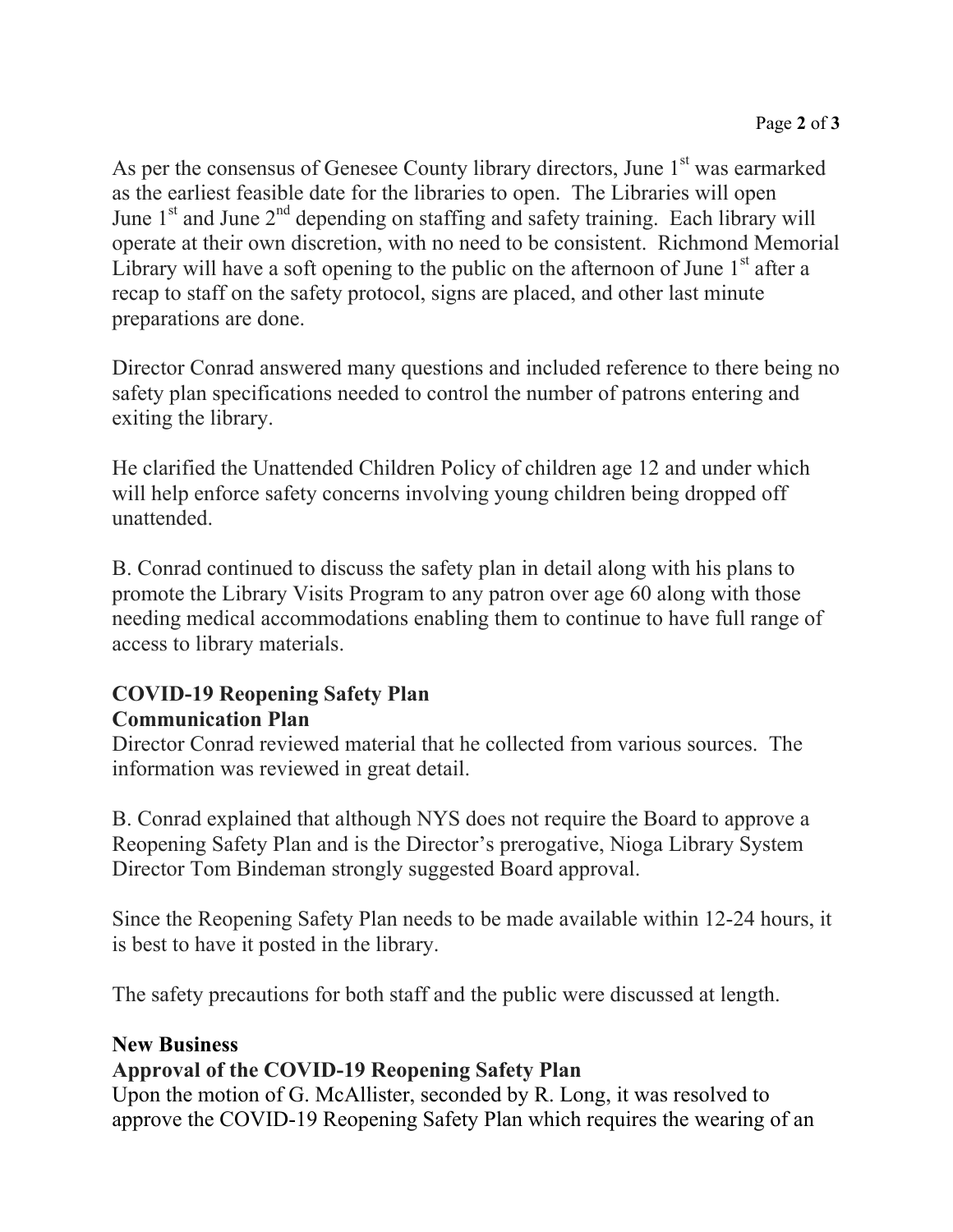appropriate face mask (as per EO 202.17) and instructions for requesting medical exemptions or accommodations with the changes recommended, moving the approval of the draft of said Safety Plan with anticipated changes to be implemented. All members voted yes. Motion carried.

## **Approval of the Temporary Safety Policy**

Upon the motion of G. McAllister, seconded by R. Long, it was resolved to approve the Temporary Safety Policy. All members voted yes. Motion carried.

### **Other Business -** None

#### **Adjournment**

Upon the motion of J. Ecock-Rotondo, seconded by J. Cascell, it was resolved to adjourn the meeting at 8:31 p.m. All members voted yes. Motion carried.

Respectfully submitted, Bob Conrad, Clerk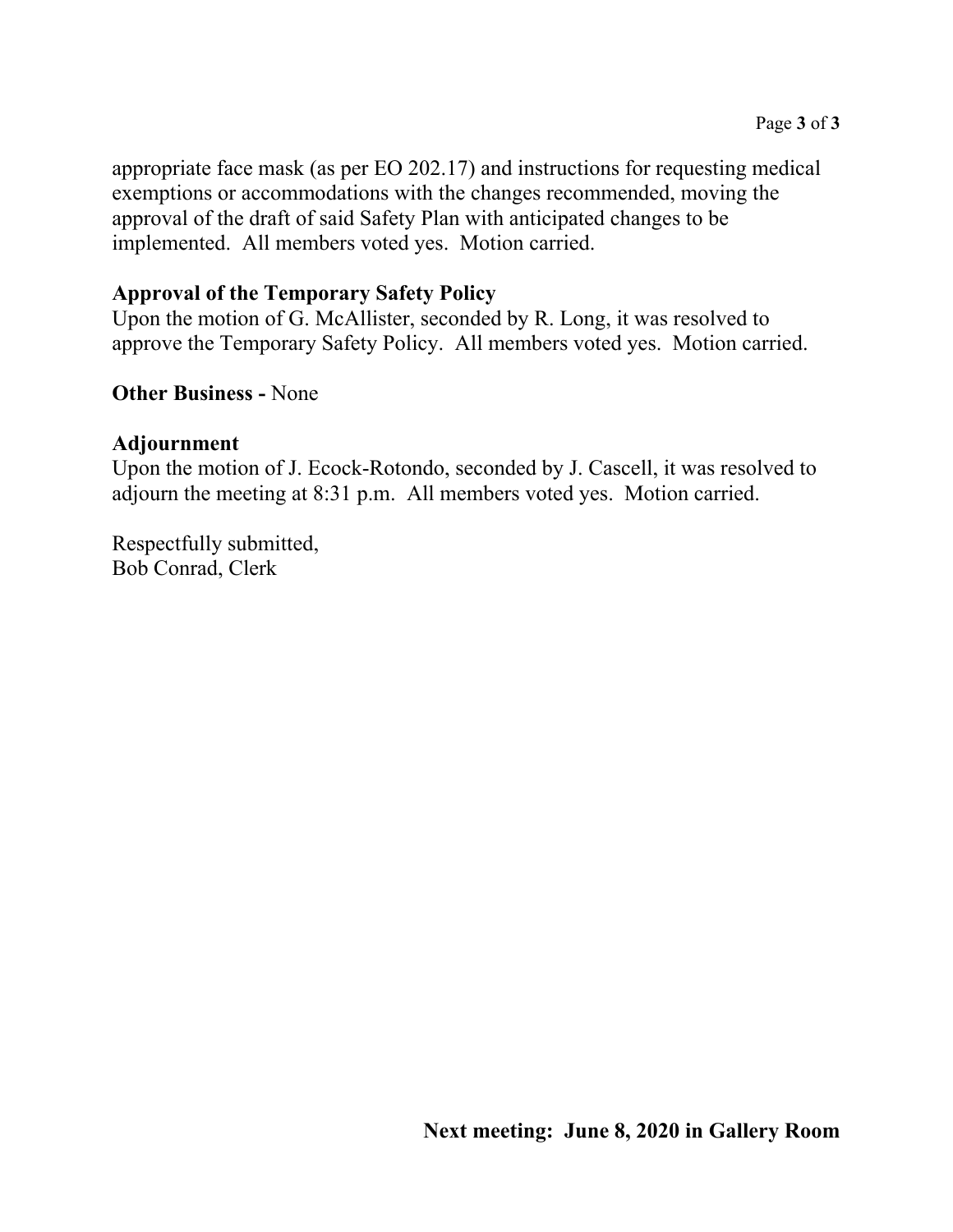#### *Approved by the Library Board of Trustees July 13, 2020* **Richmond Memorial Library Board of Trustees June 8, 2020**

The June meeting of the Library Board of Trustees was held on Monday, June 8, 2020. President Norm Argulsky called the meeting to order at 6:33 p.m.

Members present: Norm Argulsky, Jenn Cascell, Kristi Evans, and Jessica Ecock-Rotondo

Also present: Bob Conrad and Debra Levins

Excused: Gregg McAllister and Rebecca Long

#### **Approval of Minutes**

Upon the motion of J. Cascell, seconded by K. Evans, the minutes of the May 11, 2020 meeting were approved. All members voted yes. Motion carried.

Upon the motion of N. Argulsky, seconded by J. Ecock-Rotondo, the minutes of the special meeting on May 28, 2020 were approved. All members voted yes. Motion carried.

#### **Public to be Heard**

Nioga Executive Director Tom Bindeman & Lisa Erickson, Nioga Outreach Consultant, were unavailable to attend the meeting. When they are able to attend, they will explain the Free Direct Access Plan. The discussion was tabled for now.

### **Library Director's Report Reopening Recap (oral report)**

Director B. Conrad said the reopening of the Library is going as well as can be expected. The Library reopened on June  $1<sup>st</sup>$  at 1 p.m. Patrons expressed that they missed us along with the monthly book sales.

J. Ecock-Rotondo requested a weekly people count for the next board meeting in order to get a glimpse of the attendance trend after reopening.

#### **Safety Plan – review of changes made since draft approval**

Minor changes were made to the draft of the Safety Plan.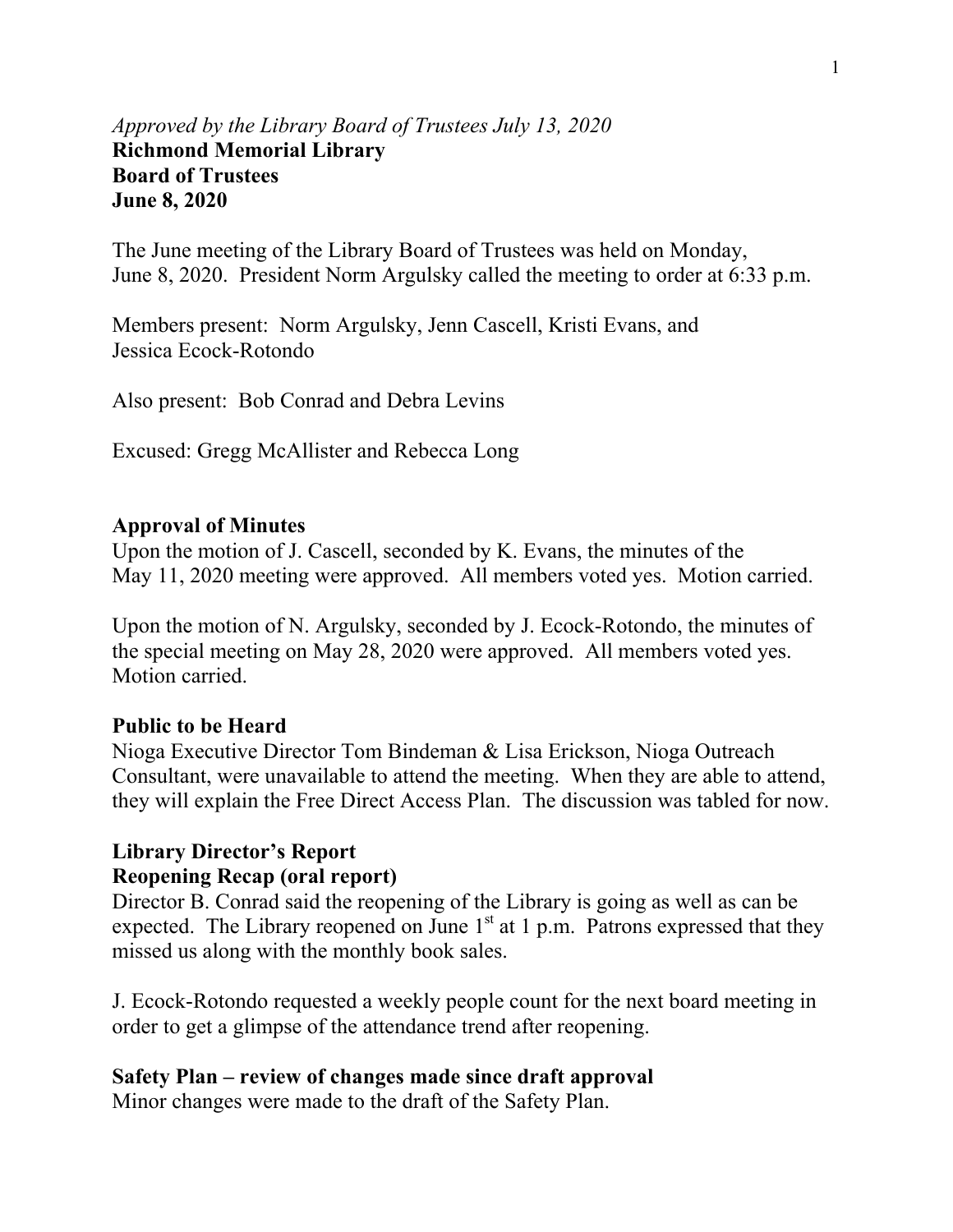### **Reports of Adult Svcs. Librarians McCormack, Stryker, and Wood**

The Board reviewed monthly reports from Librarians Rita McCormack, Samantha Stryker and Deborah Wood.

#### **March (revised) and April 2020 Library Statistics**

The revised March 2020 library statistics were reviewed along with the April 2020 Stats.

#### **The Library Visits Program Coordinator Report**

A report from Library Visits Program Coordinator Lucine Kauffman was reviewed.

#### **Committee Reports – Policy Report below**

The Policy Committee Report along with revised policies are under New Business.

#### **Financial Reports**

#### **Summary of Revenues and Appropriations, May 2020**

Upon the motion of J. Ecock Rotondo, seconded by J. Cascell, it was resolved to approve the May 2020 Summary of Revenues and Appropriations. All members voted yes. Motion carried.

#### **Bank Reconciliations, April 2020**

Upon the motion of J. Ecock Rotondo, seconded by J. Cascell, it was resolved to approve the April 2020 Bank Reconciliations. All members voted yes. Motion carried.

#### **Retirement Online adjustment + supporting documents**

The Board reviewed the Retirement Online adjustments along with supporting documents.

#### **Debit Card Transaction Report**

The Debit Card Transaction Report for April 2020 was reviewed.

#### **Approval of Invoices for Payment**

Upon the motion of J. Ecock Rotondo, seconded by J. Cascell, it was resolved to approve the manual checks on Warrant 67. The amount of \$1,307.84 was received by Proflex Administrators LLC for May Health Care costs. All members voted yes. Motion carried.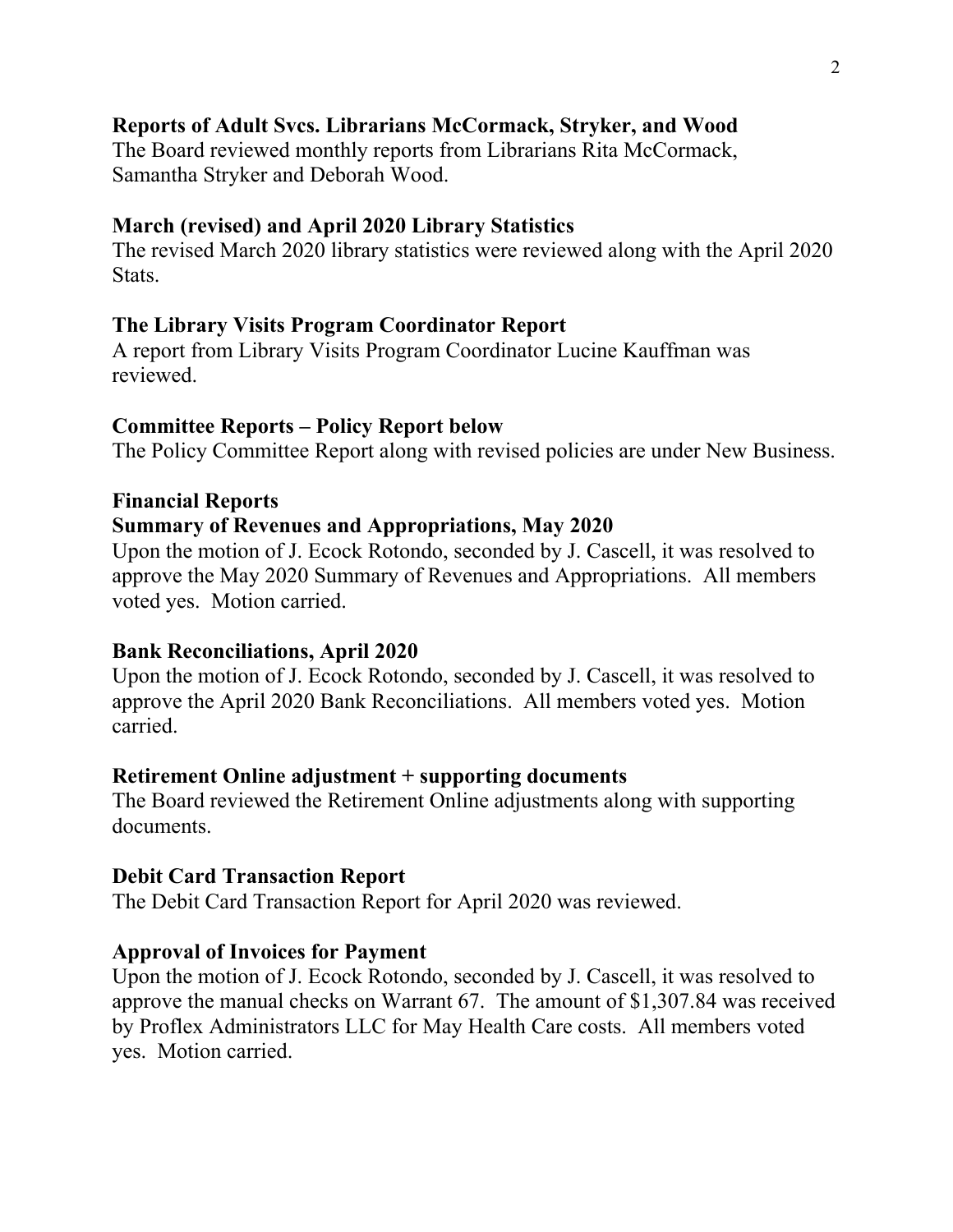Upon the motion of J. Ecock Rotondo, seconded by J. Cascell, it was resolved to approve the payment of \$10,841.83 on Supplemental Warrant 69. All members voted yes. Motion carried.

Upon the motion of J. Ecock Rotondo, seconded by J. Cascell, it was resolved to approve the payment of \$3,437.84 on Supplemental Warrant 73. All members voted yes. Motion carried.

Upon the motion of J. Ecock Rotondo, seconded by J. Cascell, it was resolved to approve the payment of \$32,081.98 on Warrant 72. All members voted yes. Motion carried.

#### **Request for Budgetary Transfer**

Upon the motion of N. Argulsky, seconded by K. Evans, it was resolved to approve a transfer of \$1,860.00 from Materials & Supplies to Equipment for protective glass barriers at public service desks. All members voted yes. Motion carried.

#### **Communications**

#### **FreedMaxick: Communication, Objective and Scope**

The Board reviewed a letter from FreedMaxick regarding the objective, scope and timing of the Library's audit.

#### **Retirement of Debbie Levins**

Director Conrad shared a Resignation Letter from part-time Library Clerk Debbie Levins, effective June 27, 2020. At the end of this month, she will be retiring from Batavia City School District after 30 years of service. At that time, she must also resign from any other NYS public employment. She may be rehired as long as she waits at least 1 day and releases RML of any further liability to contribute to her NYS Retirement compensation.

#### **Unfinished Business -** None

#### **New Business**

#### **Adoption of the Amended FY 2020-21 Budget**

Upon the motion of N. Argulsky, seconded by J. Cascell, it was resolved to adopt the amended Fiscal Year 2020-21 Budget. All members voted yes. Motion carried.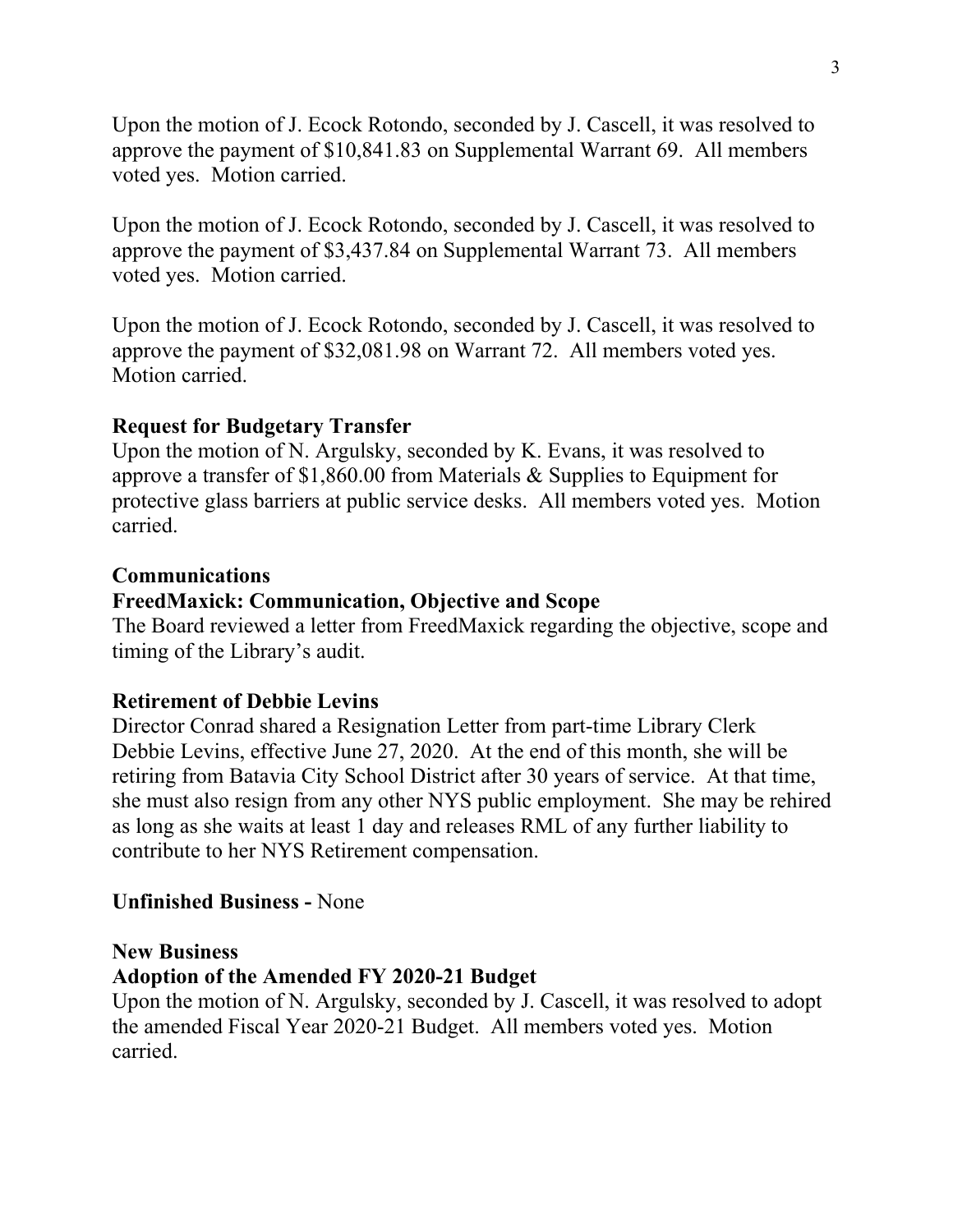## **Approval of staff salary and wage schedule effective July 1, 2020**

Upon the motion of K. Evans, seconded by J. Ecock-Rotondo, it was resolved to approve the staff salary and wage schedule as presented effective July 1, 2020. All members voted yes. Motion carried.

## **Adoption of 2020-21 Library Board of Trustee Meeting Dates & Warrant Schedule**

Upon the motion of J. Cascell, seconded by N. Argulsky, it was resolved to adopt the 2020-21 Library Board of Trustee Meeting Dates & Warrant Schedule as presented. All members voted yes. Motion carried.

### **Adoption of Financial Policies**

Policy Committee members J. Ecock-Rotondo and G. McAllister met and drafted amendments to RML Financial Policies.

J. Ecock-Rotondo presented proposed policy revisions which were previously scanned to the Trustees.

Upon the motion of K. Evans, seconded by J. Cascell, it was resolved to approve revisions as presented for the following Financial Policies:

- o Scope
- o Credit Card Policy
- o Gifts
- o Petty Cash Fund

And The Employee Reimbursement Policy with the following amendment: An additional clause stating that conference-bound employees may petition the board for an increase to the food *per diem* amount, if the event will be held in a higher-cost city.

All members voted yes. Motion carried.

## **Approval of the creation of PT Secretary position**

Upon the motion of J. Ecock-Rotondo, seconded by K. Evans, it was resolved to approve the creation of a part-time Secretary position. All members voted yes. Motion carried.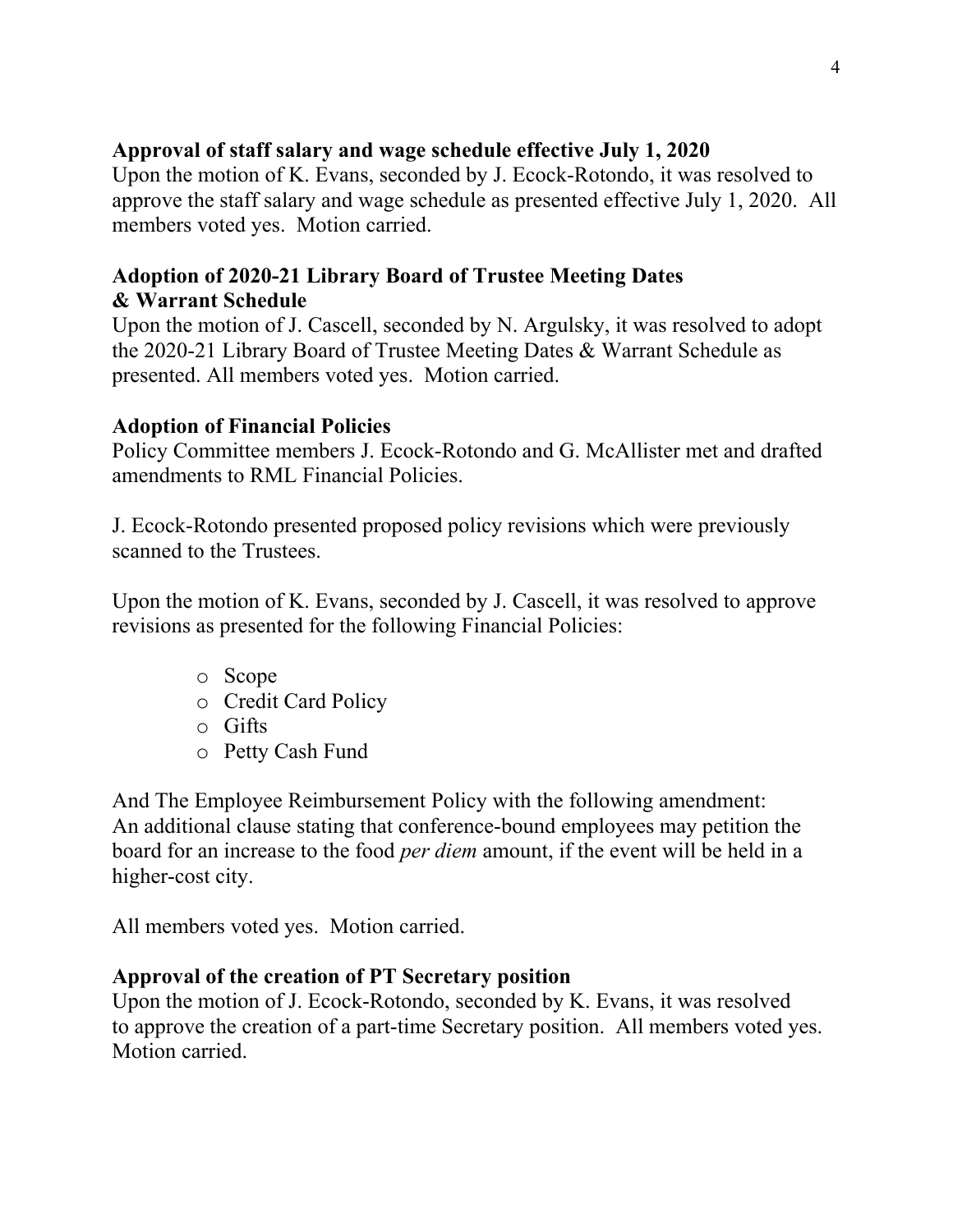#### **Appointment of Debra Levins to Part-Time Secretary Position**

Upon the motion of J. Cascell, seconded by J. Ecock Rotondo, it was resolved to approve the appointment of Debra Levins to the position of part-time Secretary at the rate of \$22.72 per hour effective July 1, 2020. All members voted yes. Motion carried

#### **Other Business**

J. Ecock-Rotondo brought up the idea of having conference retreats for Library Trustees. The Board agreed that it was a great idea, especially with so many new Trustees aboard and the plans to expand. It would be a good way for Trustees to get to know each other work on board duties including a Mission statement and plan for a five-year plan.

#### **Trustee Election**

After the Board scan, B. Conrad received an email from BCSD Business Administrator Scott Rozanski confirming that the BCSD election judges will count the RML Trustee Ballots and let us know the results, including a full accounting of write-in candidates.

#### **Adjournment**

Upon the motion of K. Evans, seconded by J. Cascell, it was resolved to adjourn the meeting at 8:00 p.m. All members voted yes. Motion carried.

Respectfully submitted, Bob Conrad, Clerk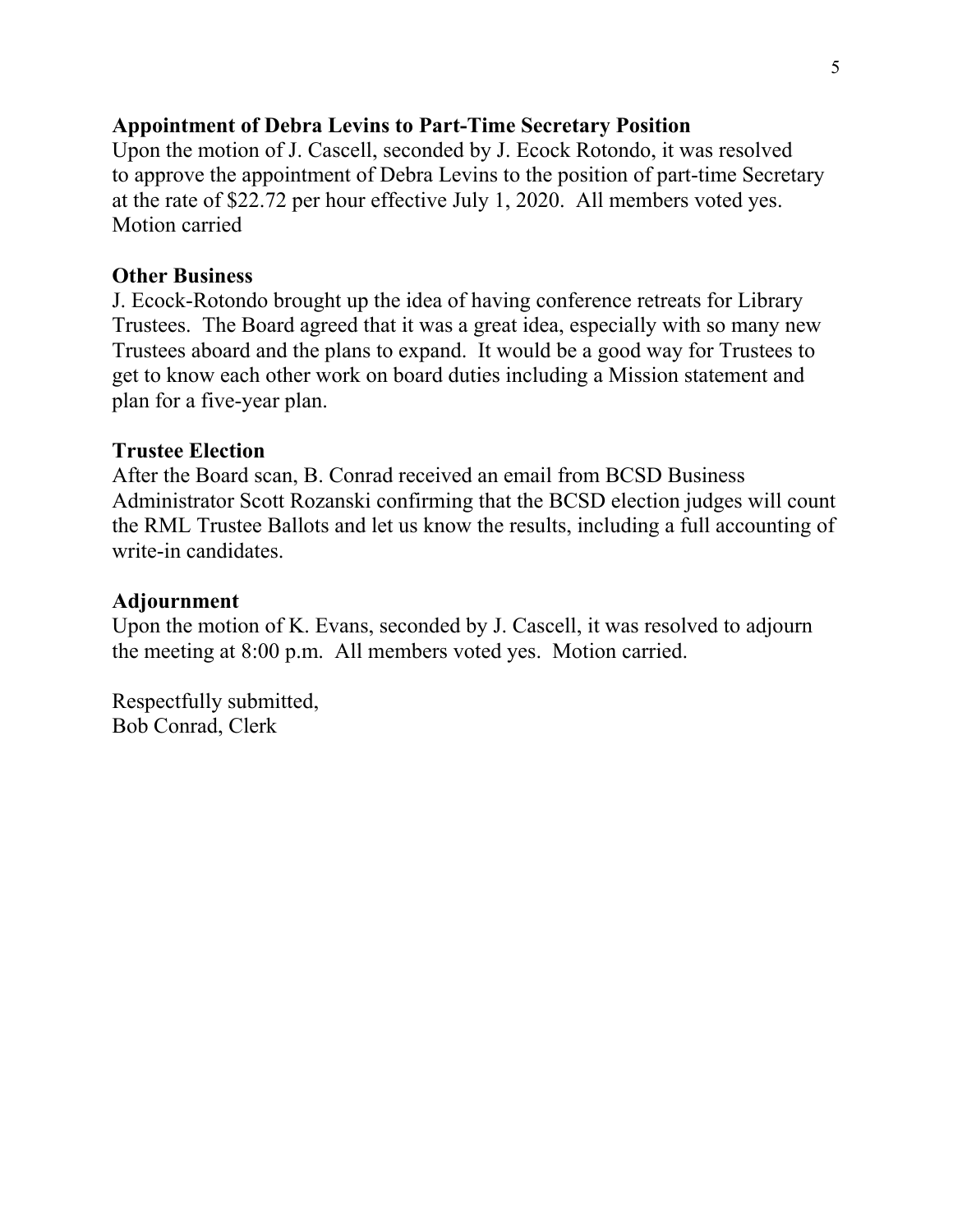#### *Approved by the Library Board of Trustees August 11, 2020*  **Richmond Memorial Library Board of Trustees July 13, 2020**

The reorganization meeting of the Library Board of Trustees was held on Monday, July 13, 2020. President Norm Argulsky called the meeting to order at 6:33 p.m.

Members present: Norm Argulsky, Gregg McAllister, Rebecca Long, Kristi Evans, Jessica Ecock-Rotondo, and Leslie Moma

Also present: Bob Conrad, Debra Levins, Alice Zito, Tom Bindeman, Lisa Erickson and Kim Mills

Excused: Jennifer Cascell

#### **Swearing in of Board of Trustees**

Board members Norm Argulsky, Gregg McAllister, Rebecca Long, Kristi Evans, Jessica Ecock-Rotondo, and Leslie Moma were sworn in by Notary Public Alice Zito. Upon completion, A. Zito left the meeting at 6:35 p.m.

#### **Signing of Conflict of Interest Agreement**

Board members present also signed the Conflict of Interest Agreement.

#### **Approval of Minutes**

Upon the motion of J. Ecock-Rotondo, seconded by L. Moma, it was resolved to Approve the minutes of the June 8, 2020 Board Meeting. Rebecca Long abstained. Motion carried.

#### **Public to be Heard**

Director B. Conrad introduced Kim Mills as the District Treasurer. Kim Mills left the meeting at 6:40 p.m.

Tom Bindeman, Executive Director of Nioga Library System and Lisa Erickson, Communications, Advocacy and Outreach Consultant of Nioga Library System discussed the Direct Access Plan and answered questions.

Kristi Evans was excused from the meeting at 7:04 p.m. Tom Bindeman and Lisa Erickson left the meeting at 7:17 p.m.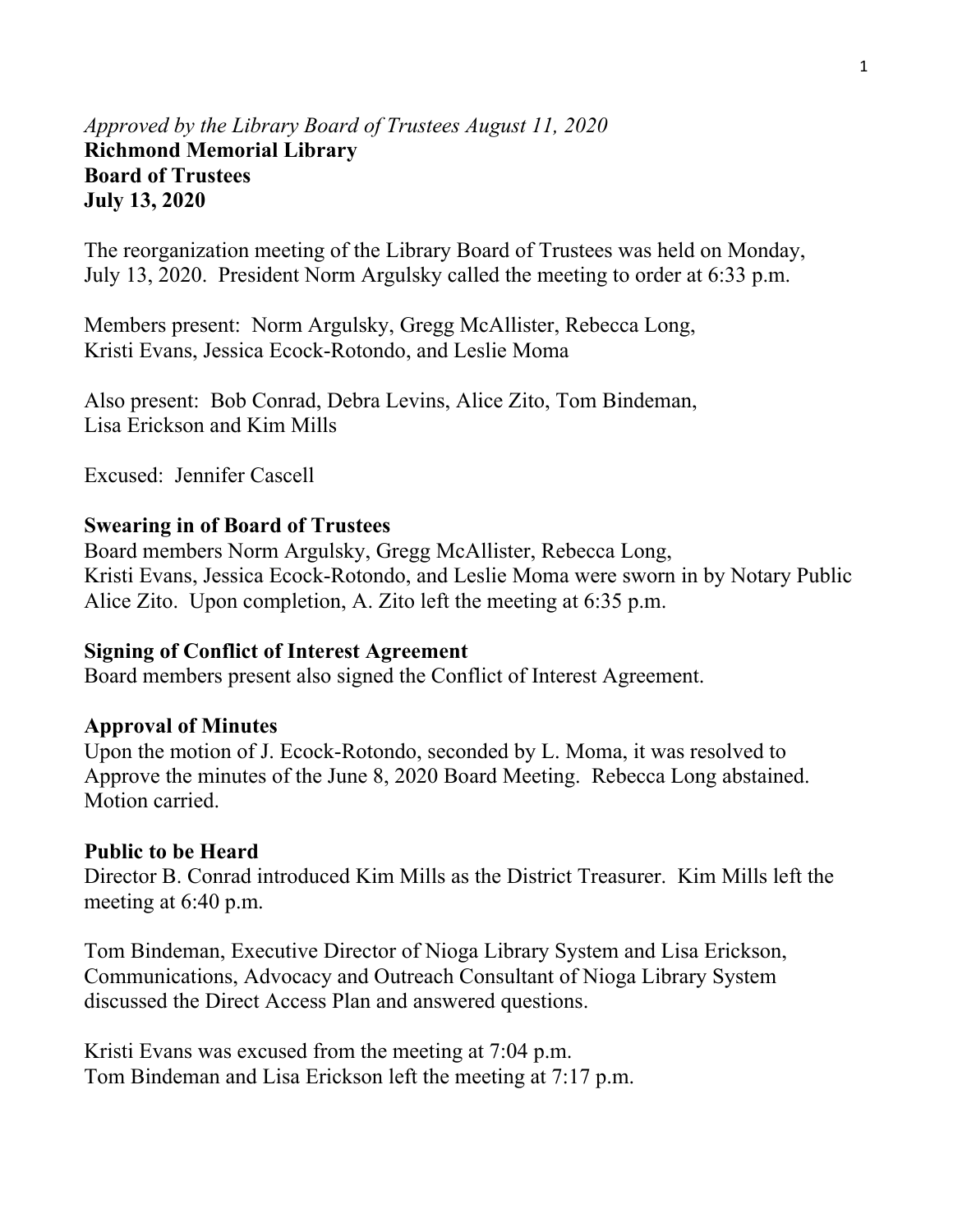Director Conrad introduced the newest board member Leslie Moma. Board Members introduced themselves to Leslie.

#### **Reorganization Election of President**

Upon the motion of G. McAllister, seconded by J. Ecock-Rotondo, Norm Argulsky was nominated as the President of the Board of Trustees. All members voted yes. Motion carried.

#### **Election of Vice President**

Upon the motion of N. Argulsky, seconded by Rebecca Long, Gregg McAllister was nominated as the Vice President of the Board of Trustees. G. McAllister abstained. Motion carried.

#### **Appointment of Clerk**

Upon the motion of G. McAllister, seconded by J. Ecock-Rotondo, Bob Conrad was appointed as Clerk to the Board of Trustees. All members voted yes. Motion carried.

#### **Appointment of Deputy Clerk**

Upon the motion of G. McAllister, seconded by J. Ecock-Rotondo, Debra Levins was appointed as Deputy Clerk to the Board of Trustees. All members voted yes. Motion carried.

#### **Appointment of Treasurer**

Upon the motion of G. McAllister, seconded by J. Ecock-Rotondo, Kim Mills was appointed as Treasurer to the Board of Trustees. All members voted yes. Motion carried.

#### **Appointment of Deputy Treasurer**

Upon the motion of G. McAllister, seconded by J. Ecock-Rotondo, Melissa Currier and Rebecca Long were appointed as Co-Deputy Treasurers to the Board of Trustees. All members voted yes. Motion carried.

#### **Appointment of Purchasing Agent**

Upon the motion of G. McAllister, seconded by J. Ecock-Rotondo, Bob Conrad was appointed as Purchasing Agent to the Board of Trustees. All members voted yes. Motion carried.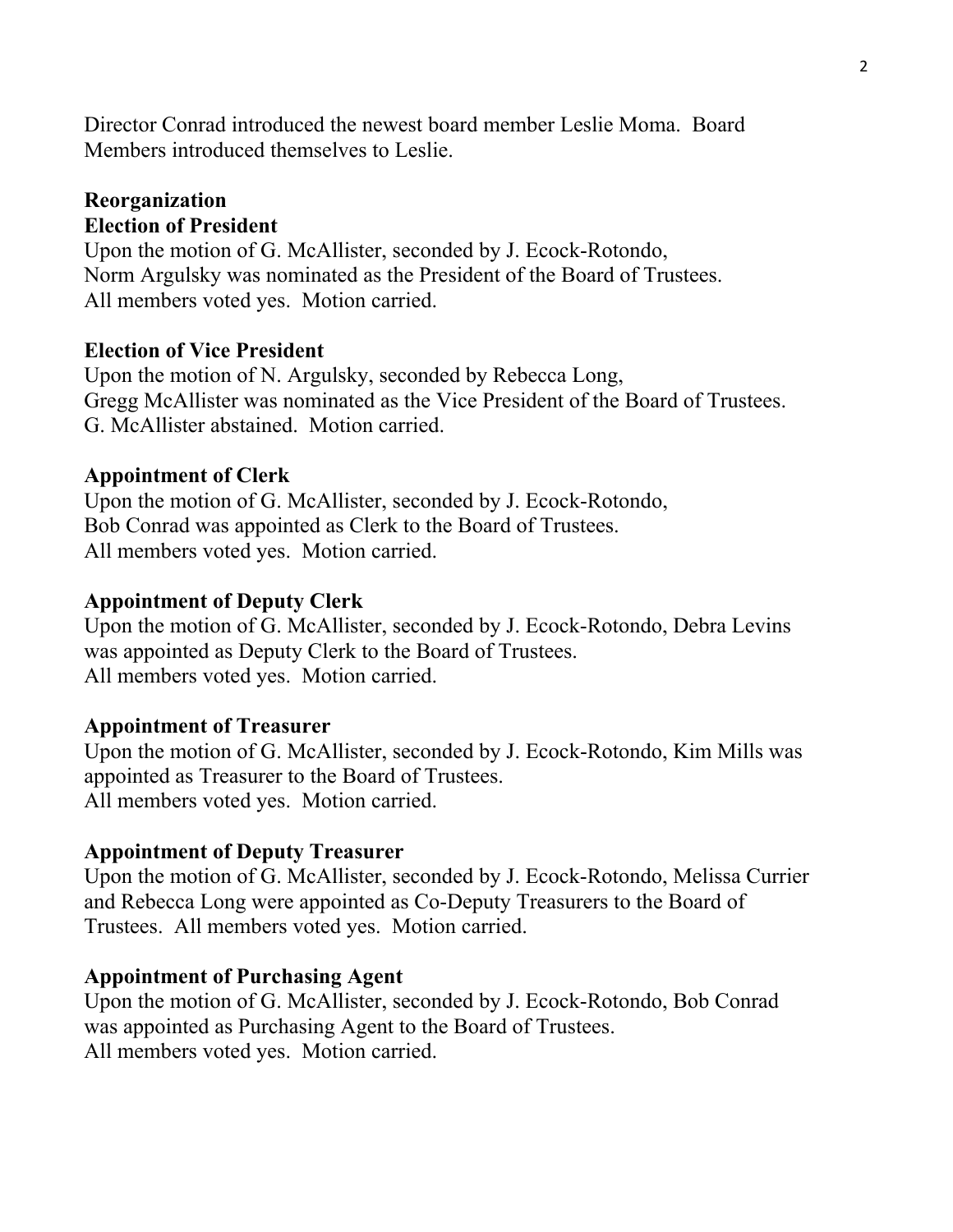#### **Designation of Library Attorney**

Upon the motion of G. McAllister, seconded by J. Ecock-Rotondo, Thomas Williams of the Williams Law Firm was appointed to be the attorney of record to represent the Richmond Memorial Library. All members voted yes. Motion carried.

#### **Designation of Auditing Firm**

Upon the motion of G. McAllister, seconded by J. Ecock-Rotondo, Freed Maxick was appointed as the auditing firm for Richmond Memorial Library. All members voted yes. Motion carried.

#### **Designation of Official Bank Depository**

Upon the motion of G. McAllister, seconded by J. Ecock-Rotondo, Five Star Bank was appointed as the Official Bank Depository for Richmond Memorial Library. All members voted yes. Motion carried.

#### **Designation of Bank Signatories**

Upon the motion of G. McAllister, seconded by J. Ecock-Rotondo, Treasurer Kim Mills, President Norm Argulsky, and Co-Deputy Treasurers Melissa Currier and Rebecca Long were appointed to be the Bank Signatories for the Richmond Memorial Library. All members voted yes. Motion carried.

#### **Designation of Payroll Certifier**

Upon the motion of G. McAllister, seconded by J. Ecock-Rotondo, Director Robert Conrad was appointed to be the Payroll Certifier for the Richmond Memorial Library. All members voted yes. Motion carried.

#### **Designation of Deputy Payroll Certifier**

Upon the motion of G. McAllister, seconded by J. Ecock-Rotondo, Alice Zito was appointed to be the Deputy Payroll Certifier for the Richmond Memorial Library. All members voted yes. Motion carried.

#### **Designation of Petty Cash Funds**

Upon the motion of G. McAllister, seconded by J. Ecock-Rotondo, it was resolved to approve a Petty Cash amount of \$200 for the Richmond Memorial Library and \$100 for the Library Visits Program. All members voted yes. Motion carried.

#### **Designation of Official Newspaper**

Upon the motion of G. McAllister, seconded by J. Ecock-Rotondo, The Daily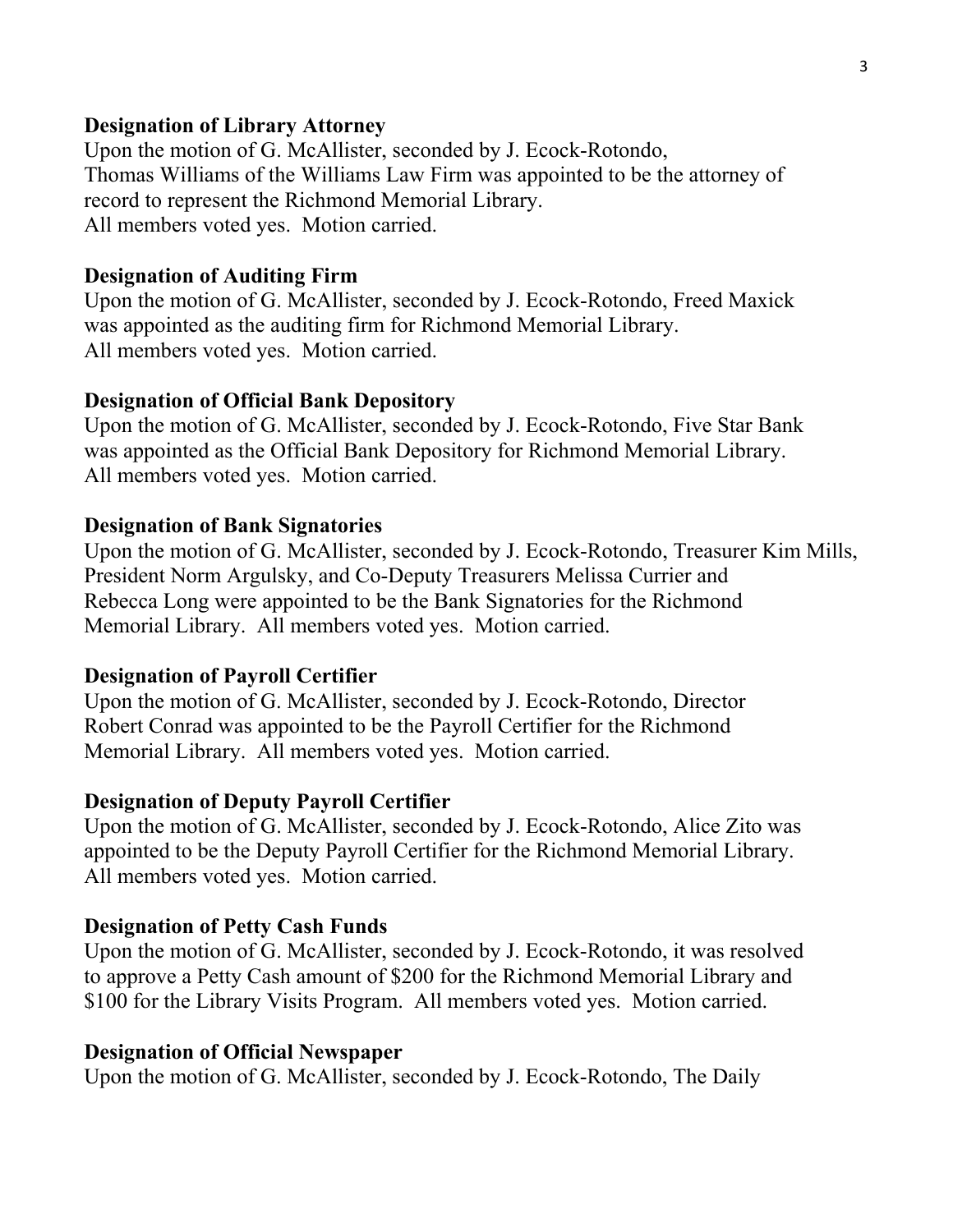News was appointed Richmond Memorial Library's official newspaper. All members voted yes. Motion carried.

#### **By-Laws Review**

The By-Laws were reviewed. No revisions were made.

### **5 Year Plan Review**

The 5 year plan was reviewed.

## **Library Director's Report "Open with Restrictions" updated 6/25/20**

Director Conrad gave an update on the status of our "Open with Restrictions".

#### **Safety Plan revised 7/06/20**

In addition to the 7/06/20 revisions, the Safety Plan was amended to include the following changes:

- Tables and chairs will be wiped down in between meetings.
- The number of people allowed in the Gallery Room for meetings will be cut down to 25.

## **Letter Celebrating Richmond's Reopening (Daily News, 7/16/20)**

A positive letter from library patron Donald Weyer was reviewed.

### **IMLS: "Research Shows Virus Undetectable on…Library Materials After Three Days**

An article regarding research of virus detection on library materials was included in the board scan and briefly reviewed.

#### **Trustee election results, inc. write-in rolls**

The election results and write-ins were reviewed.

## **Reports of Librarians McCormack, Stryker, Beardslee, and Wood**

The Board reviewed monthly reports from Librarians Rita McCormack, Samantha Stryker, Elizabeth Beardslee and Deborah Wood.

## **Combined Youth Services Reports: March, May, June 2020**

The Board also reviewed Combined Youth Services Report from Librarian Sue Potera.

#### **Library Statistics – April (revised) and May 2020 Statistics**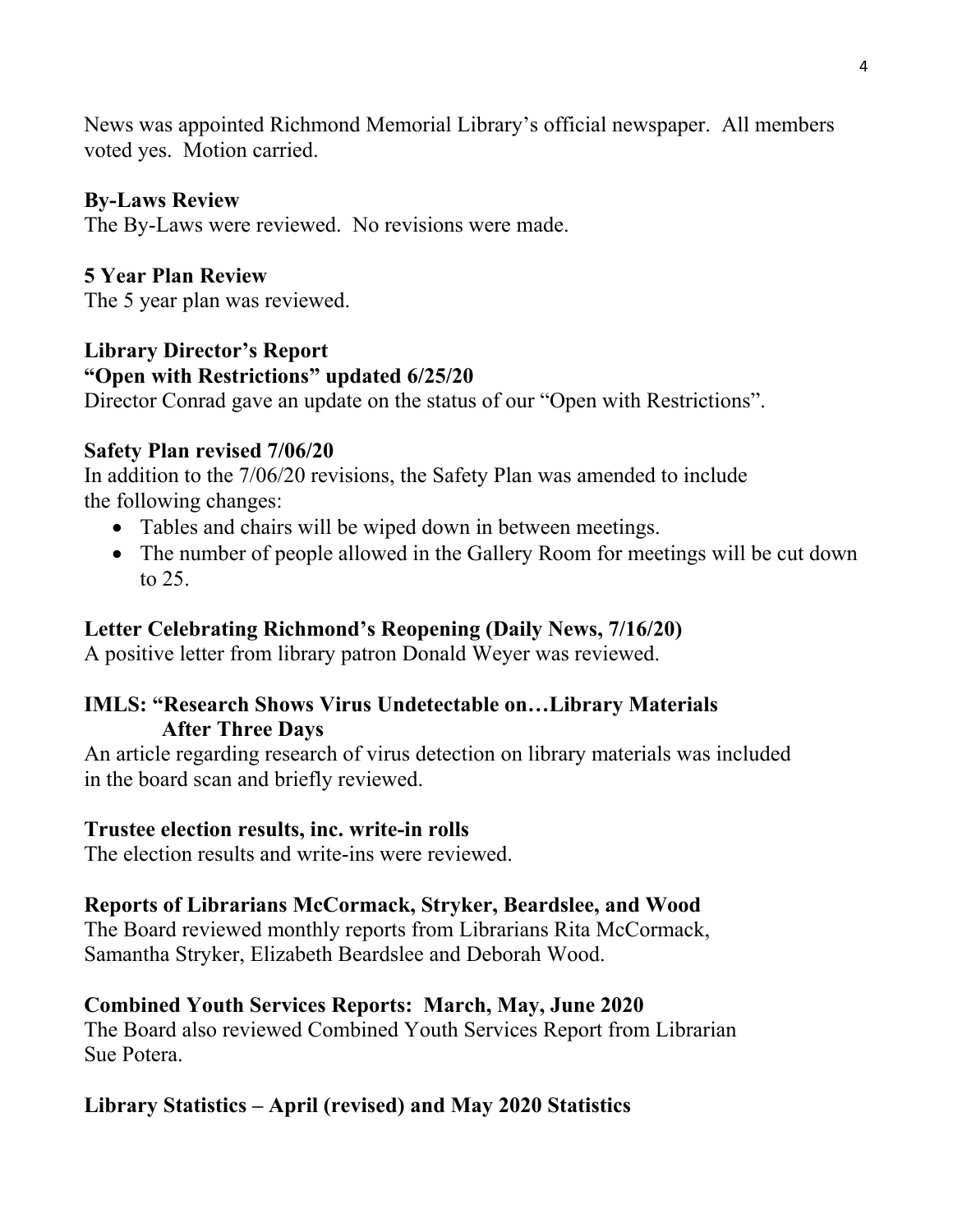#### **June & July gate counts**

The April (revised) and May 2020 Statistics were reviewed along with the June & July gate counts.

### **Committee Reports Policy Committee**

The Policy Committee worked on the collection development policy and will continue working on the challenged materials process.

J. Ecock-Rotondo brought back the idea of a retreat to be able to discuss policies and things such as the 5 year plan, etc. Director Conrad explained that according to his research, it was possible as long as they are just educational and envisioning, and that the open meeting restrictions are followed with no actions taken.

## **Financial Reports May 2020 Bank Reconciliations**

Upon the motion of J. Ecock-Rotondo seconded by G. McAllister, it was resolved to approve the May 2020 Bank Reconciliations. R. Long abstained. Motion carried.

#### **Approval of Invoices for Payment**

Upon the motion of J. Ecock-Rotondo seconded by G. McAllister, it was resolved to approve the manual checks on Warrant 75. The amount of \$3,164.60 was received by Proflex Administrators LLC for June Health Care costs. All members voted yes. Motion carried.

Upon the motion of J. Ecock-Rotondo seconded by G. McAllister, it was resolved to approve the payment of \$11,924.59 on Supplemental Warrant 76. All members voted yes. Motion carried.

Upon the motion of J. Ecock-Rotondo seconded by G. McAllister, it was resolved to approve the payment of \$15,705.28 on Supplemental Warrant 78. All members voted yes. Motion carried.

Upon the motion of J. Ecock-Rotondo seconded by G. McAllister, it was resolved to approve the payment of \$11,562.67 on Supplemental Warrant 1. All members voted yes. Motion carried.

Upon the motion of J. Ecock-Rotondo seconded by G. McAllister, it was resolved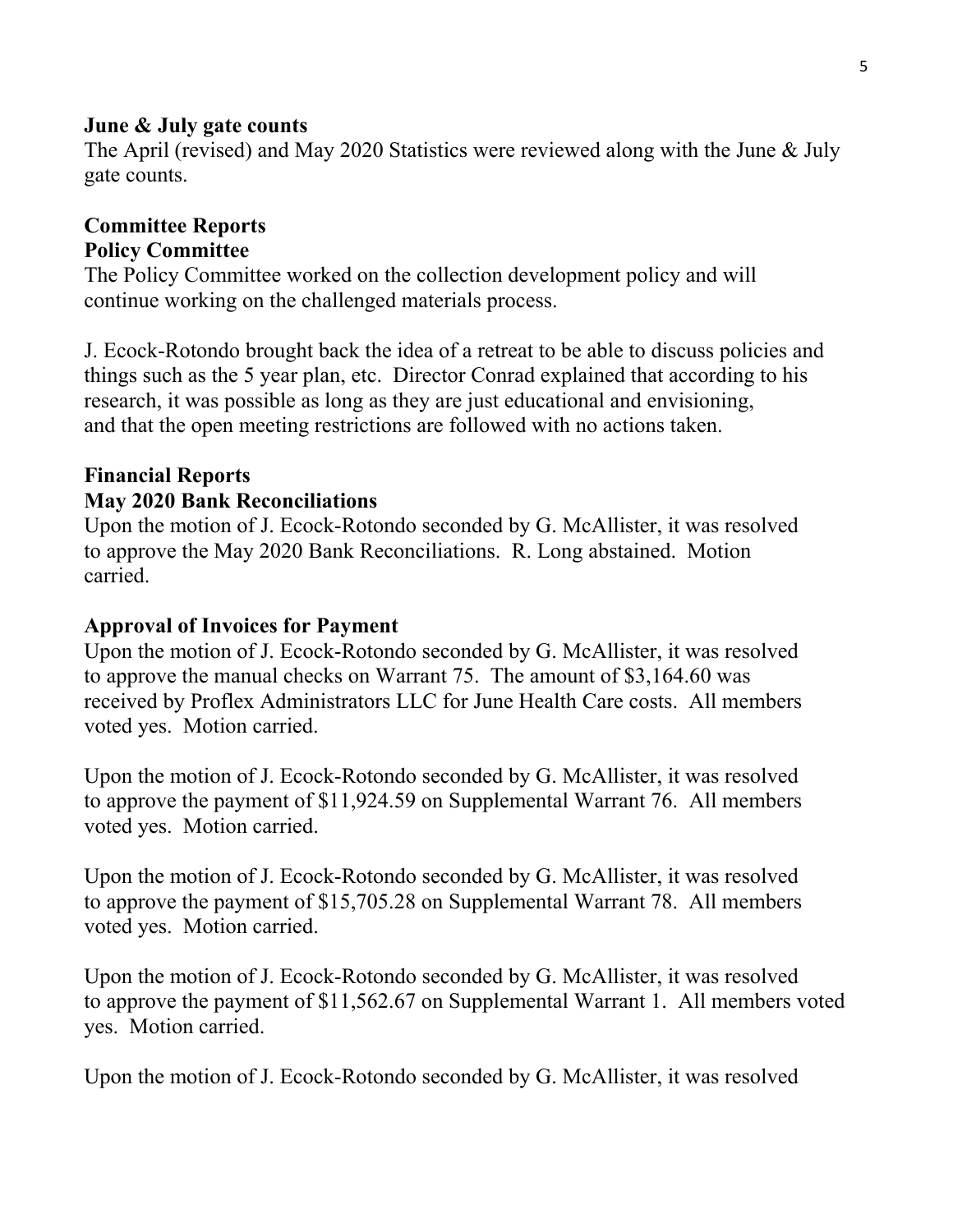to approve the payment of \$5,759.20 on Warrant 3. All members voted yes. Motion carried.

#### **Communications**

#### **Charles Begley, President, Nioga Library System Board of Trustees**

Upon the motion of R. Long, seconded by L. Moma, it was resolved to vote for the Nioga Board Trustee via email so that the full board is included in the decision. All members voted yes. Motion carried.

President N. Argulsky will email the Trustees ballot information along with a deadline for the vote.

#### **Whiting Law Firm**

A letter from Reid A. Whiting of the Whiting Law Firm regarding a donation from the estate of Margaret F. Gallagher was discussed.

#### **Resignation of Krystyna Stefanik**

A resignation letter was received from sub custodian Krystyna Stefanik.

#### **Unfinished Business**

Upon the motion of R. Long, seconded by N. Argulsky, it was resolved to postpone the decision on the Resolution in Support of the Nioga Library System's Free Direct Access Plan. All members voted yes. Motion carried.

#### **New Business**

#### **Approval of the Appointment of D. Levins to PT Library vacancy**

Upon the motion of G. McAllister, seconded by J. Ecock-Rotondo, it was resolved to approve the appointment of Debra Levins to the PT Library Clerk vacancy at \$22.72/hr effective June 29, 2020. R. Long abstained. Motion carried.

#### **Update contact information**

The 2020-21 contact chart for Trustees had a minor revision. It will be updated and distributed to the Trustees at the August board meeting.

#### **Subcommittee appointments**

Upon the motion of R. Long, seconded by J. Ecock-Rotondo, it was resolved to table subcommittee appointments until the next Board meeting. All members voted yes. Motion carried.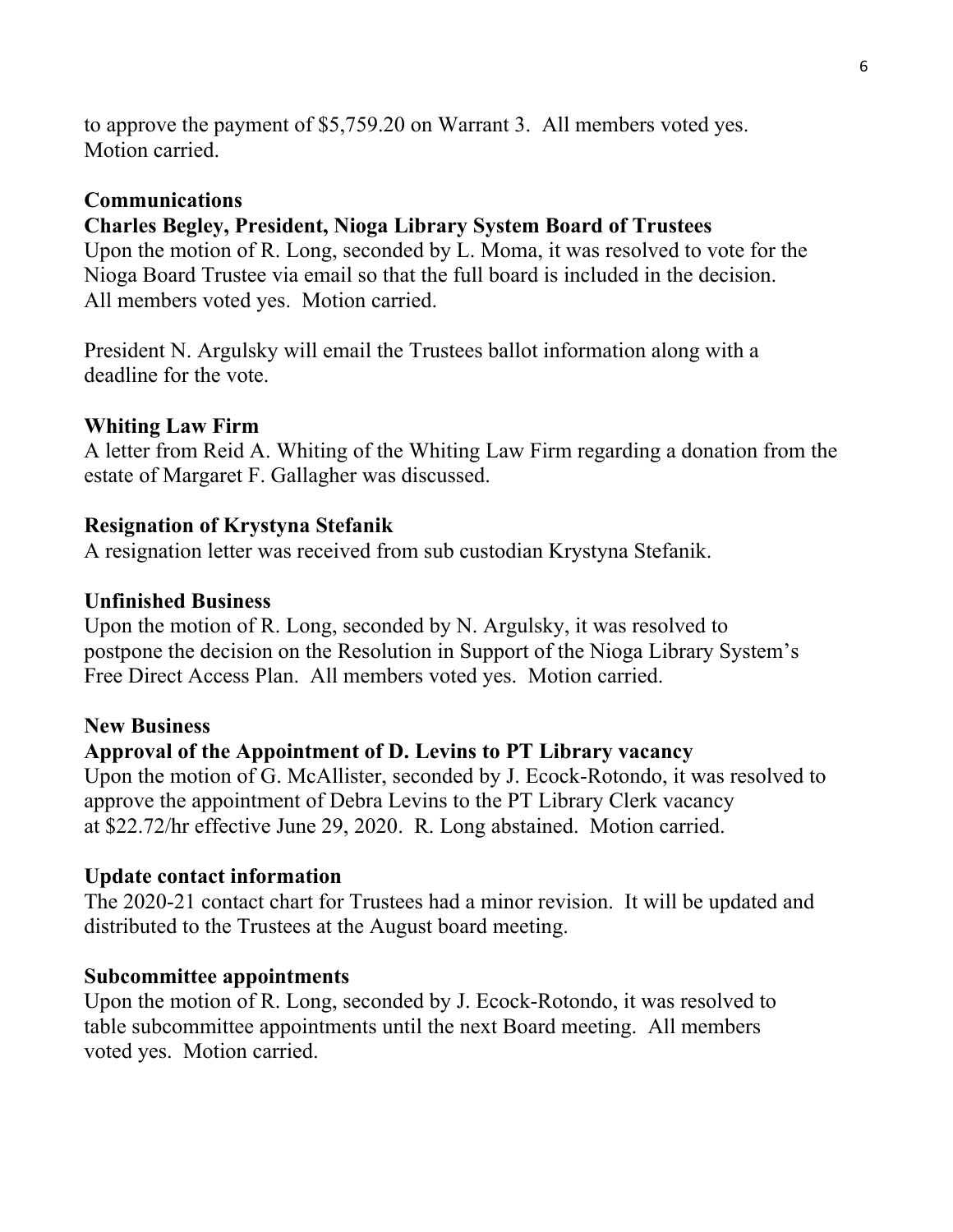#### **Director Evaluation**

Upon the motion of R. Long, seconded by J. Ecock-Rotondo, it was resolved to table the evaluation of Director Conrad until an executive session at the next Board meeting. All members voted yes. Motion carried.

#### **Adjournment**

Upon the motion of G. McAllister, seconded by R. Long, it was resolved to Adjourn the meeting at 9:00 p.m. All members voted yes. Motion carried.

Respectfully submitted, Bob Conrad, Clerk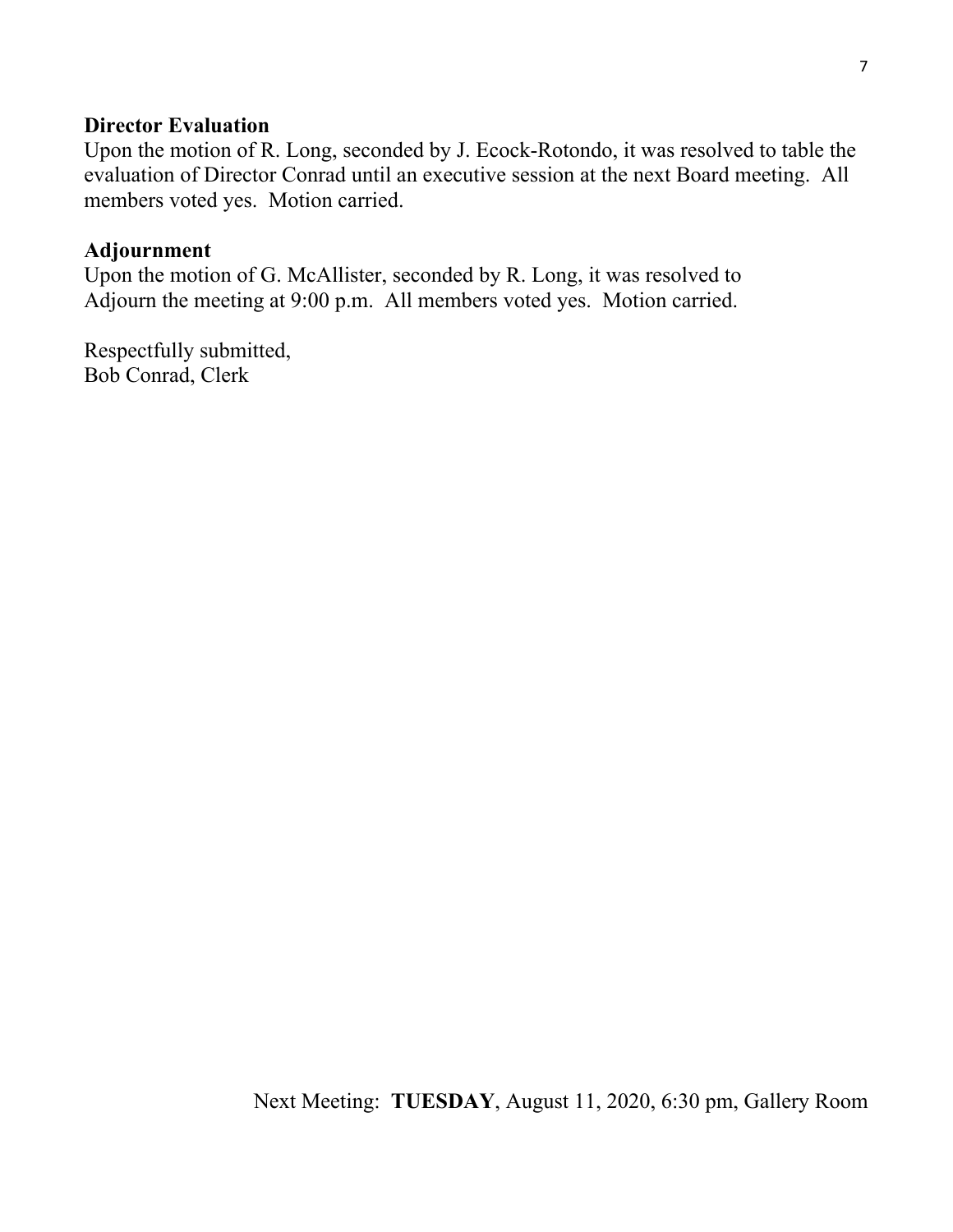*Approved by the Library Board of Trustees September 14, 2020* **Richmond Memorial Library Board of Trustees August 11, 2020 via Zoom** 

The August meeting of the Library Board of Trustees was held on Tuesday, August 11, 2020 via Zoom. President Norm Argulsky called the meeting to order at 6:31 p.m.

Members present: Norm Argulsky, Gregg McAllister, Rebecca Long, Jennifer Cascell, Kristi Evans, Jessica Ecock-Rotondo, and Leslie Moma

Also present: Bob Conrad and Debra Levins

Excused:

## **Approval of Minutes**

Upon the motion of L. Moma, seconded by R. Long, the minutes of the July 13, 2020 meeting were approved. All members voted yes. Motion carried.

**Public to be Heard -** None

## **Library Director's Report**

## **July, 2020 Reports of Librarians McCormack, Stryker, Beardslee, and Wood**

The Board reviewed monthly reports from Librarians Rita McCormack, Samantha Stryker, Elizabeth Beardslee and Deborah Wood.

## **Combined Youth Services Reports, July 2020**

The Board also reviewed the Combined Youth Services Report from Librarian Sue Potera.

## **June 2020 Statistics**

The June 2020 Statistics were reviewed.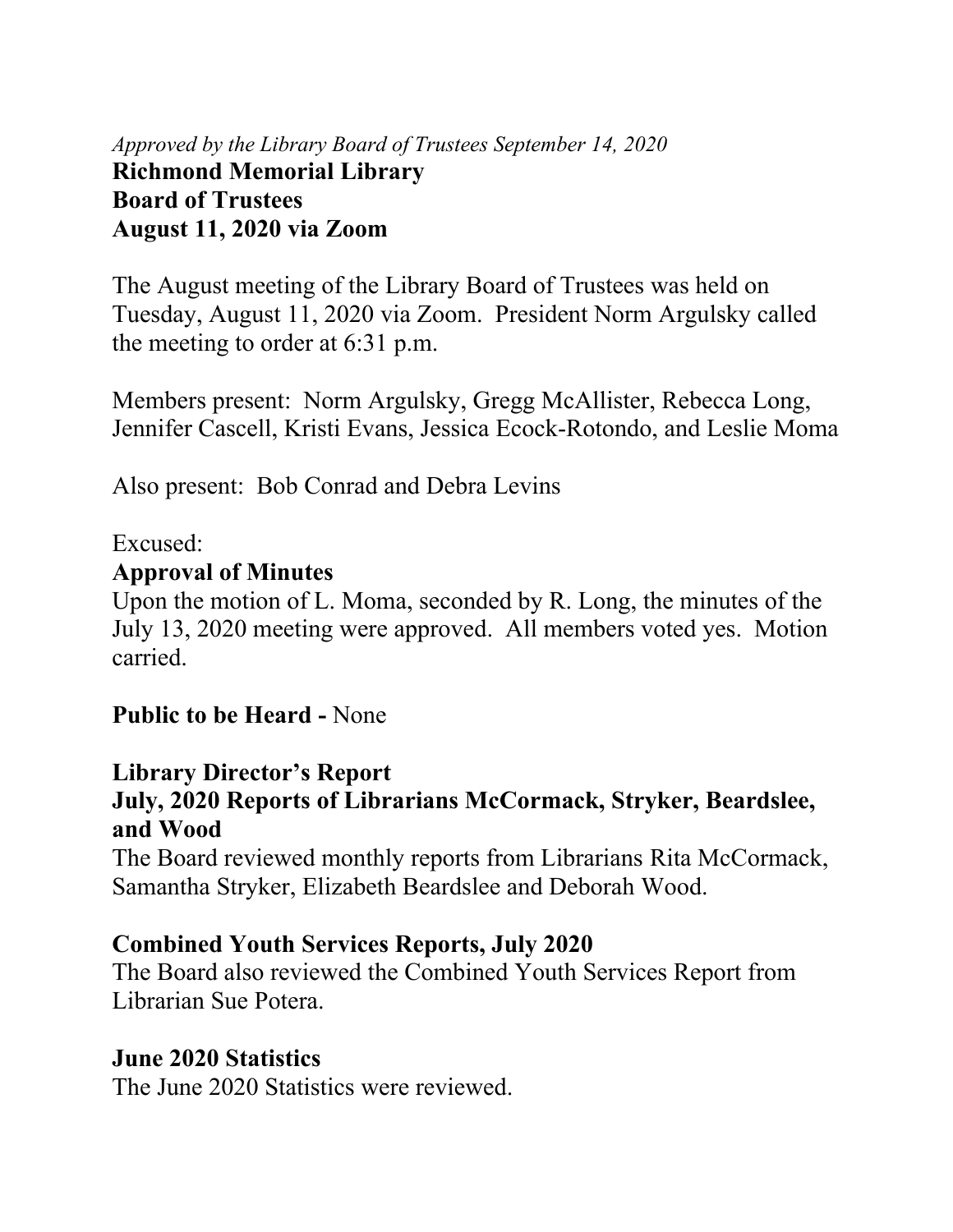## **Long Range Plan update, first quarter 2020**

The Long Range Plan was scanned to the Trustees with the agenda packet. Updates for the first quarter (July, August  $&$  September) were discussed.

## **Library Director's task log**

The Trustees reviewed a typical task log for the Director.

## **Vendor inquiry – The Cartridge Guy**

Information from Rick Barone of the Cartridge Guy Recycling was discussed. Privacy concerns were aired. Director Conrad will get feedback from other libraries that have used this service.

## **Committee Reports Policy Committee**

Jessica Ecock-Rotondo and Gregg McAllister of the Policy Committee met before this board meeting along with Director Conrad.

A new Collection Management Policy for Library Materials was developed for approval at this meeting.

They are editing the final draft of the Financial Policy and will have it available for the next meeting. The committee is also looking at the Procurement Policy.

## **Financial Reports**

## **July 2020 Summary of Revenues and Appropriations**

Upon the motion of J. Cascell, seconded by R. Long, it was resolved to approve the July 2020 Summary of Revenues and Appropriations. All members voted yes. Motion carried.

## **June 2020 Bank Reconciliations**

Upon the motion of J. Cascell, seconded by R. Long, it was resolved to approve the June 2020 Bank Reconciliations. All members voted yes. Motion carried.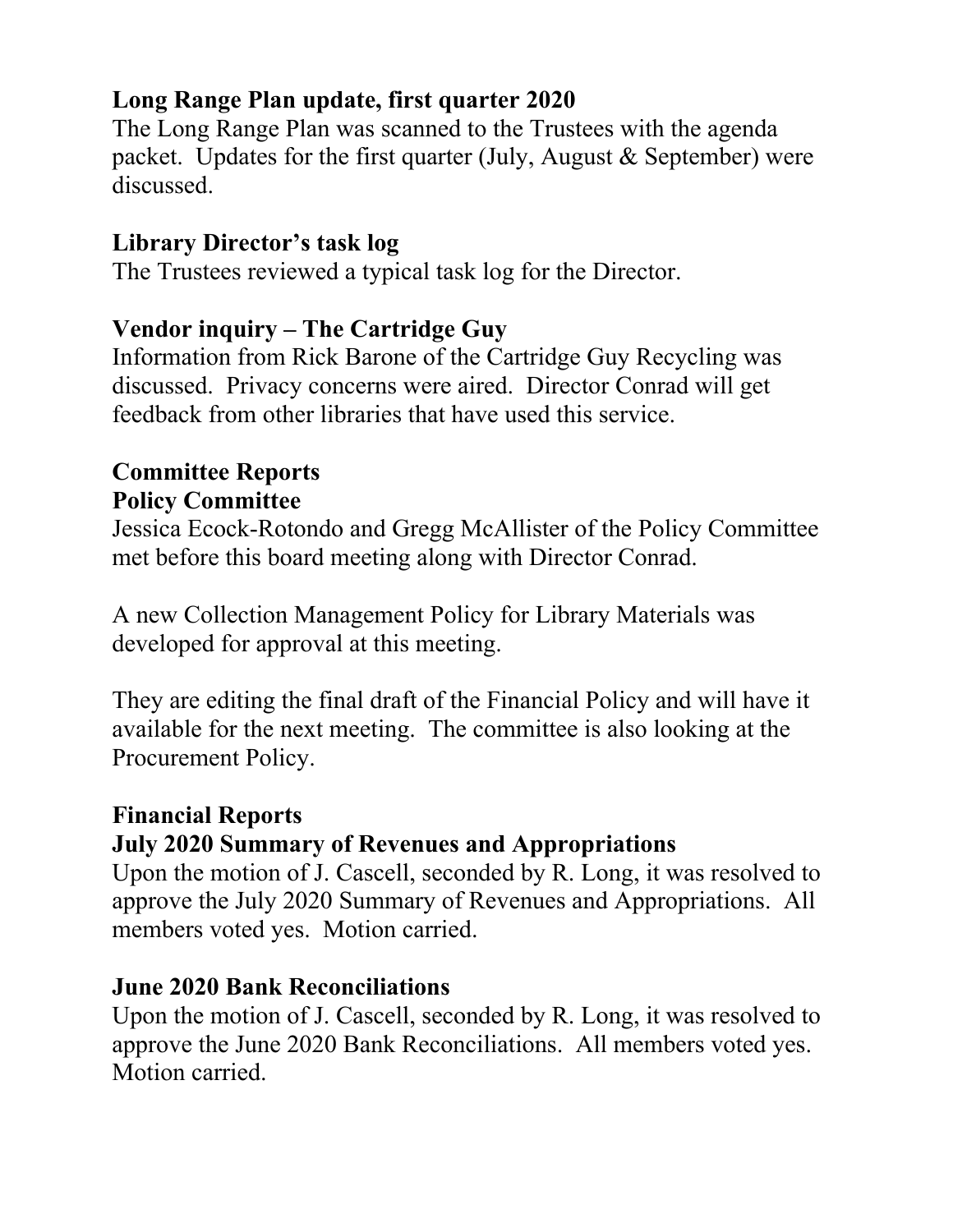## **Approval of Invoices for Payment**

Upon the motion of J. Cascell, seconded by R. Long, it was resolved to approve the manual checks on Warrant 9. The amount of \$775.44 was received by Proflex Administrators LLC for July Health Care costs. All members voted yes. Motion carried.

Upon the motion of J. Cascell, seconded by R. Long, it was resolved to approve the payment of \$942.93 on Supplemental Warrant 4. All members voted yes. Motion carried.

Upon the motion of J. Cascell, seconded by R. Long, it was resolved to approve the payment of \$54,251.12 on Supplemental Warrant 6. All members voted yes. Motion carried.

Upon the motion of J. Cascell, seconded by R. Long, it was resolved to approve the payment of \$13,747.02 on Warrant 8. All members voted yes. Motion carried.

## **Request for Budgetary Transfers**

Upon the motion of G. McAllister, seconded by K. Evans, it was resolved to approve the following transfers:

a transfer of \$2,000.00 from Salaries – Marshall Grant to Books – Marshall Grant for adjustment of budget lines after addition of unused funds from last fiscal year.

a transfer of \$400.00 from Materials & Supplies – Marshall Grant to Books – Marshall Grant for adjustment of budget lines after addition of unused funds from last fiscal year.

a transfer of \$2,000 from Salaries – Marshall Grant to AV – Marshall Grant for adjustment of budget lines after addition of unused funds from last fiscal year.

a transfer of \$300.00 from Materials & Supplies – Marshall Grant to AV – Marshall Grant for adjustment of budget lines after addition of unused funds from last fiscal year.

All members voted yes. Motion carried.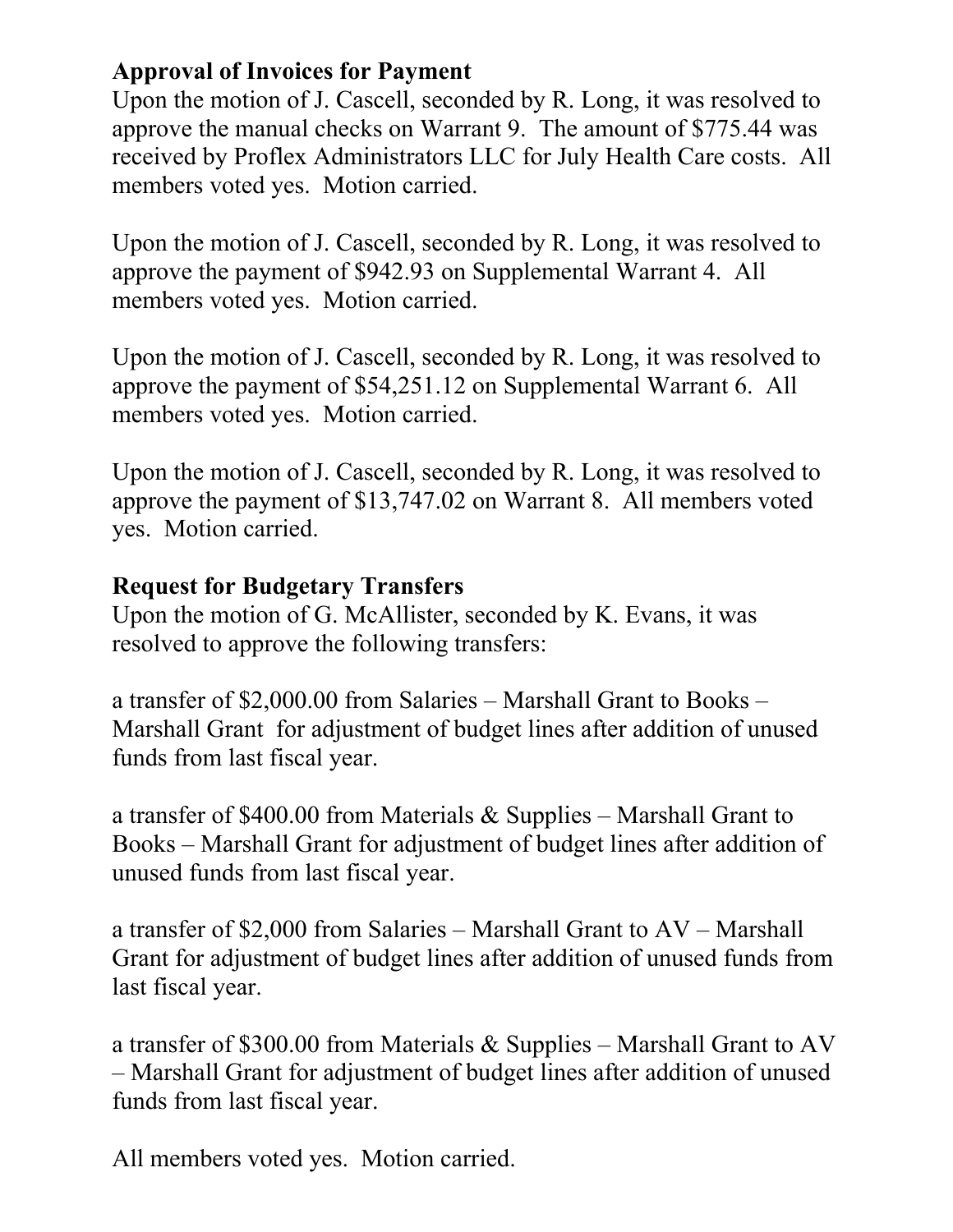## **Communications Resignation of Megan Smith effective 8/15/2020**

Due to plans to attend Niagara University, Library Page Megan Smith submitted a Letter of Resignation, effective 8/15/20.

## **Unfinished Business Resolution in Support of the Nioga Library System's Free Direct Access Plan**

Upon the motion of N. Argulsky, seconded by J. Cascell, a resolution recognizing Richmond Memorial Library's support of Nioga Library System's Free Direct Access Plan was approved. All members voted yes. Motion carried.

## **Subcommittee Appointments**

Subcommittee Appointments for fiscal year 2020-21 are as follows: **Buildings & Grounds –** Norm Argulsky , Jennifer Cascell and Leslie Moma

**Finance –** Rebecca Long and Krisi Evans

**Personnel Committee –** Gregg McAllister**,** Rebecca Long, and Norm Argulsky

**Policy Review –** Gregg McAllister**,** Jessica Ecock-Rotendo, and Leslie Moma

## **New Business**

## **Approval of the Collection Management Policy for Library Materials**

Upon the motion of N. Argulsky, seconded by R. Long, it was resolved to approve the Collection Management Policy as presented. All members voted yes. Motion carried.

## **Approval of Appointment of Krystyna Stefanik to Library Page vacancy at \$12.50/hr., effective 8/17/2020**

Upon the motion of J. Cascell, seconded by K. Evans, it was resolved to approve the appointment of Krystyna Stefanik to the Library Page vacancy at \$12.50/hr., effective 8/17/2020. All members voted yes. Motion carried.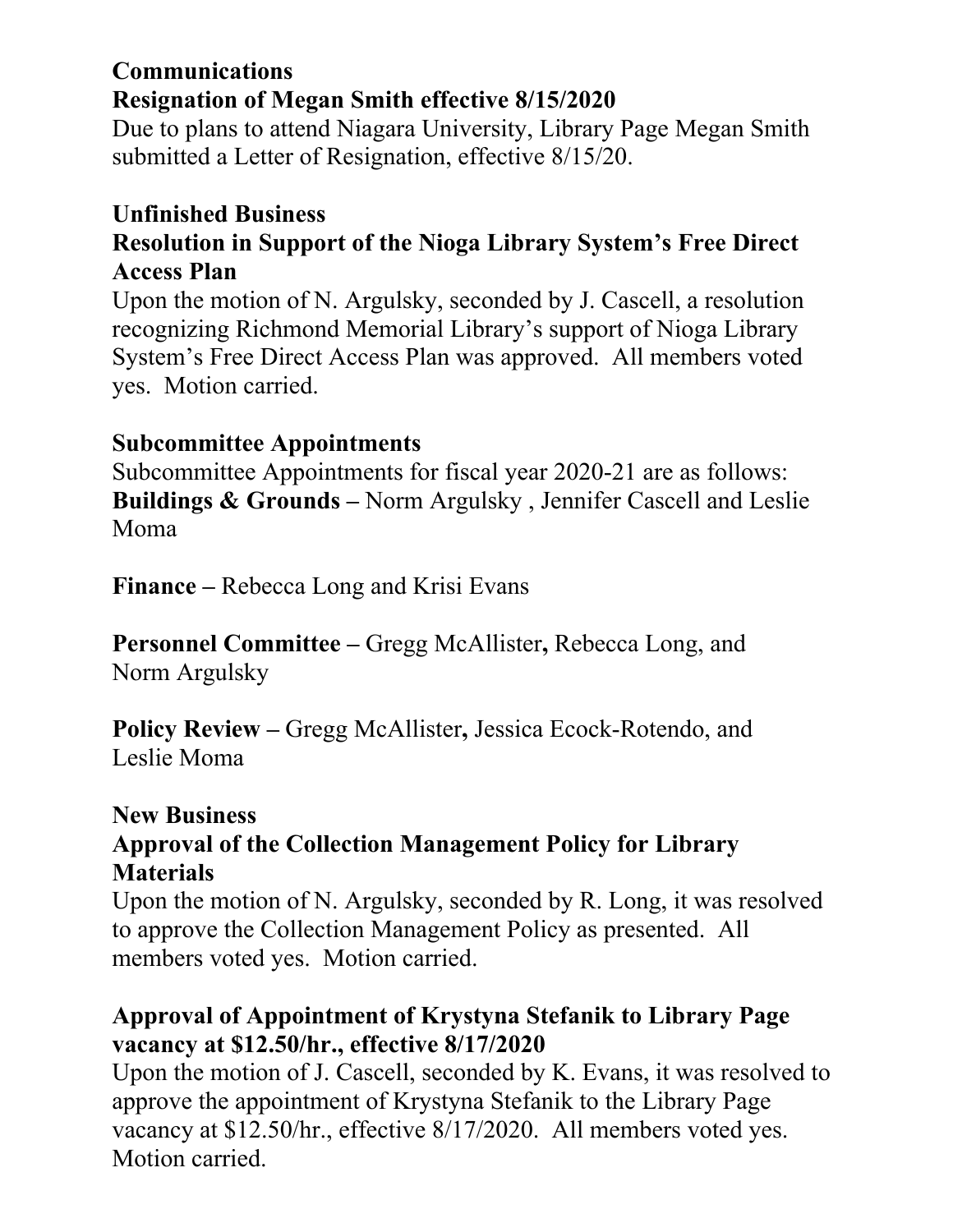## **Executive Session to discuss the employment of a particular person**

Upon the motion of G. McAllister, seconded by L. Moma, it was resolved to enter executive session at 8:30 pm.All members voted yes. Motion carried.

## **Exit Executive Session/Adjournment**

There being no further business, President Norm Argulsky adjourned the executive session/meeting at 8:55 p.m.

Respectfully submitted, Bob Conrad, Clerk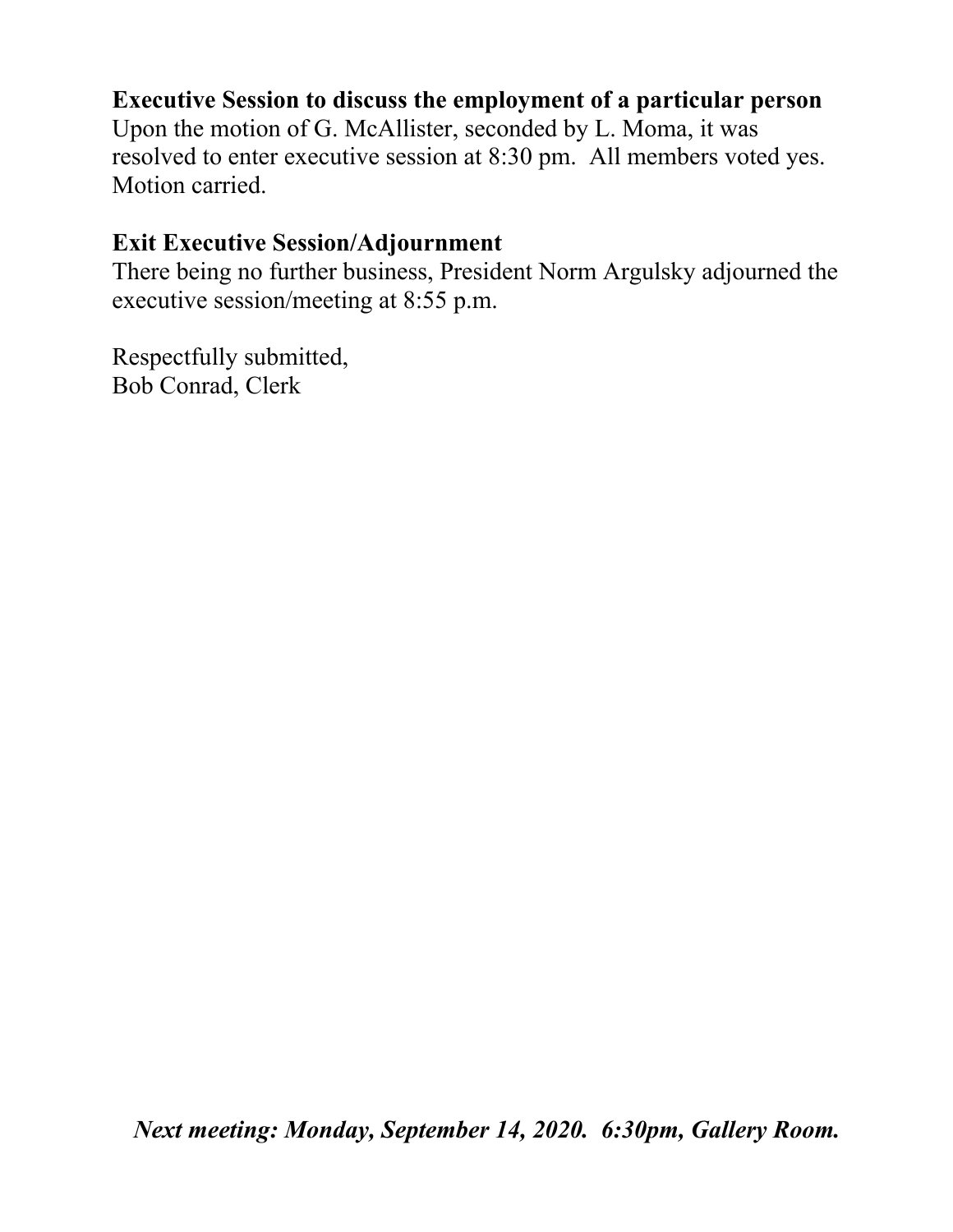## *Approved by the Library Board of Trustees October 19, 2020* **Richmond Memorial Library Board of Trustees September 14, 2020 via Zoom**

The September meeting of the Library Board of Trustees was held on Monday, September 14, 2020 via Zoom. President Norm Argulsky called the meeting to order at 6:36 p.m.

Members present: Norm Argulsky, Gregg McAllister, Rebecca McGee, Kristi Evans, Jennifer Cascell, Jessica Ecock-Rotondo, and Leslie Moma

Also present: Bob Conrad and Debra Levins

#### **Approval of Minutes**

Upon the motion of L. Moma, seconded by N. Argulsky, the minutes of the August 11, 2020 meeting were approved. All members voted yes. Motion carried.

**Public to be Heard -** None

#### **Library Director's Report August 2020 Reports of Librarians McCormack, Stryker Basile, and Beardslee**

The Board reviewed monthly reports from Librarians Rita McCormack, Samantha Stryker Basile, and Elizabeth Beardslee.

Kevin Williams of Batavia Computer Center will be Andrew Wos's replacement as RML's tech consultant.

#### **Combined Youth Services Reports, August 2020**

The Board also reviewed the Combined Youth Services Report from Librarian Sue Potera. The specifics of virtual attendance were explained by Director Conrad.

#### **Adult Summer Reading Recap**

The Adult Summer Reading program was reviewed along with prize winners and feedback.

#### **July 2020 Statistics**

The July 2020 Statistics were reviewed. L. Moma requested a circulation breakdown of Youth Services vs. Adult stats from the last couple of months.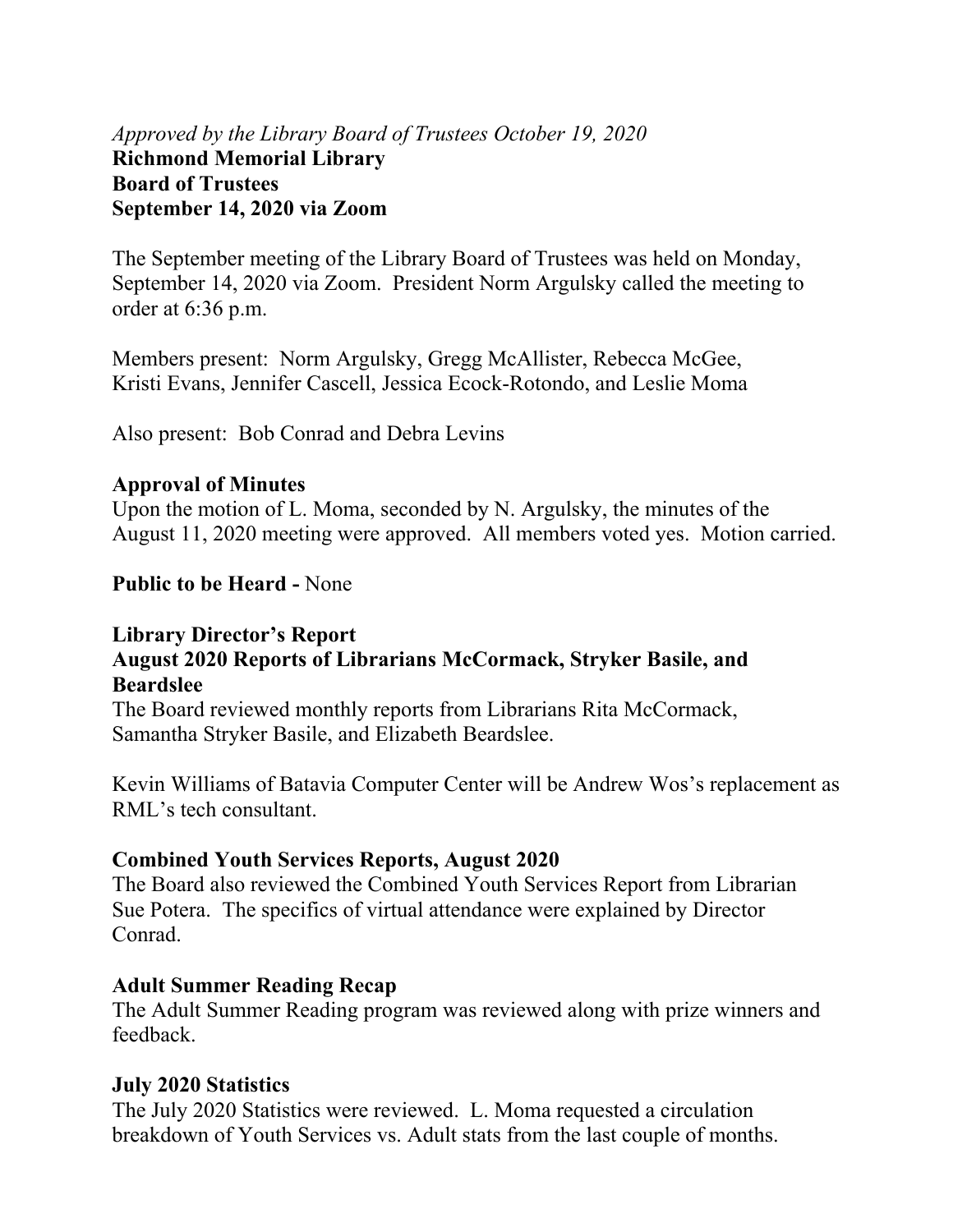## **Updates on Safety Plan, Back To School, Circulation/Attendance, Genesee County Funding, Friends of the Library**

B. Conrad contacted the School District and St. Joe's about a possible after school tutoring program in gallery room. Since they showed an interest, tutors were contacted and plans are in process.

The Director also reported to the Legislature and asked that the county's funding for libraries be sustained.

There was a recent Friends of the Library meeting. Although they have lost income from the inability to have their monthly book sales, they have graciously agreed to continue their usual funding to the Library for programs, etc., from their fund balance.

## **Updated contact information**

An updated contact chart was scanned to the Trustees.

## **Update on Gallagher Bequest**

The Gallagher Bequest funds were received.

Upon the motion of R. McGee, seconded by L. Moma, it was resolved to transfer the amount of \$14,749.70 from the Gallagher bequest to the Richmond Memorial Library Foundation. All members voted yes. Motion carried.

## **Committee Reports -** None

## **Financial Reports**

## **August 2020 Summary of Revenues and Appropriations**

Upon the motion of K. Evans, seconded by J. Ecock-Rotondo, it was resolved to approve the August 2020 Summary of Revenues and Appropriations. All members voted yes. Motion carried.

## **Bank Reconciliations, July 2020**

Upon the motion of K. Evans, seconded by J. Ecock-Rotondo, it was resolved to approve the July 2020 Bank Reconciliations. All members voted yes. Motion carried.

## **Approval of Invoices for Payment**

Upon the motion of K. Evans, seconded by J. Ecock-Rotondo, it was resolved to approve the manual checks on Warrant 15. The amount of \$1,738.12 was received by Proflex Administrators LLC for August Health Care costs. All members voted yes. Motion carried.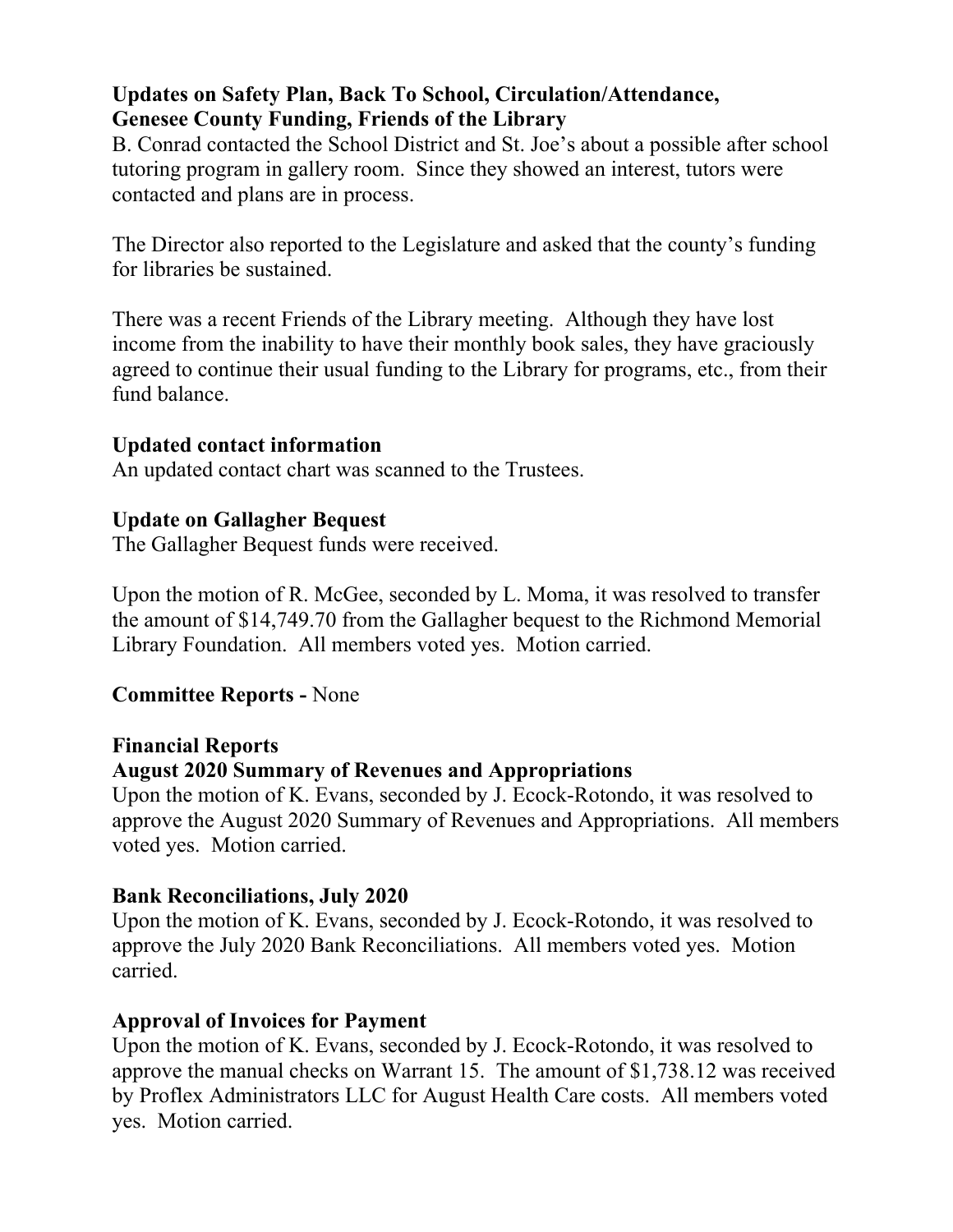Upon the motion of K. Evans, seconded by J. Ecock-Rotondo, it was resolved to approve the payment of \$8,057.09 on Supplemental Warrant 10. All members voted yes. Motion carried.

Upon the motion of K. Evans, seconded by J. Ecock-Rotondo, it was resolved to approve the payment of \$11,827.10 on Supplemental Warrant 12. All members voted yes. Motion carried.

Upon the motion of K. Evans, seconded by J. Ecock-Rotondo, it was resolved to approve the payment of \$5,701.63 on Supplemental Warrant 14. All members voted yes. Motion carried.

Upon the motion of K. Evans, seconded by J. Ecock-Rotondo, it was resolved to approve the payment of \$17,639.30 on Warrant 16. All members voted yes. Motion carried.

### **Request for Budgetary Transfer**

Upon the motion of G. McAllister, seconded by K. Evans, it was resolved to approve a transfer of \$3,000.00 from Library Programs to Books for Early Literacy & STEAM kit purchases. All members voted yes. Motion carried.

#### **Communications**

#### **Jonathan Incho, Nioga Library System Nominating Committee**

Catherine Huber, Trustee for the City of Batavia seat resigned from her position on the Nioga Board of Trustees. A letter from Jonathan Incho, Chair of the Nominating Committee, sent a letter requesting the nomination of a new candidate to represent the City of Batavia.

#### **Unfinished Business -** None

#### **New Business**

### **Approval of 2021 Library Closures & Approval to Close Thursday, December 3, 2020 for Staff Training**

Upon the motion of L. Moma, seconded by J. Cascell, it was resolved to approve the 2021 Library Closures as presented, along with closing the Library on Thursday, December 3, 2020 for staff training. All members voted yes. Motion carried.

The Personnel Committee will work on diversifying religious holiday closures.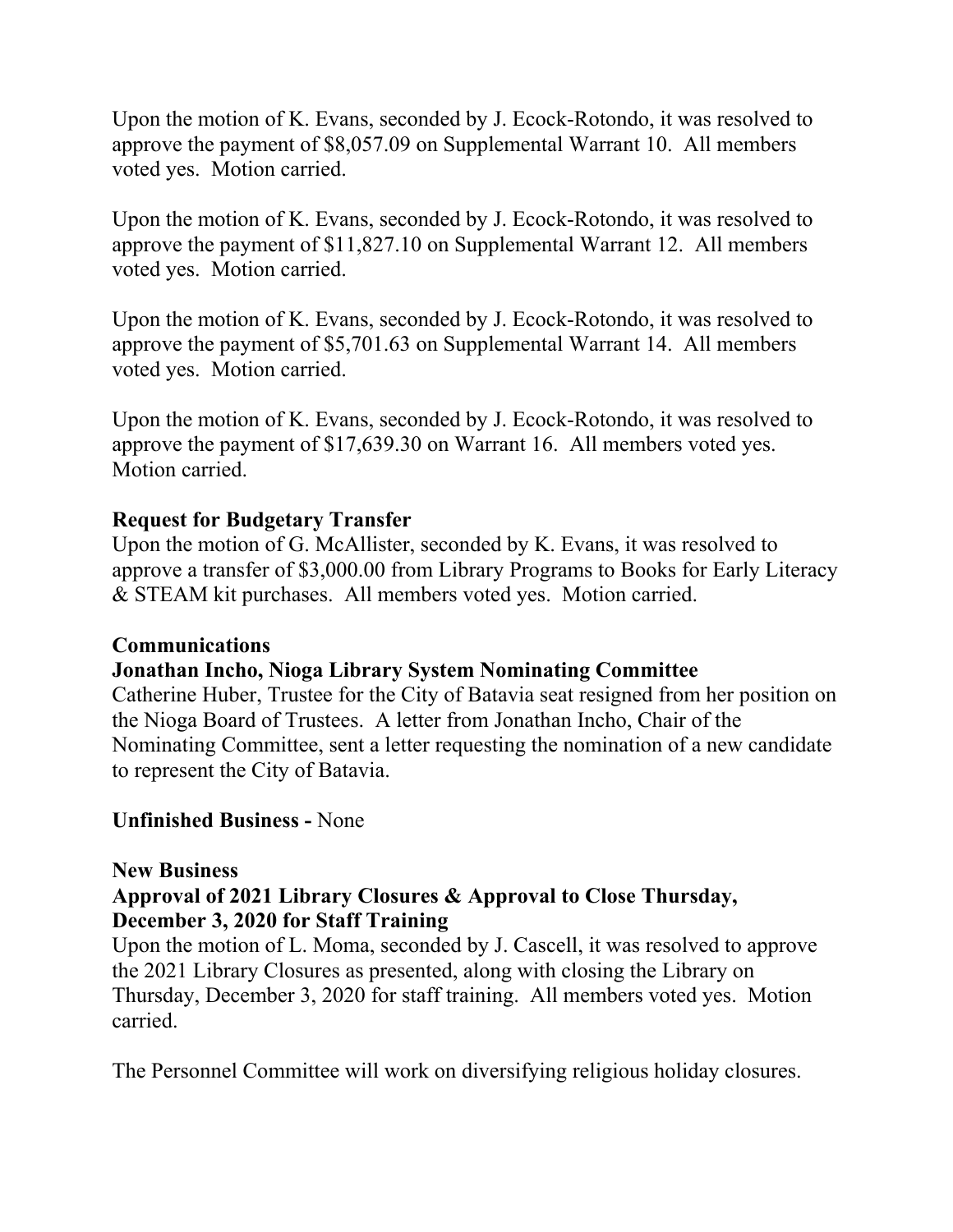**Resolution to Nominate Jeffrey Laub for Trustee to the Nioga Library System**  Upon the motion of G. McAllister, seconded by R. McGee, it was resolved to approve the Resolution to nominate Jeffrey Laub as Trustee to the Nioga Library System to represent the City of Batavia. All members voted yes. Motion carried.

L. Moma inquired about other ways patrons could be accommodated in the Library during the continued pandemic. An idea was checking out library seating. The furniture would be cleaned upon check in. The Director will check with the regional coordinating committee and with other libraries for ideas.

The Director will also look into social media outlets and other ways to keep in touch with patrons.

#### **Adjournment**

Upon the motion of L. Moma , seconded by G. McAllister, it was resolved to adjourn the meeting at 7:58 p.m. All members voted yes. Motion carried.

Respectfully submitted, Bob Conrad, Clerk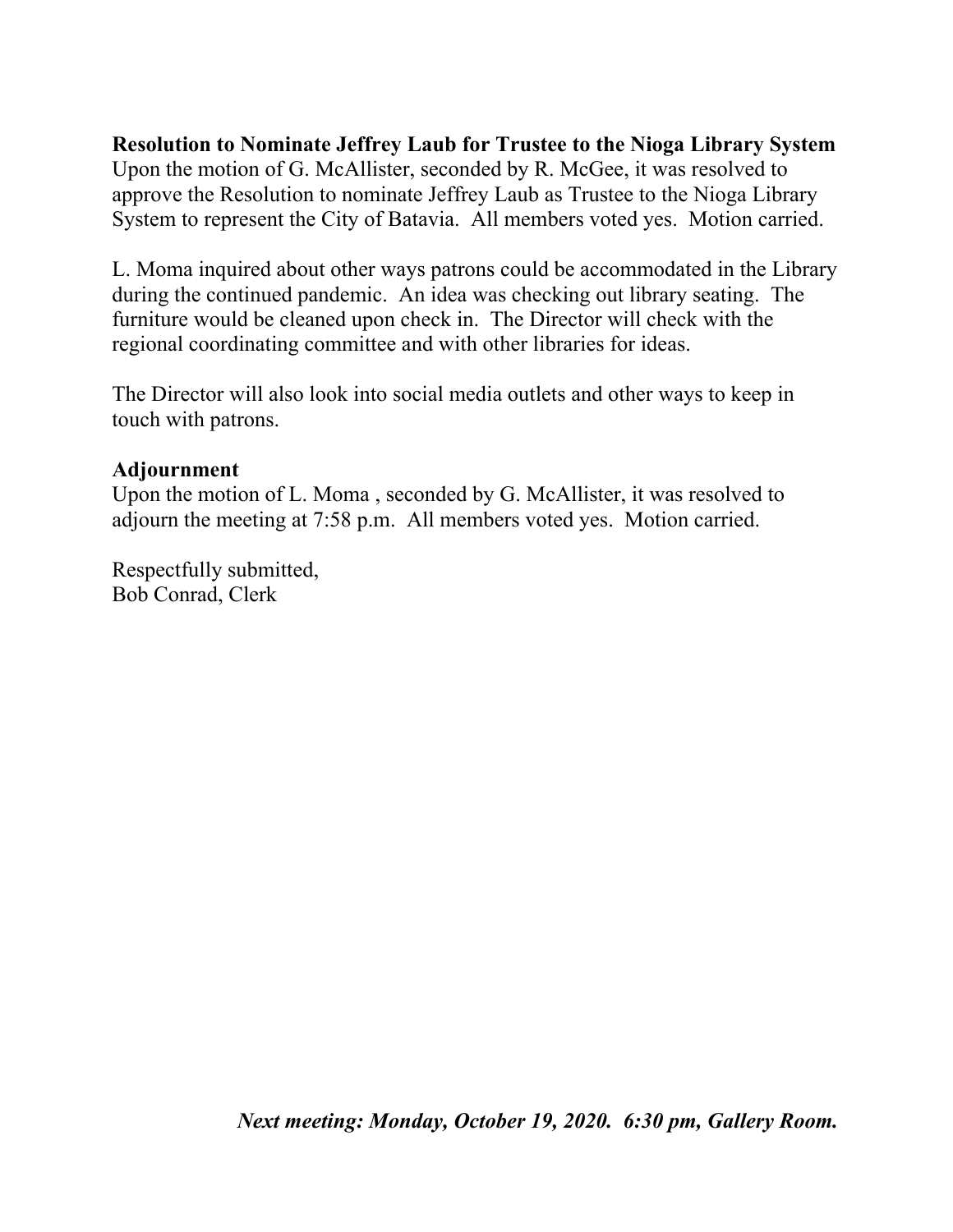## *Approved by the Library Board of Trustees November 9, 2020* **Richmond Memorial Library Board of Trustees October 19, 2020 via Zoom**

The October meeting of the Library Board of Trustees was held on Monday, October 19, 2020. President Norm Argulsky called the meeting to order at 6:37 p.m.

Members present: Norm Argulsky, Gregg McAllister, Rebecca McGee, Kristi Evans, Jennifer Cascell, Jessica Ecock-Rotondo, and Leslie Moma

Also present: Bob Conrad and Debra Levins

#### **Approval of Minutes**

Upon the motion of L. Moma, seconded by G. McAllister, the minutes of the September 14, 2020 meeting were approved. All members voted yes. Motion carried.

#### **Public to be Heard** - None

#### **Library Director's Report**

#### **September 2020 Reports of Librarians McCormack, Stryker Basile, Beardslee and Wood**

The Board reviewed monthly reports from Librarians Rita McCormack, Samantha Stryker Basile, Elizabeth Beardslee, and Deborah Wood.

#### **Combined Youth Services Report, September 2020**

The Board also reviewed the Combined Youth Services Report and the Youth Summer Reading Program 2020 report from Librarian Sue Potera.

#### **Santa update**

Redesigning the annual Santa Story hour to fit within the corona pandemic restrictions is in the works. The possibility of it being conducted in a Zoom format and/or a parade are being looked at.

#### **Library Statistics, August 2020**

The August 2020 Statistics were reviewed.

#### **The Library Visits Program, Report on Use of Funds, FY 2019-20**

The Marshall Grant funding and the Library Visits program was discussed.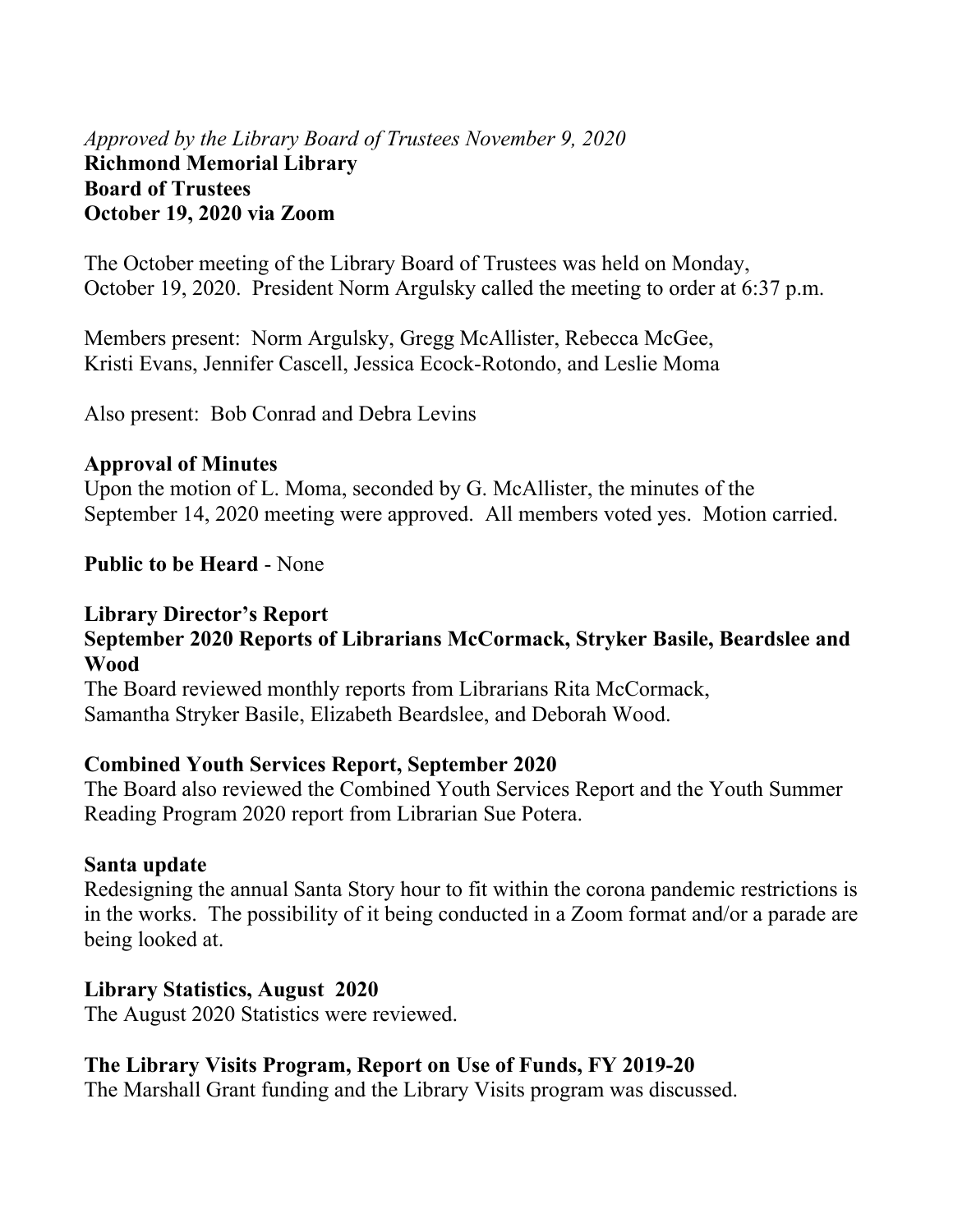## **2019-2020 Circulation comparisons, March through July (incl. breakdowns)**

Circulation statistics from March – July 2019 were compared to the same period for this year.

### **Oral updates on Building problem, Safety Plan, Freegal**

Director Conrad updated the Board on sewer backup issues.

#### **Comparison of services offered among Nioga peer libraries**

B. Conrad reviewed comparisons of current services offered among Nioga peer libraries during the pandemic.

#### **Committee Reports** – None

#### **Financials**

## **September 2020 Summary of Revenues and Appropriations**

Upon the motion of J. Cascell, seconded by K. Evans, it was resolved to approve the September 2020 Summary of Revenues and Appropriations. All members voted yes. Motion carried.

#### **Bank Reconciliations, August 2020**

Upon the motion of J. Cascell, seconded by K. Evans, it was resolved to approve the August 2020 Bank Reconciliations. All members voted yes. Motion carried.

#### **REVISED Manual Check for August 2020**

Upon the motion of J. Cascell, seconded by K. Evans, it was resolved to approve the revision of the manual checks on Warrant 15. The amount of \$1,507.08 was received by Proflex Administrators LLC for August Health Care costs. All members voted yes. Motion carried.

#### **Approval of Invoices for Payment**

Upon the motion of J. Cascell, seconded by K. Evans, it was resolved to approve the manual checks on Warrant 23. The amount of \$2,506.14 was received by Proflex Administrators LLC for September Health Care costs. All members voted yes. Motion carried.

Upon the motion of J. Cascell, seconded by K. Evans, it was resolved to approve the payment of \$12,988.93 on Supplemental Warrant 18. All members voted yes. Motion carried.

Upon the motion of J. Cascell, seconded by K. Evans, it was resolved to approve the payment of \$6,741.94 on Supplemental Warrant 20. All members voted yes. Motion carried.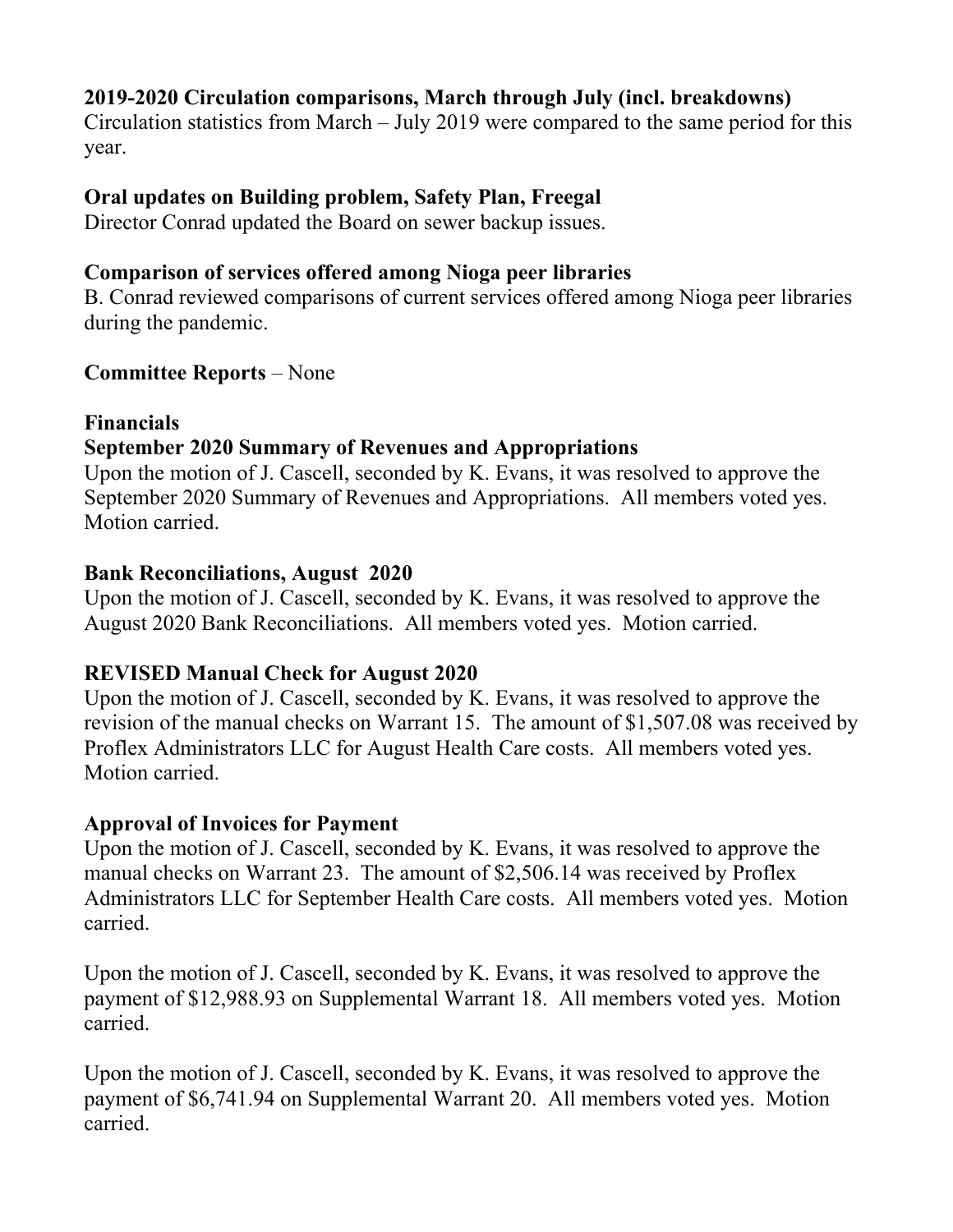Upon the motion of J. Cascell, seconded by K. Evans, it was resolved to approve the payment of \$34,810.43 on Warrant 22. All members voted yes. Motion carried.

#### **Communications**

## **Resignation of Library Clerk Felicia Cecere (née Rynkowski)**

Library Clerk Felicia Cecere tendered her resignation. Felicia received her Masters in Library Science in the spring and has just accepted a Librarian position at Holley Library.

### **Unfinished Business -** None

#### **New Business**

**Approve the appointment of Elizabeth LeFort to FT Library Clerk vacancy**  Upon the motion of G. McAllister, seconded by J. Ecock-Rotondo, it was resolved to approve the appointment of Elizabeth LeFort to FT Library Clerk vacancy at \$15.71/hr. All members voted yes. Motion carried.

#### **Approve a revision to the Volunteer Policy**

A revision of the volunteer policy was discussed. The motion was tabled until the November meeting so Director Conrad can follow up with questions for Genesee Justice.

### **Other Business -** None

#### **Executive Session**

Upon the motion of G. McAllister, seconded by J. Cascell, it was resolved to enter into Executive Session at 7:28 p.m. All members voted yes. Motion carried.

#### **Adjournment**

Upon the motion of J. Cascell, seconded by L. Moma, it was resolved to adjourn Executive Session and the meeting at 7:45 p.m. All members voted yes. Motion carried.

Respectfully submitted, Bob Conrad, Clerk

*Next meeting: Monday, November 9, 2020. 6:30pm, Gallery Room.*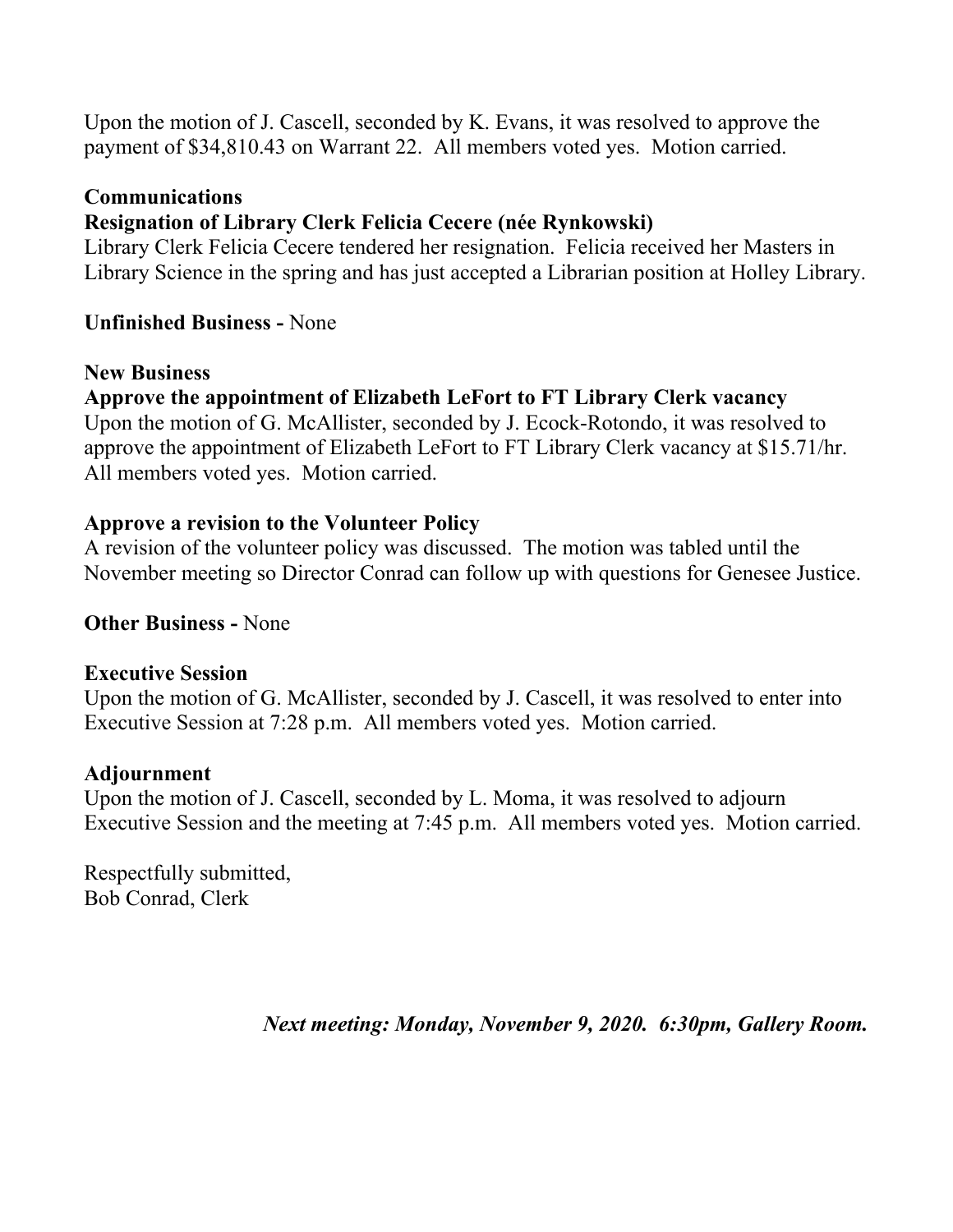## *Approved by the Library Board of Trustees December 14, 2020* **Richmond Memorial Library Board of Trustees November 9, 2020 via Zoom**

The November meeting of the Library Board of Trustees was held on Monday, November 9, 2020. President Norm Argulsky called the meeting to order at 6:35 p.m.

Members present: Norm Argulsky, Gregg McAllister, Rebecca McGee, Kristi Evans, Jessica Ecock-Rotondo, and Leslie Moma

Also present: Bob Conrad and Debra Levins

Excused: Jennifer Cascell

#### **Approval of Minutes**

Upon the motion of L. Moma, seconded by G. McAllister, the minutes of the October 19, 2020 meeting were approved. All members voted yes. Motion carried.

**Public to be Heard -** None

### **Library Director's Report Reports of Librarians, October 2020**

The Board reviewed monthly reports from Librarians Rita McCormack, Samantha Stryker Basile, Elizabeth Beardslee and Deborah Wood.

The Board also reviewed the Combined Youth Services Report from Librarian Sue Potera.

#### **Library Statistics – August and September 2020**

The August and September 2020 Statistics were reviewed.

#### **St. Joe class visits: weeks of 10/19, 10/26 (oral update)**

Director Conrad updated the Board on the St. Joseph's class visits.

#### **Five Year Plan Update**

B. Conrad gave updates and answered questions regarding the five year plan.

#### **Committee Reports -** None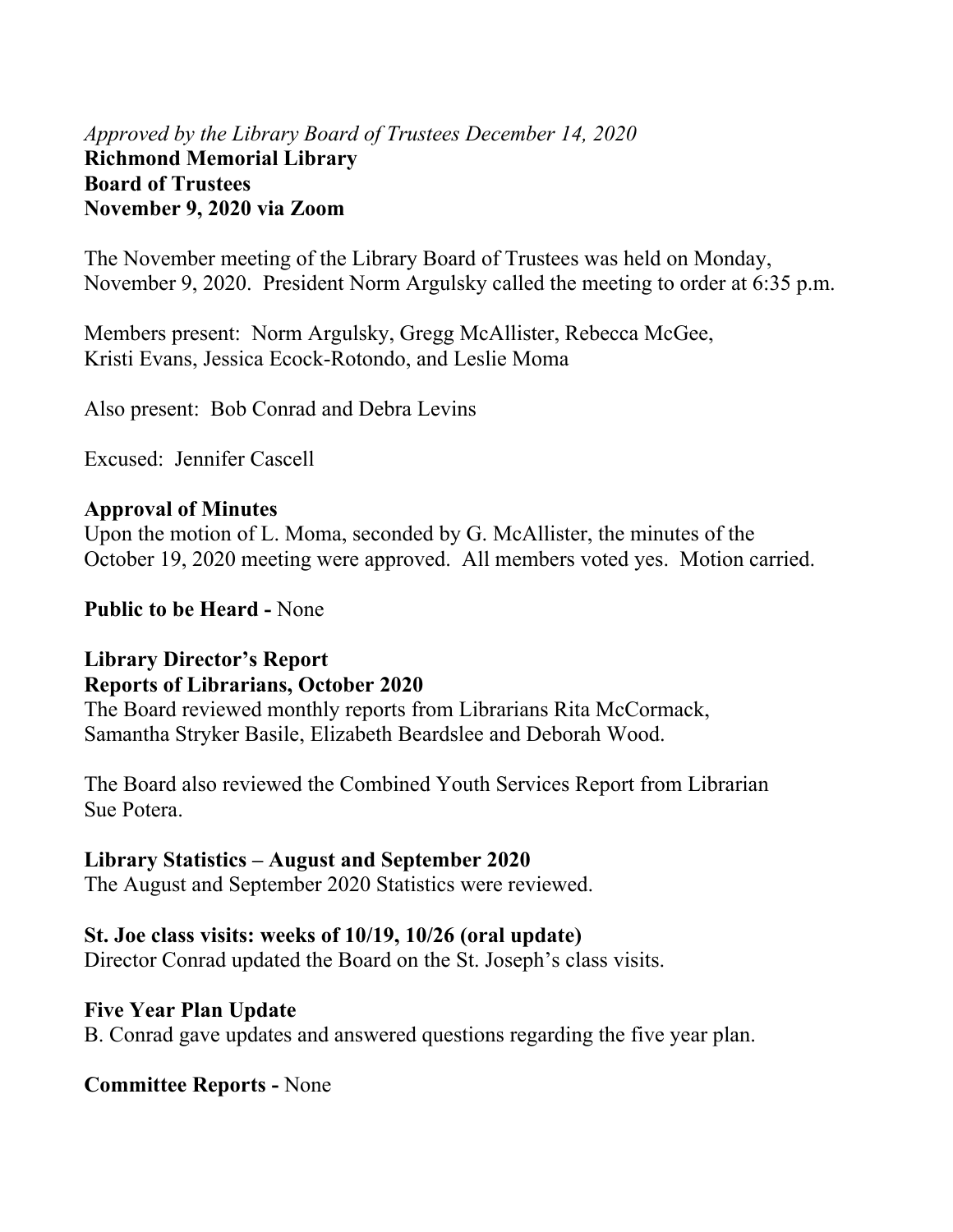### **Financials Revenues and Appropriations Reports, October 2020**

Upon the motion of R. McGee, seconded by G. McAllister, it was resolved to approve the October 2020 Summary of Revenues and Appropriations. All members voted yes. Motion carried.

## **Bank Reconciliations, September 2020**

Upon the motion of R. McGee, seconded by G. McAllister, it was resolved to approve the September 2020 Bank Reconciliations. All members voted yes. Motion carried.

## **Approval of Invoices for Payment**

Upon the motion of R. McGee, seconded by G. McAllister, it was resolved to approve the manual checks on Warrant 27. The amount of \$4,956.04 was received by Proflex Administrators LLC for October Health Care costs. All members voted yes. Motion carried.

Upon the motion of R. McGee, seconded by G. McAllister, it was resolved to approve the payment of \$11,169.08 on Supplemental Warrant 24. All members voted yes. Motion carried.

Upon the motion of R. McGee, seconded by G. McAllister, it was resolved to approve the payment of \$248.91 on Supplemental Warrant 26. All members voted yes. Motion carried.

Upon the motion of R. McGee, seconded by G. McAllister, it was resolved to approve the payment of \$13,730.15 on Warrant 28. All members voted yes. Motion carried.

**Communications –** None

**Unfinished Business -** None

**New Business Safety Plan: proposed updates To allow St. Joe's classroom visits** – discussion only

#### **To allow individuals to reserve the Community Room 1x-2x /week**

Upon the motion of G. McAllister, seconded by K. Evans, it was resolved to approve the proposed addition to the safety plan stating individuals may reserve a single table and chair in the Gallery Room when it is not being used by community groups or for after school tutoring. Individual use of this space will be limited to once or twice a week, depending on availability. Available timeslots are: 9 am to 2 pm, Monday through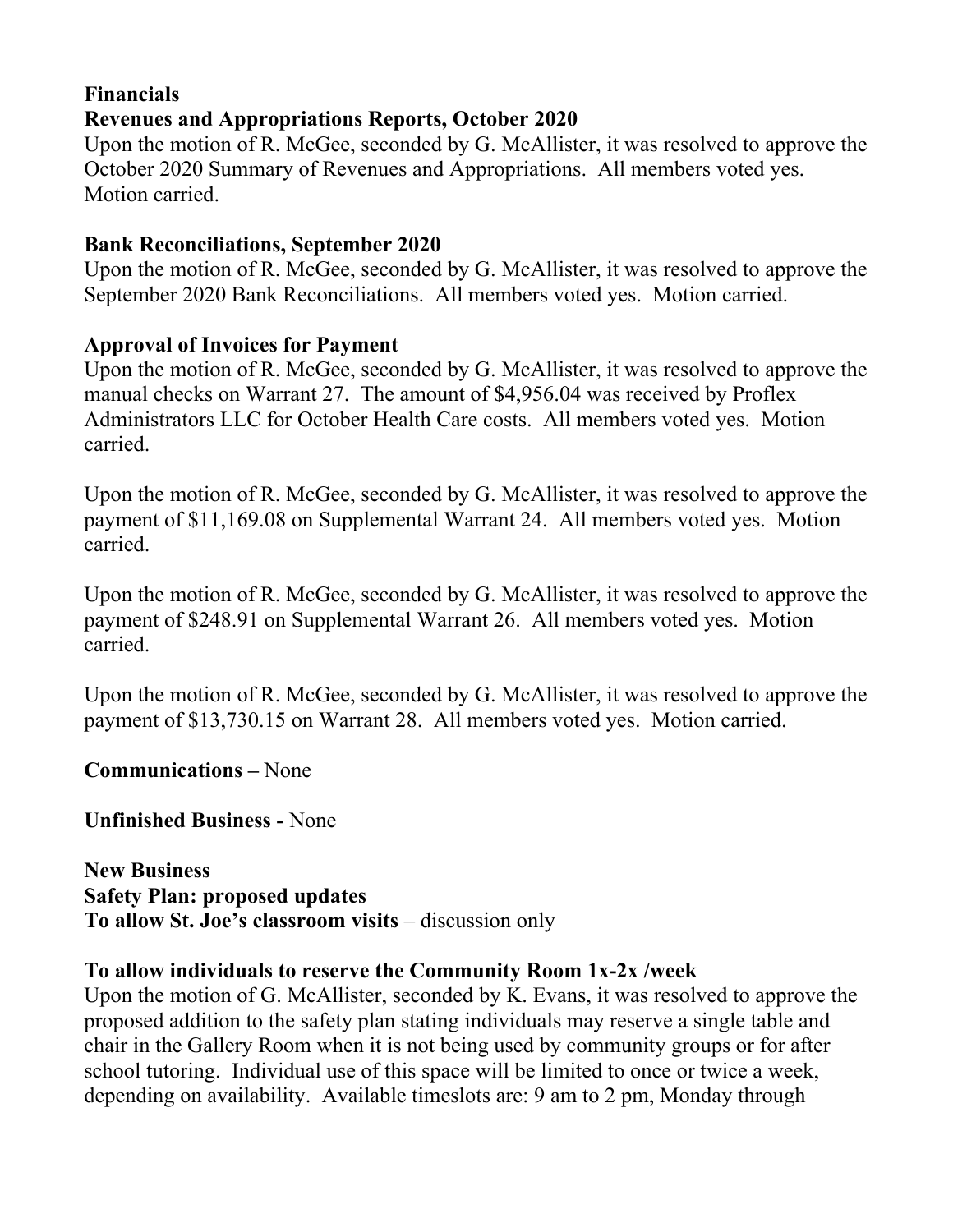Friday; plus 6 pm to 9 pm Monday through Thursday; or Saturdays 9 am to 12 noon, and 1 pm to 4 pm with the stipulation that the room be disinfected between uses. All members voted yes. Motion carried.

Upon the motion of K. Evans, seconded by R. McGee, it was resolved to update the safety plan stating the library will allow community groups of up to 16 people to meet in the Gallery Room, provided all wear appropriate face coverings. The room will be disinfected between uses. All members voted yes. Motion carried.

### **Other Business**

## **Executive Session to discuss the appointment of a person**

Per President Norm Argulsky Executive session began at 7:44 p.m.

President Norm Argulsky adjourned Executive session at 8:08 p.m.

Upon the motion of R. McGee, seconded by L. Moma, it was resolved to give Director Bob Conrad a 1½ percent raise for the 2020-2021 fiscal year. All members voted yes. Motion carried.

#### **Adjournment**

Upon the motion of J. Ecock-Rotondo, seconded by R. McGee, it was resolved to adjourn the meeting at 8:12 p.m. All members voted yes. Motion carried.

Respectfully submitted, Bob Conrad, Clerk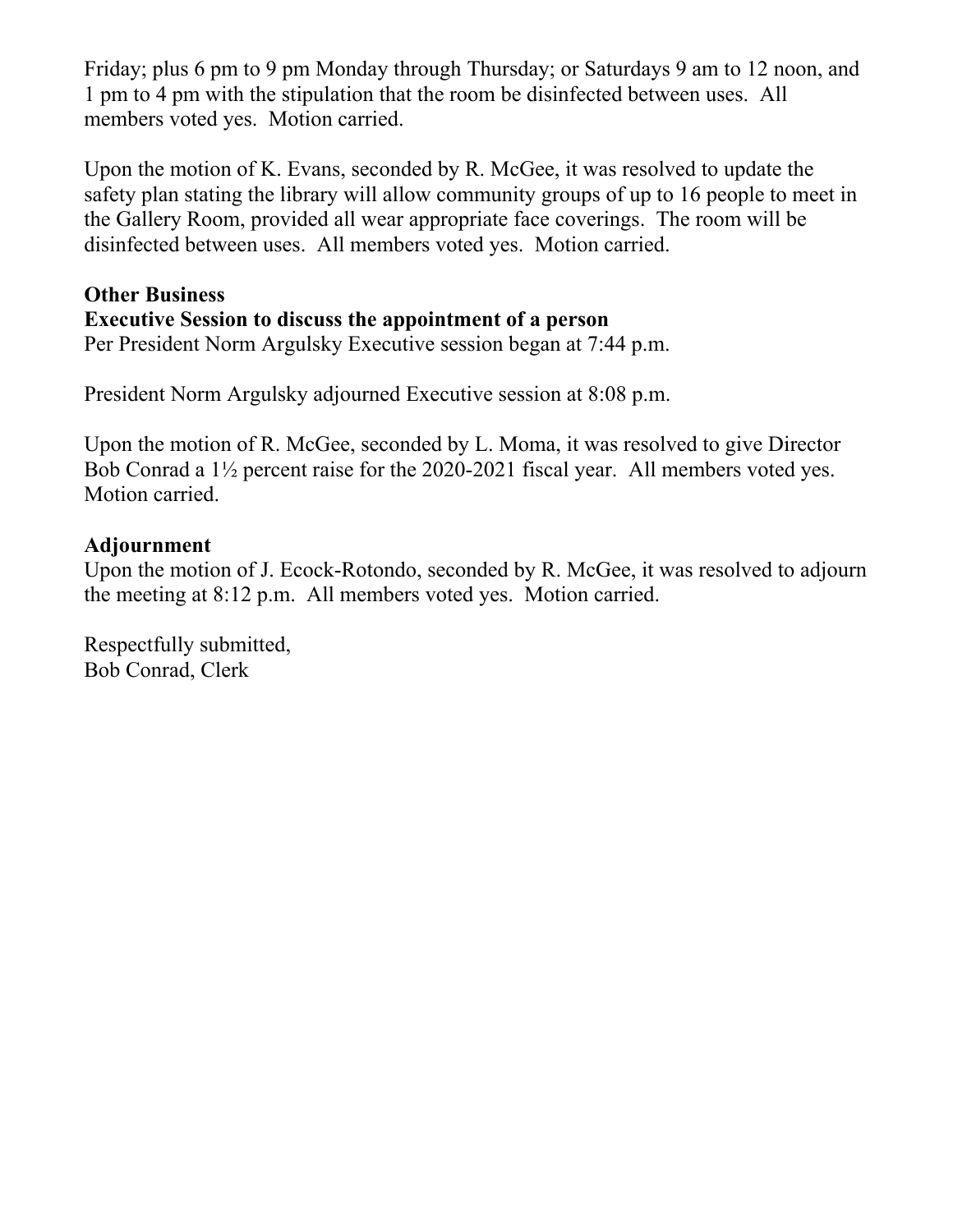## *Approved by the Library Board of Trustees January 11, 2021* **Richmond Memorial Library Board of Trustees December 14, 2020 via Zoom**

The December meeting of the Library Board of Trustees was held on Monday, December 14, 2020. President Norm Argulsky called the meeting to order at 6:34 p.m.

Members present: Norm Argulsky, Gregg McAllister, Kristi Evans, Jennifer Cascell, Jessica Ecock-Rotondo, and Leslie Moma

Also present: Bob Conrad, Debra Levins and Kathryn Barrett, CPA

Absent: Rebecca McGee

### **Approval of Minutes**

Upon the motion of K. Evans, seconded by G. McAllister, the minutes of the November 9, 2020 meeting were approved. All members voted yes. Motion carried.

#### **Public to be Heard** - None

## **Audit Report – Kathryn Barrett, CPA, Freed Maxick**

Kathryn Barrett, CPA of Freed Maxick presented the audit report and answered questions. She stated that the audit went very well and that everything was given in a timely manner. She also noted that new District Treasurer, Kim Mills, did very good on her first audit.

Upon the motion of G. McAllister, seconded by L. Moma, it was resolved to accept the audit report. All members voted yes. Motion carried.

#### **Library Director's Report**

**Reports from Librarians McCormack, Stryker Basile, Beardslee and Wood.** The Board reviewed monthly reports from Librarians Rita McCormack, Samantha Stryker Basile, Elizabeth Beardslee and Deborah Wood.

## **Combined Youth Services Report**

The Board also reviewed the Combined Youth Services Report from Librarian Sue Potera.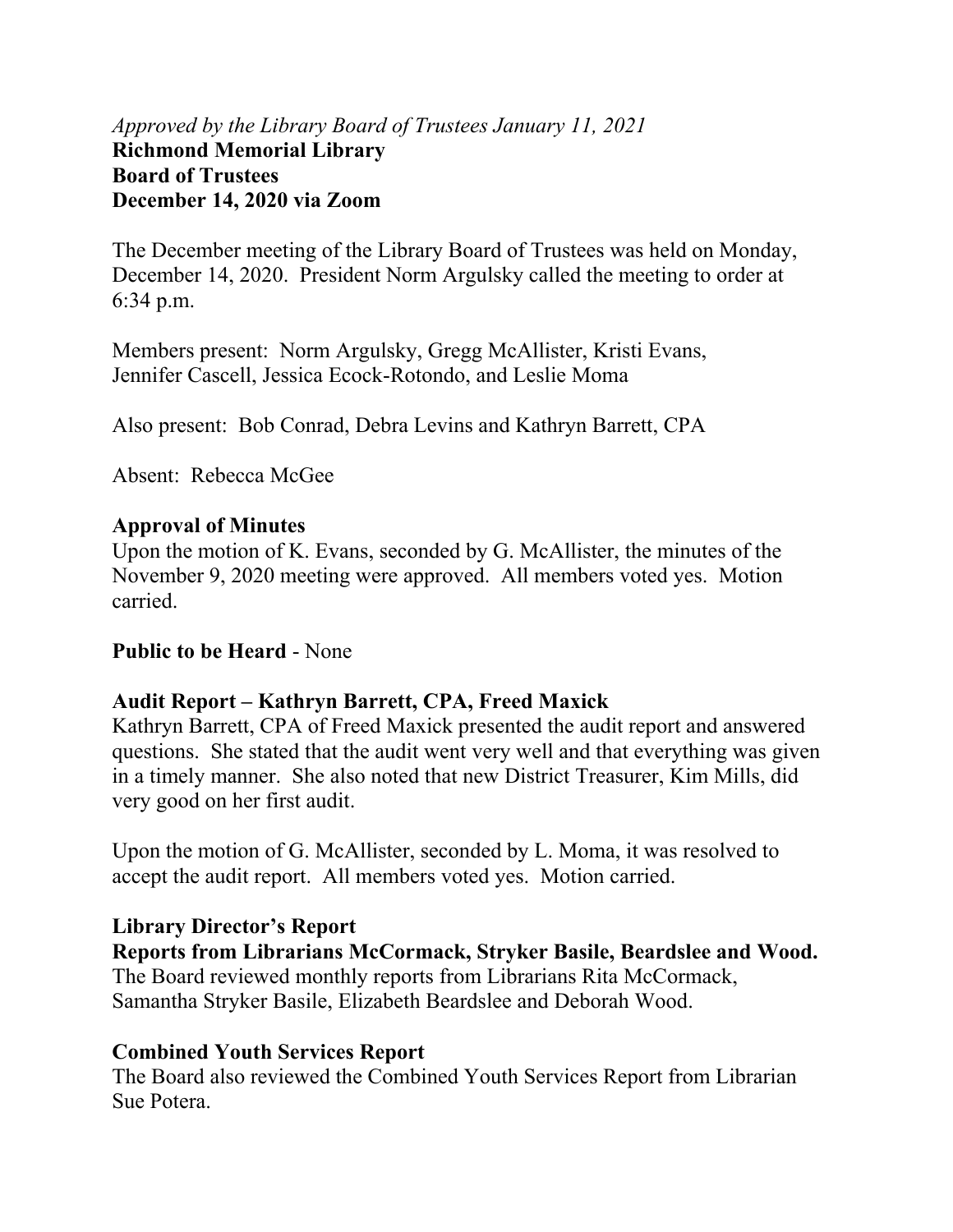#### **October 2020 stats**

The October 2020 Statistics were reviewed.

## **Staff Training Day Report (agenda and evaluations)**

Director Conrad discussed the December  $3<sup>rd</sup>$  staff training day and answered questions.

### **Causewave Discussions/Proposal**

Director Conrad explained that Causewave was formerly known as the Advertising Council of Rochester. It gives free or reduced marketing or advertising advice to other nonprofits.

Participants of the November 18, 2020 Causewave consultation were Director Bob Conrad, Community and Adult Services Librarian Samantha Stryker Basile, and Nonfiction and IT Librarian Liz Beardslee. The purpose of the consultation was to update the visual identity (Logos) of the Library and gain clarity on the Library's mission, vision and identity. A two-phase process was proposed by Causewave.

Trustees expressed interest in attending future Causewave meetings.

# **Committee Reports**

## **Policy Committee**

B. Conrad explained the difference between volunteers and help from Genesee Justice clients. There is no need to amend the volunteer policy. The Committee will be working on a couple more policies at tomorrow's meeting (December 15, 2020).

#### **Financials**

## **November 2020 Summary of Revenues and Appropriations**

Upon the motion of J. Cascell, seconded by J. Ecock-Rotondo, it was resolved to approve the November 2020 Summary of Revenues and Appropriations. All members voted yes. Motion carried.

#### **October 2020 Bank Reconciliations**

Upon the motion of J. Cascell, seconded by J. Ecock-Rotondo, it was resolved to approve the October 2020 Bank Reconciliations. All members voted yes. Motion carried.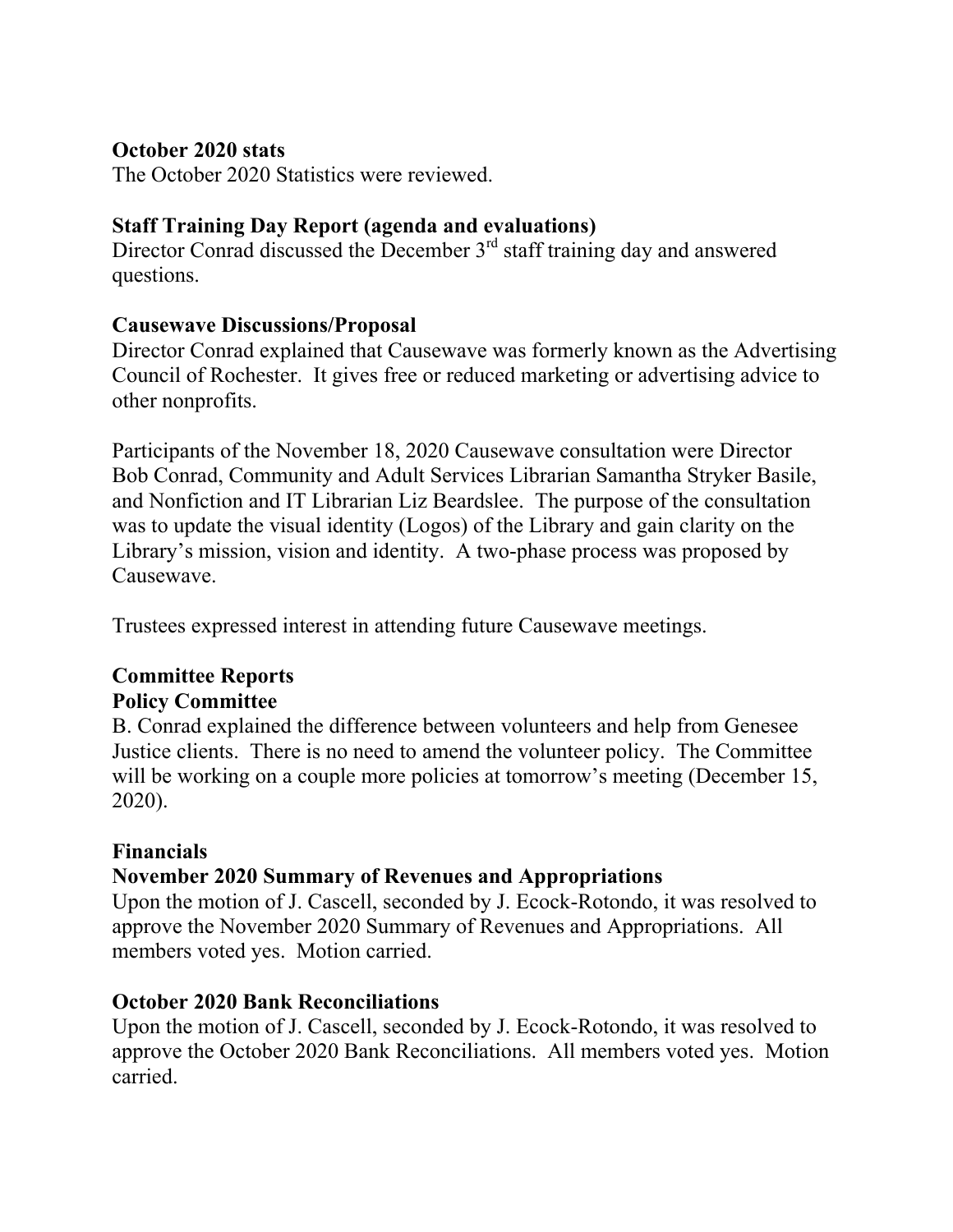#### **Approval of Invoices for Payment**

Upon the motion of J. Cascell, seconded by J. Ecock-Rotondo, it was resolved to approve the manual checks on Warrant 34. The amount of \$1,220.17 was received by Proflex Administrators LLC for November Health Care costs. All members voted yes. Motion carried.

Upon the motion of J. Cascell, seconded by J. Ecock-Rotondo, it was resolved to approve the payment of \$105,658.48 on Supplemental Warrant 30. All members voted yes. Motion carried.

Upon the motion of J. Cascell, seconded by J. Ecock-Rotondo, it was resolved to approve the payment of \$1,098.84 on Supplemental Warrant 32. All members voted yes. Motion carried.

Upon the motion of J. Cascell, seconded by J. Ecock-Rotondo, it was resolved to approve the payment of \$20,771.48 on Warrant 35. All members voted yes. Motion carried.

#### **Request for Budgetary Transfer**

Upon the motion of G. McAllister, seconded by N. Argulsky, it was resolved to approve a transfer of \$20,000 from Capital Improvement to Equipment for the purchase of a new delivery vehicle. All members voted yes. Motion carried.

#### **Communications**

Library Assistant Katie Elia submitted a letter to the Board requesting an unpaid leave of absence from November 23, 2020 until June 30, 2021. (Motion below)

## **Unfinished Business**

**Approval of Volunteer Policy [pending recommendation of Policy Committee]**  There are no recommended changes to the Volunteer Policy at this time.

#### **New Business**

## **Approval of Budget Vote / Trustee Election Calendar**

Upon the motion of K. Evans, seconded by G. McAllister, it was resolved to approve the 2021 Budget Vote/Trustee Election calendar as amended. All members voted yes. Motion carried.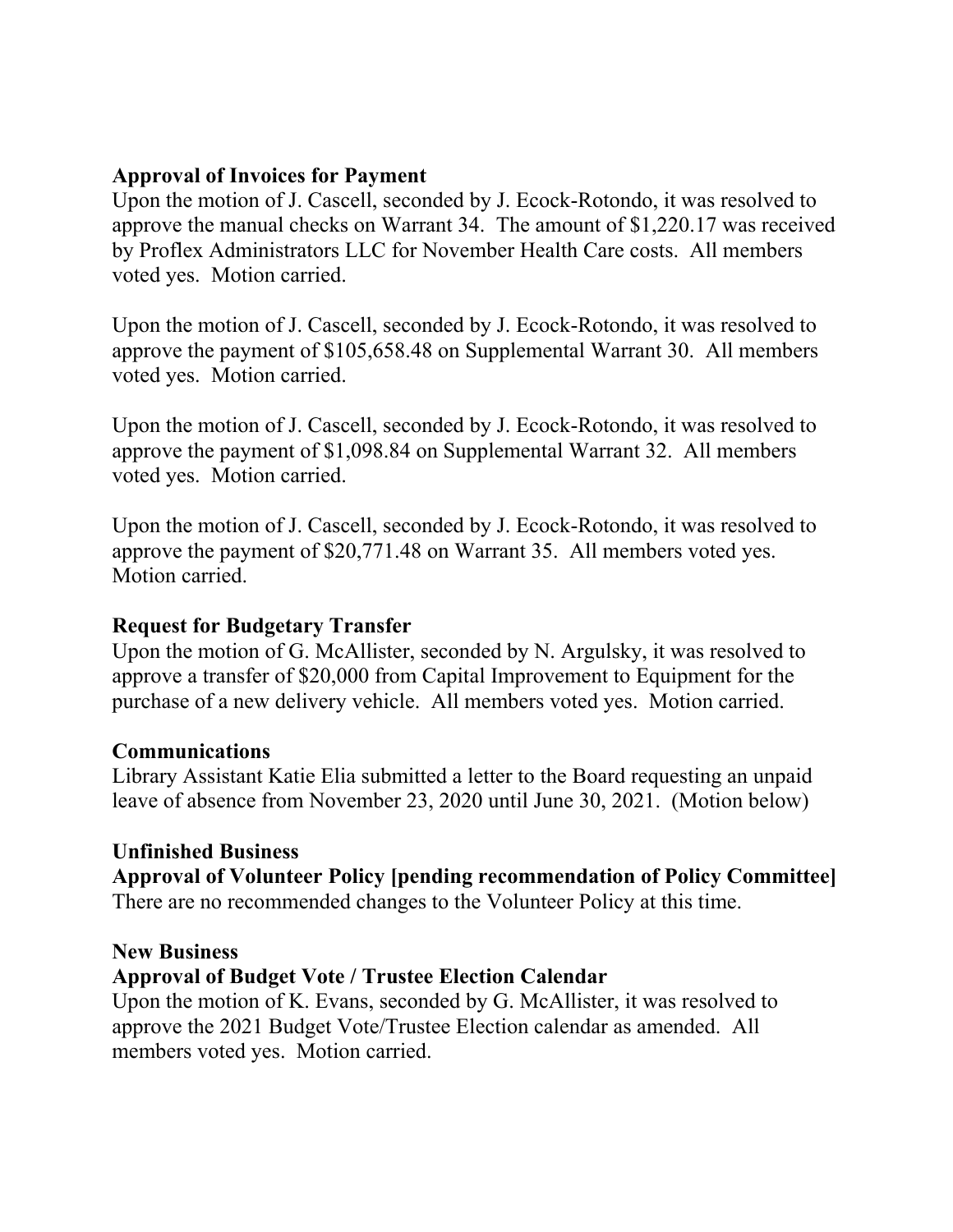### **Recommendation to approve a request for unpaid Leave of Absence for Katherine Elia through June 30, 2021**

Upon the motion of J. Cascell, seconded by L. Moma, it was resolved to approve Katie Elia's request for an unpaid leave of absence through June 30, 2021. All members voted yes. Motion carried.

### **Other Business**

There was discussion regarding the Library's Safety Plan and adding yellow and orange zone designations. B. Conrad will get back to the Board within 48 hours with current guidelines and a consensus of other Library Directors.

## **Adjournment**

Upon the motion of G. McAllister, seconded by N. Argulsky, it was resolved to adjourn the meeting at 8:09 p.m. All members voted yes. Motion carried.

Respectfully submitted, Bob Conrad, Clerk